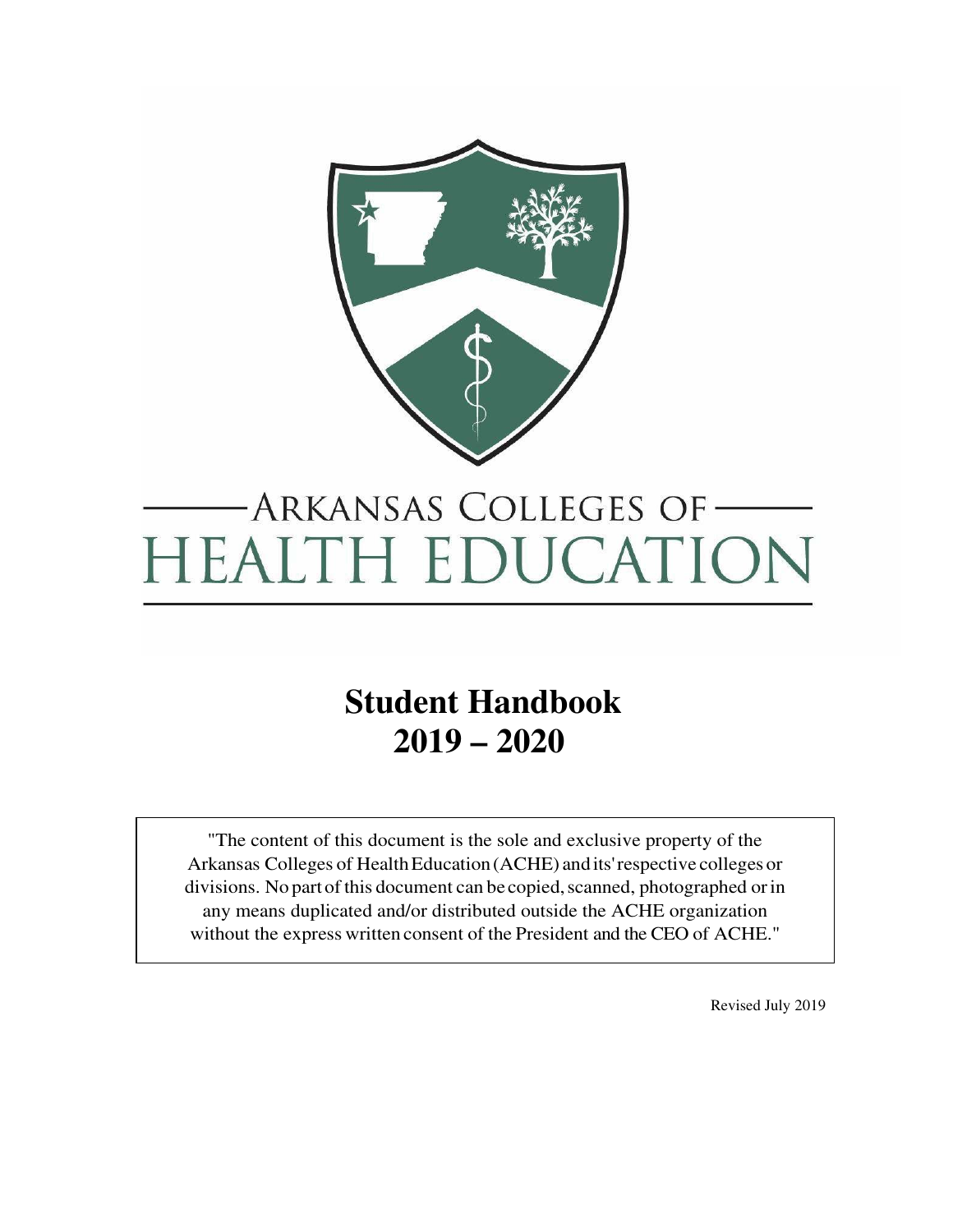# **Arkansas Colleges of Health Education**

7000 Chad Colley Boulevard Fort Smith, AR 72916 Phone: 479.308.2243 FAX: 479.308.2266

Office of Student Affairs Phone: 479.308.2200 FAX: 479.308.2266

> Email: [studentaffairs@acheedu.org](mailto:studentaffairs@acheedu.org) Website: [www.acheedu.org](http://www.acheedu.org/)

This document is provided to students of the Arkansas Colleges of Health Education (ACHE) as a guide to the interpretation and application of ACHE policies and procedures. This Handbook does not include all details of every policy, but rather seeks to cover the essential provisions of the policies and procedures of ACHE and is considered to cover ACHE policies.

The information contained within reflects the status of ACHE as of March 2019. ACHE reserves the right to delete any course or clinical site described in this handbook. ACHE also reserves the right to affect any changes in the curriculum, tuition/fees, administration, or any other phase of school activity without prior notice.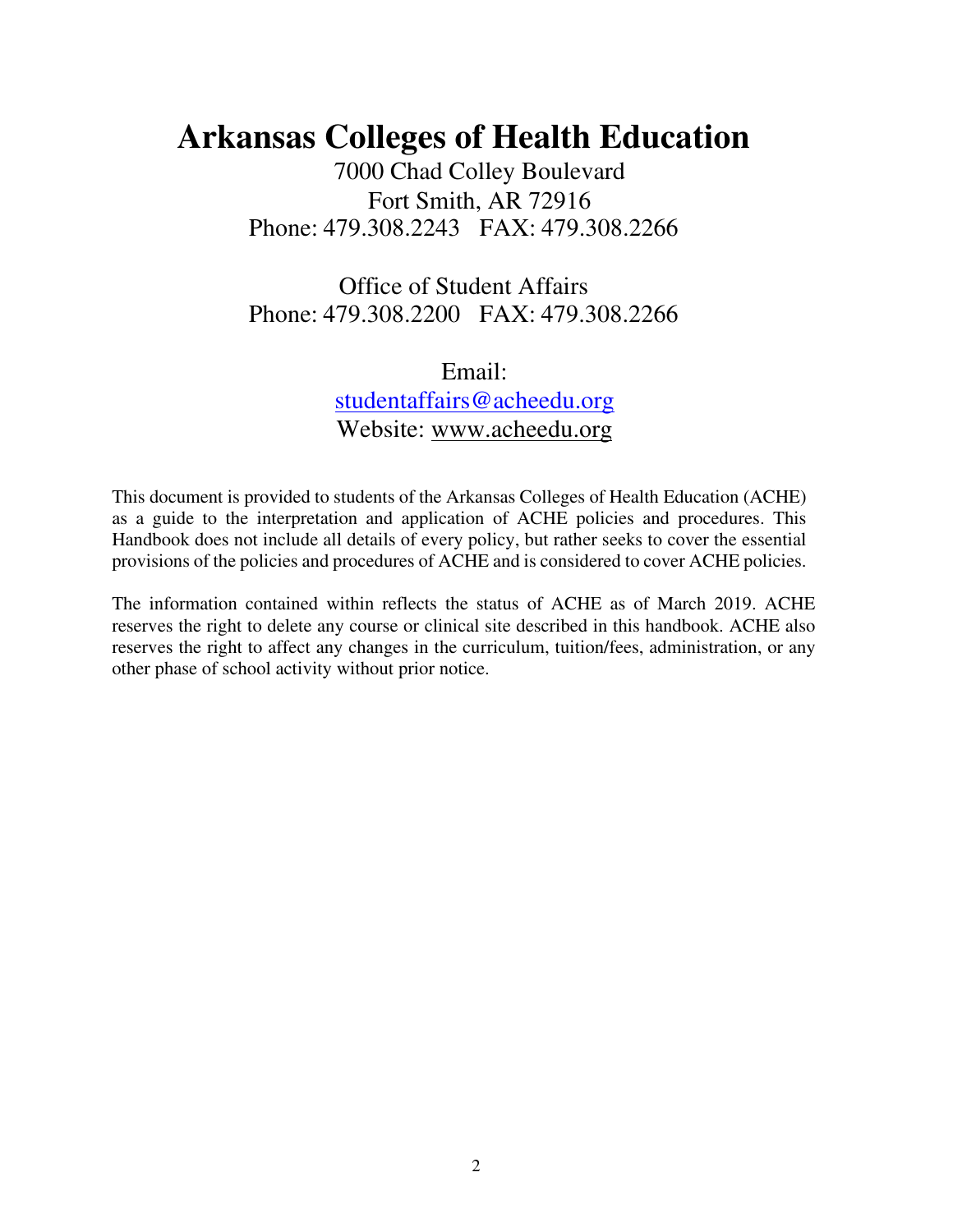# **Table of Contents**

| 20 |
|----|
|    |
|    |
|    |
|    |
|    |
|    |
|    |
|    |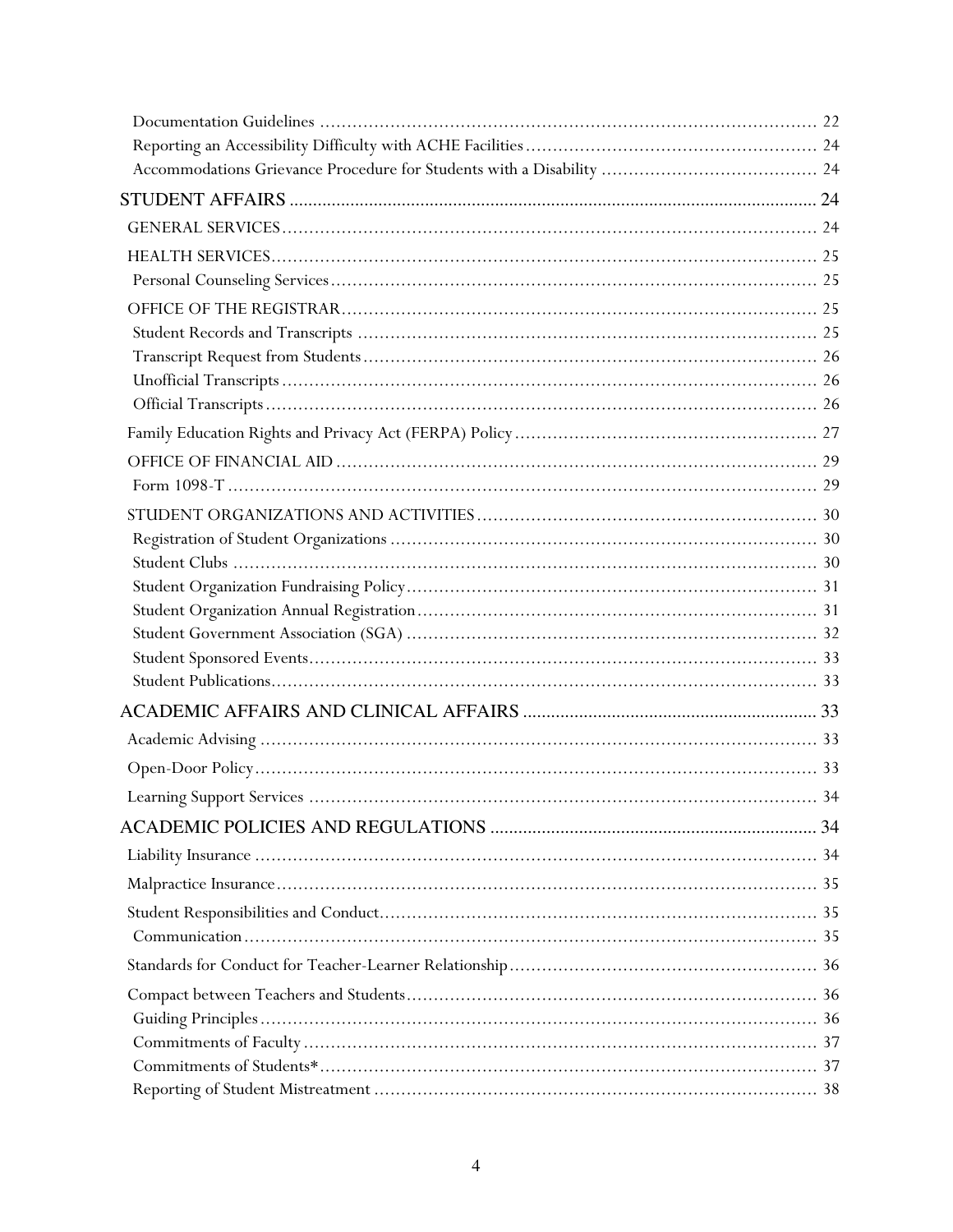| Domestic Violence, Dating Violence, Sexual Assault and Stalking Prevention 56 |  |
|-------------------------------------------------------------------------------|--|
|                                                                               |  |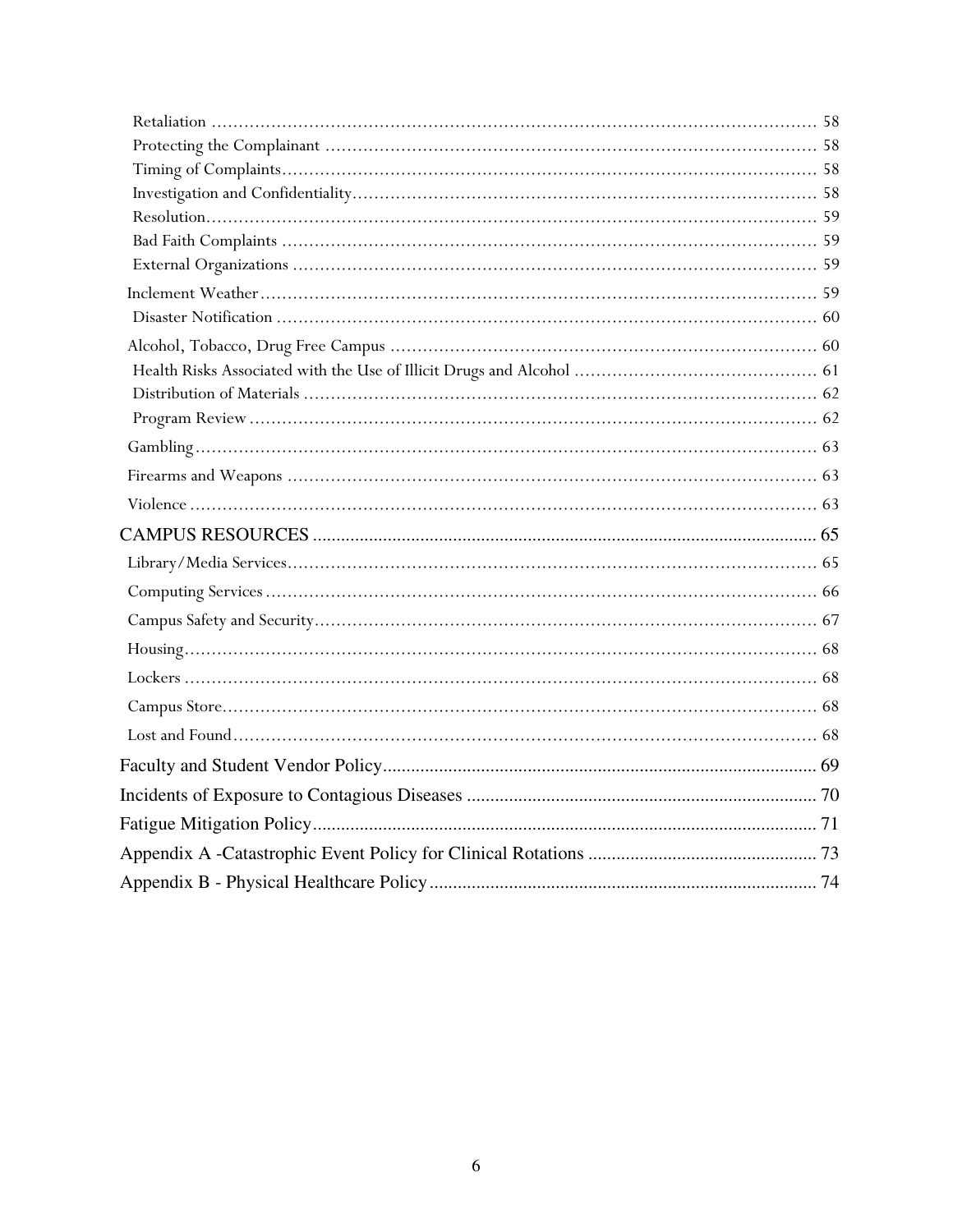## <span id="page-6-0"></span>**2019 – 2020 Calendar**

#### **FALL SEMESTER – 2019**

| OMED Conference (Baltimore, MD) Approval to attend required $(F - M)$ October 25 – 28        |      |
|----------------------------------------------------------------------------------------------|------|
| Thanksgiving Holiday Break (No Classes; Office closed 11/28 - 11/29) (W - F) November 27 -29 |      |
|                                                                                              |      |
|                                                                                              |      |
|                                                                                              | .TBD |
|                                                                                              |      |
|                                                                                              |      |
|                                                                                              |      |
|                                                                                              |      |
|                                                                                              | .TBD |
|                                                                                              |      |

#### **SPRING SEMESTER – 2020**

| DO Day on Capitol Hill (Washington D.C.) Approval to attend required  March TBD |      |
|---------------------------------------------------------------------------------|------|
|                                                                                 |      |
|                                                                                 |      |
|                                                                                 |      |
|                                                                                 |      |
|                                                                                 |      |
|                                                                                 |      |
|                                                                                 | .TBD |
|                                                                                 |      |
|                                                                                 |      |
|                                                                                 | TBD. |
|                                                                                 |      |
|                                                                                 |      |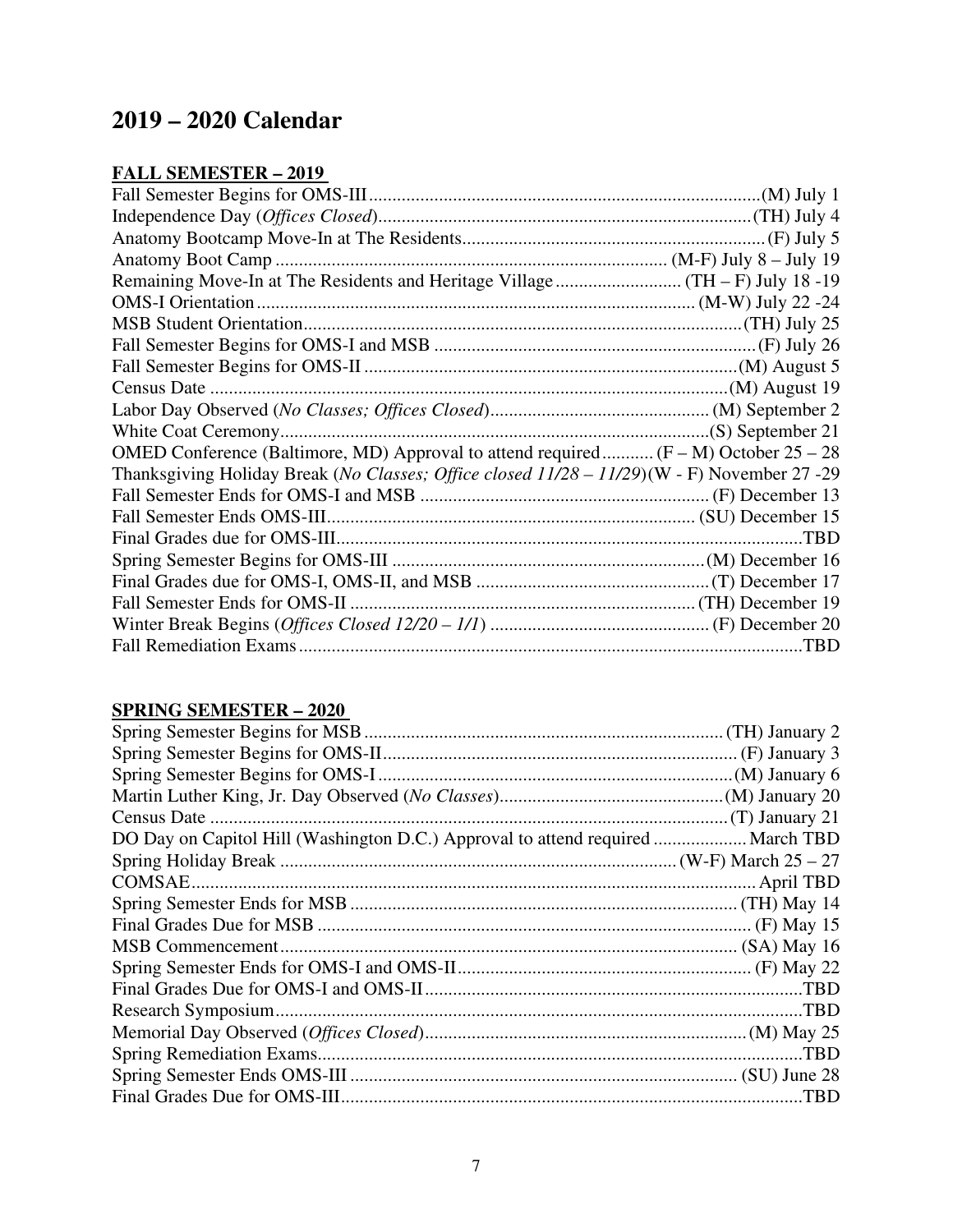#### <span id="page-7-0"></span>**Notice of Receipt and Disclaimer**

As a student at the Arkansas Colleges of Health Education (ACHE), I acknowledge that I have received access to an online copy of the ACHE Student Handbook and that it is my responsibility to read and comply with the policies within as well as any revisions made at a later date. I understand that this document is located at www.acheedu.org/students. I further understand that it is my responsibility to read and comply with the policies within in my program specific Student Handbook.

Information contained in this document is subject to change without prior notice and shall not constitute a legally binding contract. Changes will be distributed to students electronically at www.acheedu.org/students and will become effective immediately unless otherwise specified.

Notice of anticipated changes will be given to the students in advance of implementation whenever possible. Each subsequent edition of this Student Handbook supersedes all previous documents and directives where they may be in conflict. Failure to read the handbook and to be familiar with the rules, policies, and procedures does not excuse the student from being required to comply with the provisions of the policy.

I further understand that:

- a. I will be assigned a campus e-mail address that will be the only mechanism by which I will receive all official notices from ACHE;
- b. It is my responsibility to check that e-mail address regularly;
- c. I am deemed to have notice of all information sent to my address.

I have been advised that some non-campus e-mail services are not compatible with the campus e-mail service, so attempts to forward e-mail to a non-campus address may be unsuccessful.

Any recommendations for additions, deletions, or changes must be submitted in writing to the Provost. Final approval is by the President and the CEO of the Arkansas Colleges of Health Education (ACHE).

**By signing this form, I understand that it is my responsibility to read the ACHE Student Handbook, regularly check my campus e-mail account, and be familiar with the policies established by ACHE.** 

Signature Date

Print Full Legal Name Student Number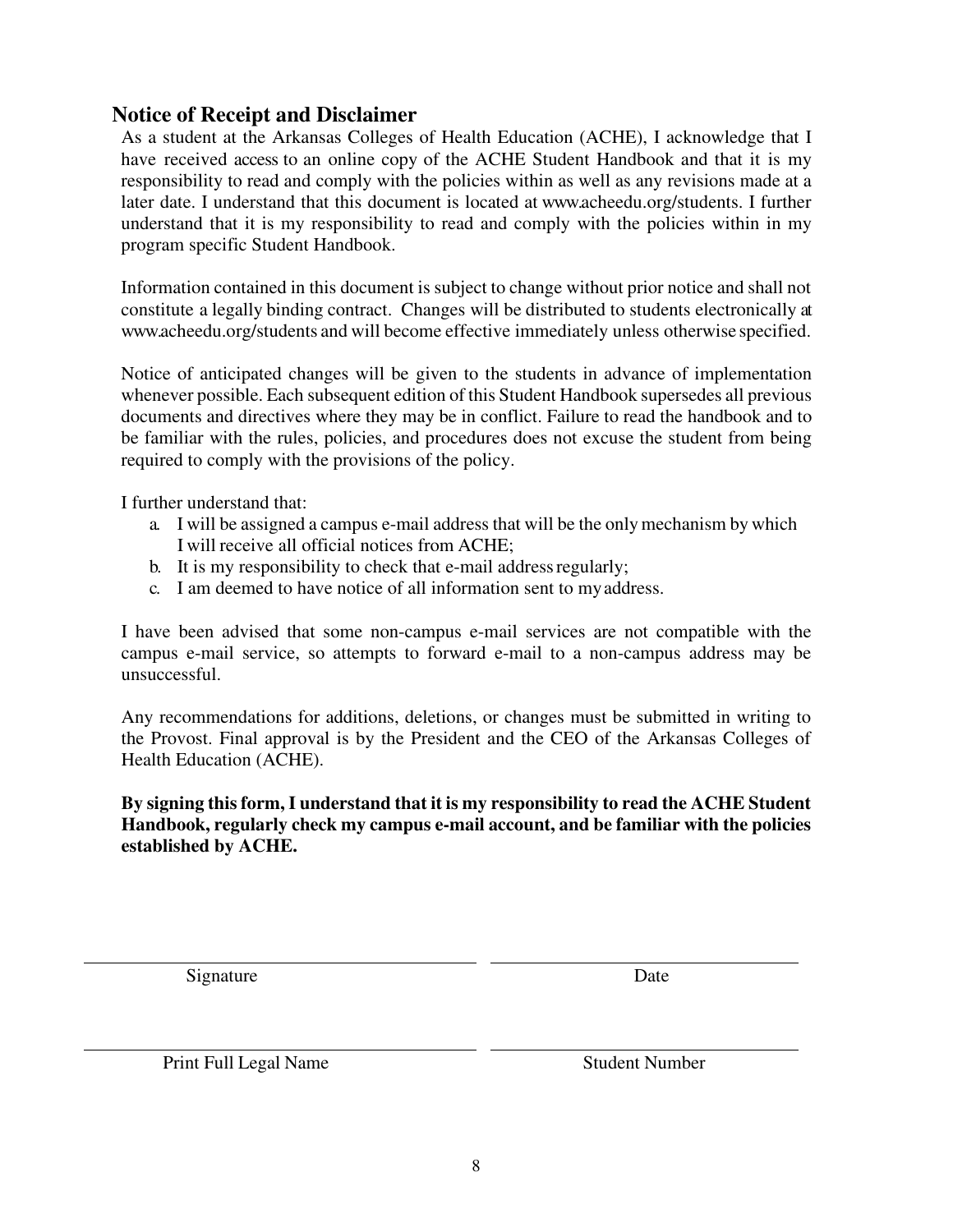#### <span id="page-8-0"></span>**Introduction**

The faculty, staff, and administration of Arkansas Colleges of Health Education (ACHE) are committed to the healthcare profession, serving the needs of our students, faculty and patients today as well as into the future, and advancing both the science and art of the practice of exceptional healthcare.

Working together, we recruit and educate talented individuals committed to becoming healthcare professionals. In addition, we are committed to ensuring that our graduates have the foundation of knowledge, skills, and competencies that will enable them to meet the needs of the wide diversity of patients they will encounter in their professional careers. We are committed to producing healthcare professionals who are knowledgeable, skilled and competent, but also professional and ethical. The college is dedicated to educating healthcare professionals with the skills needed to remain lifelong learners, the desire to contribute to the advancement of healthcare, and the passion to be of service to their patients throughout their professional careers.

ACHE's dedication to a Continuous Quality Assessment and Quality Improvement Process serves to advance its mission and values, benefit the education of its students, and assess the growth and development of its faculty and staff.

ACHE is committed to seeking out and carefully evaluating the opinions and recommendations of our students, faculty, staff, community and professional partners and to integrate them into our program.

ACHE is committed to our mission statement and reaching the goals established by the mission and values adopted by the Arkansas Colleges of Health Education (ACHE) Board of Trustees.

#### <span id="page-8-1"></span>**Accreditation**

Arkansas Colleges of Health Education is a not-for-profit corporation registered with the Arkansas Secretary of State and approved by the Internal Revenue Service as an institution of higher learning in Fort Smith, Arkansas.

ACHE has been granted certification by the Arkansas Higher Education Coordinating Board (AHECB) to offer the following degree programs: Doctor of Osteopathic Medicine, Master of Science in Biomedicine, Doctor of Physical Therapy, and Doctor of Occupational Therapy.

Arkansas Higher Education Coordinating Board certification does not constitute an endorsement of any institution or program. Such certification merely indicates that certain criteria have been met as required under the rules and regulations implementing institutional and program certification as defined in A.C.A. §6-61-301.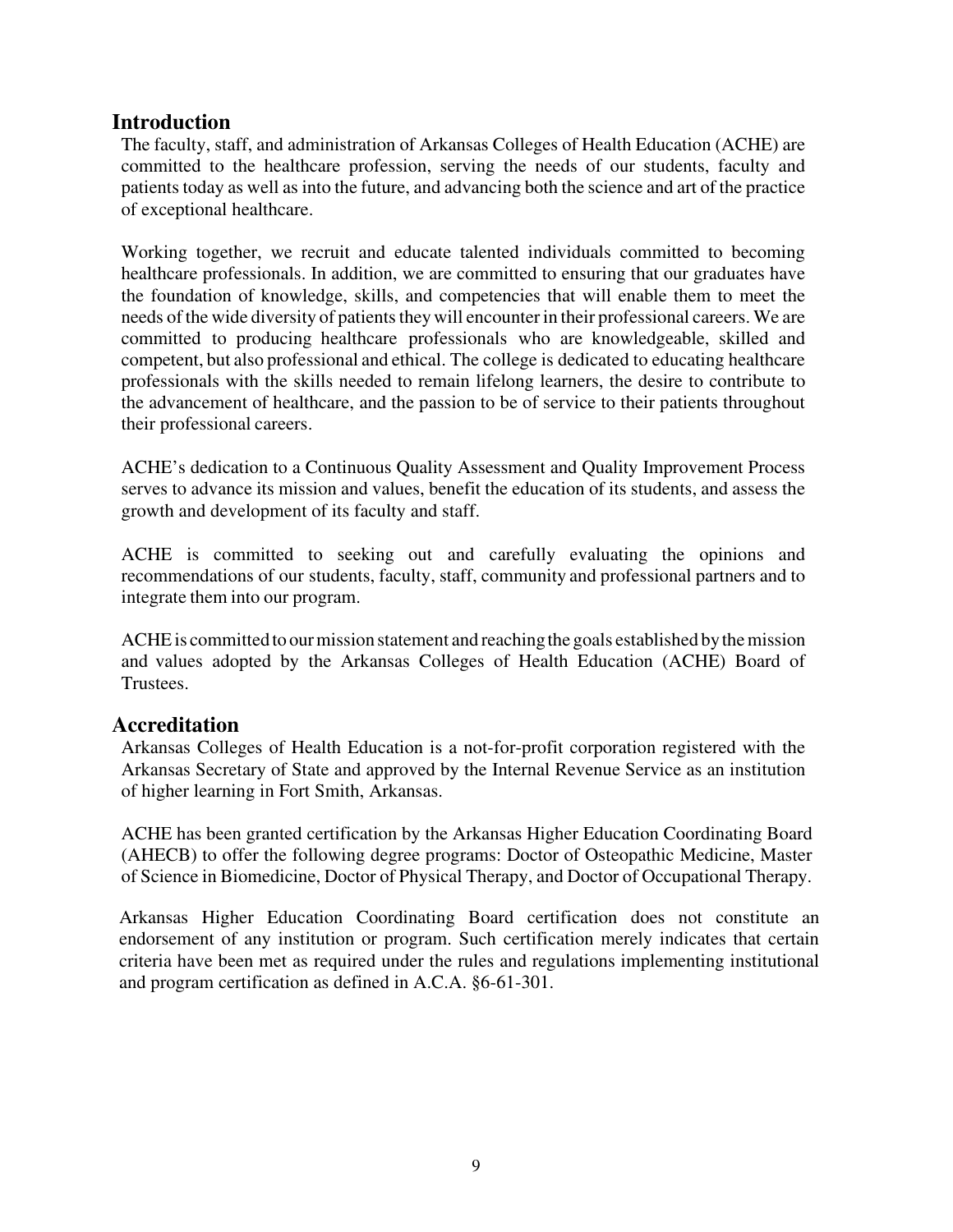#### <span id="page-9-0"></span>**Mission Statement**

#### **The mission of the Arkansas Colleges of Health Education (ACHE) is**:

To educate and train a diverse group of highly competent and compassionate health care professionals; to create health and research support facilities; and to provide healthy living environments to improve the lives of others.

#### <span id="page-9-1"></span>**ACHE Values**

- Compassion
- Scholarship
- Teamwork
- Leadership
- Professionalism
- Integrity
- Service
- Diversity
- Ethical Treatment of all people



#### <span id="page-9-2"></span>**Non-Discrimination Policy and Diversity Statement**

ACHE is committed to equal opportunity for all students, staff, and faculty and to nondiscrimination in the recruitment, admission, and retention of students and the recruitment, hiring, promotion, and retention of faculty and staff. Its employment and educational policies comply with the requirements applicable to equal opportunity/affirmative action laws, directives, executive orders, and regulations to the effect that no person at ACHE shall be subjected to discrimination on the basis of race, ethnicity, color, sex, sexual orientation, gender, gender identity, religion, national origin, age, disability, or veterans' status be subjected to discrimination.

ACHE strives to create and support a campus community that educates healthcare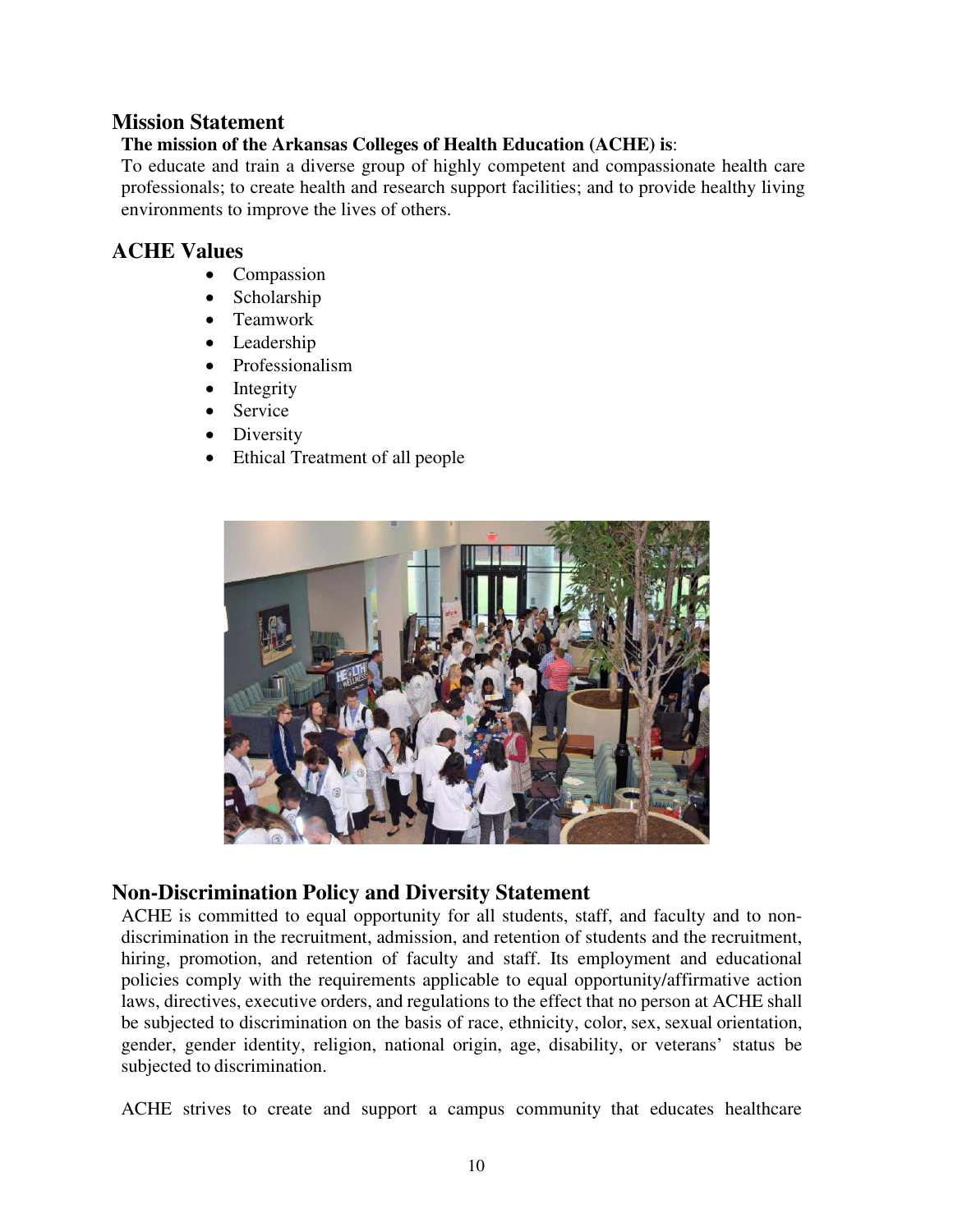professionals who value diversity. ACHE believes that diversity enriches the educational experience and prepares its students to effectively deliver healthcare and work effectively with those from diverse backgrounds. ACHE is committed to encouraging courtesy and respect through developing and implementing policies that support diversity.



#### <span id="page-10-0"></span>**Requirements for Admission**

**(Please see each program specific handbook for additional admission requirements and application processes)**

The applicant should demonstrate a humanistic and service-oriented mentality consistent with that of ACHE as demonstrated by action and involvement in outreach and service events.

Preference is given to students from rural and underserved environments that are more likely to advance the mission and goals of ACHE, especially those from Arkansas and South Central United States.

Applicants are required to meet the Technical Standards for Admission and Continued Enrollment and must affirm that he or she meets the program specific standards. Any falsification or misinformation regarding the ability to meet technical standards is reason for dismissal.

Applicants must submit all required paperwork per deadlines. If paperwork is not submitted as required, an offer of admission may be rescinded.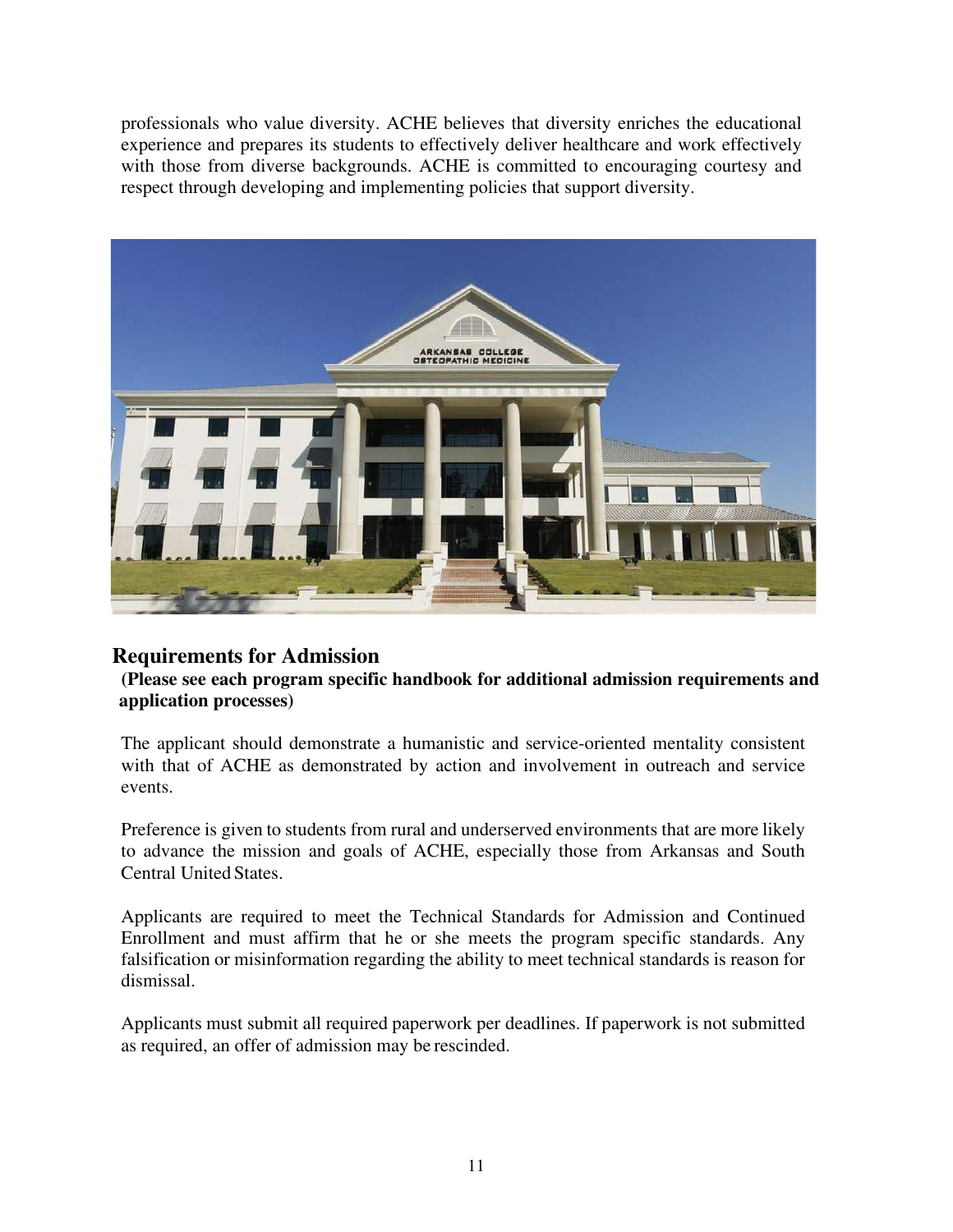#### <span id="page-11-0"></span>**Application Process**

In the event of course work completed at foreign institutions, the applicant must submit official detailed course- by- course evaluations completed by an approved agency. These agencies include:

- World Education Services, Inc. 212.966.6311; http://www.wes.org
- AACRAO 202.296.3359; http//www.aacrao.org
- Educational Credential Evaluators, Inc. (414.289.3400; [www.ece.org](http://www.ece.org/)
- Josef Silny & Associates, [Inc. 305.273.1616; http//www.jsilny.com](http://www.jsilny.com/)

#### <span id="page-11-1"></span>**Criminal Background Check and Drug and Alcohol Screening**

Healthcare professionals are entrusted with the health, welfare, and safety of the patients they serve. The Arkansas Colleges of Health Education (ACHE) requires criminal background checks (CBCk).

This policy applies to all students enrolled in ACHE, as well as persons who are offered admission to ACHE and students who have a break in enrollment. All offers of admission are contingent upon satisfactory results of a CBCk. Progression and continued enrollment in all programs also require satisfactory CBCk results. There are no exceptions to this policy. (For students in the Doctor of Osteopathic Medicine program, a CBCk must be completed prior to the start of clinical rotations. The third year CBCk must be performed no more that 60 days prior to the commencement of clinical rotations and submitted to the office of Clinical Medicine.)

Successful passage of a drug screen and background check is required. This screening must meet the ACHE standards, be conducted by an agency approved by ACHE, and occur prior to the date specified in the matriculation agreement. All program applicants are required to self-disclose any misdemeanors or felony convictions, other than minor traffic violations, including deferred adjudications, during the application process. The student should have the understanding that non- disclosure/falsification will in most cases lead to dismissal and disclosure may prevent enrollment if the incident would prevent the student from completing the requirements of the curriculum, including all required clinical rotations and examinations or would prevent the student from gaining an unrestricted license to practice healthcare in one or more states after graduation.

In response to requirements in the professional practice environment stating that professionals and facilities providing care to patients must minimize the risk to patients that may be presented by persons with prior criminal activity, or those who engage in the use of potential substances of abuse, both legal and illegal, a drug screen and criminal background check must be completed on all accepted applicants prior to matriculation at ACHE and at within 60 days of starting any rotations, if applicable.

**Acceptance into ACHE, even though an invitation may be extended prior to completion of the Criminal Background Check and Drug and Alcohol Screen, is conditional until the results are returned and accepted as meeting the standards by ACHE.**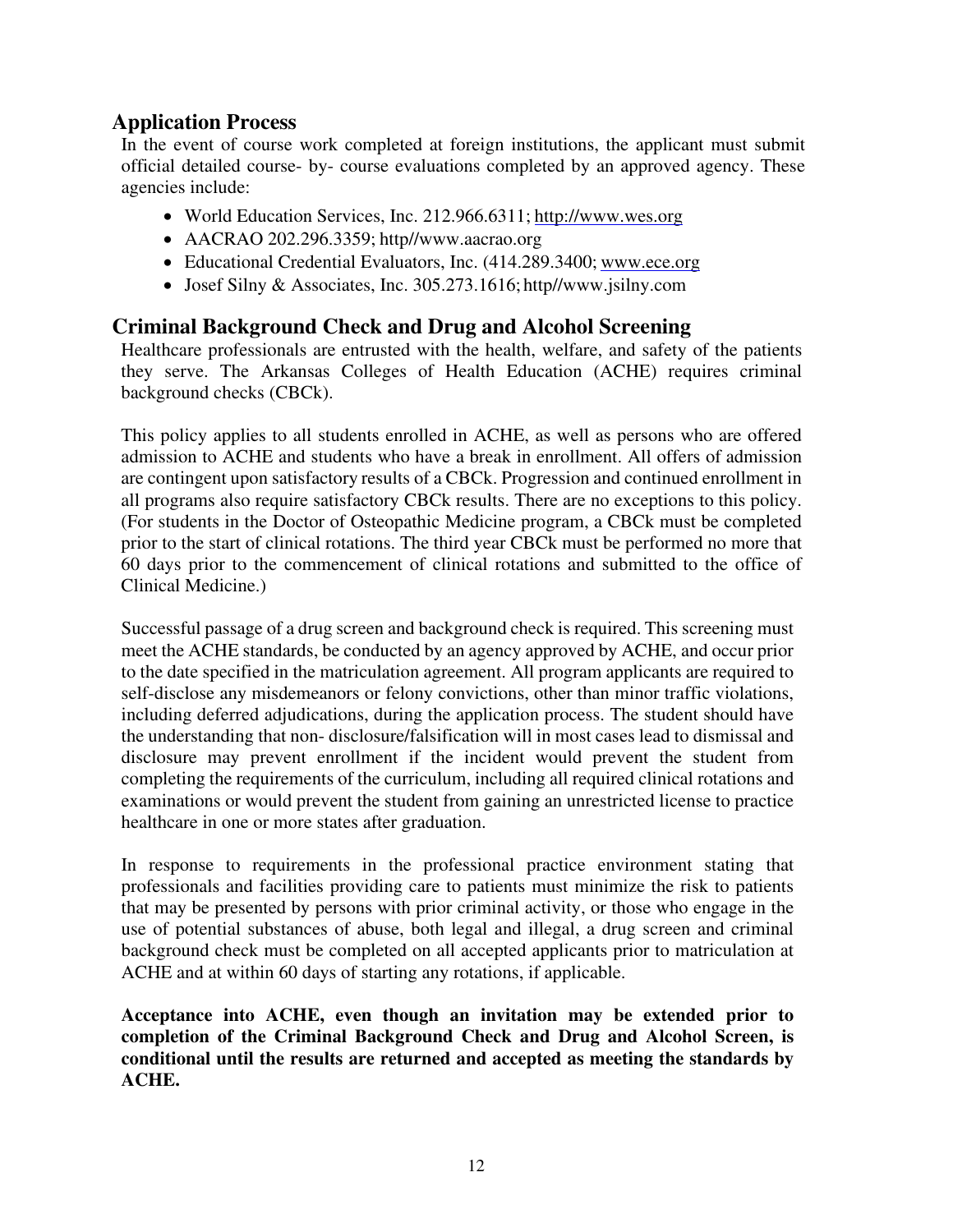As future healthcare professionals, all students are subject to the provision of licensure that is in place to ensure the safety of the public. Students at ACHE agree by their acceptance of admission to ACHE that they are subject to random drug screening for illegal or inappropriate use of legal but non-prescribed substance. In addition, students are subject to selective screening if required by clinical site or if concerns of potential abuse are established by a member of the faculty or administration. Failure to comply with a request for drug screening may result in suspension from the ACHE and mandatory appearance before the Student Progress Committee (SPC) to demonstrate why the student should not be dismissed from ACHE.

Substance abuse screening is mandatory prior to participating in patient care either as a learner or a staff member. A negative substance abuse screening test is required before matriculation into any healthcare program and may also be required before advancement to subsequent years. Repeated screening tests may be required as determined by ACHE or the clinical training sites.

Clinical education sites may require ACHE to provide them with a copy of the results of any background evaluation or substance abuse test performed on students prior to and for the duration of their placement at the site. Clinical education sites may set their own standards regarding whom they will admit based on the results of the substance abuse screening or require additional screening. Students who are not willing to allow the release of the required personal information may not be able to be placed at an affiliated clinical education site, and thus cannot meet the requirements to continue their education and fulfill the curriculum requirements for graduation.

#### <span id="page-12-0"></span>**Criminal Background Check (CBCk)**

ACHE students are entrusted with the health, welfare, and safety of the patients they serve. The ACHE requires criminal background checks (CBCk).

This policy applies to all students enrolled in the ACHE, as well as persons who are offered admission to ACHE and students who have a break in enrollment. All offers of admission are contingent upon satisfactory results of a CBCk. Progression and continued enrollment in any program also require satisfactory CBCk results. There are no exceptions to this policy.

- All CBCk will be conducted by a third party CBCk service provider designated by ACHE. The student is responsible for completion of all paperwork and all associated costs.
- All persons offered admission to ACHE must complete a CBCk prior to admission with results of the background check available to ACHE according to established deadlines in the Matriculation Agreement.
- Students must complete an additional background check if there is a break in their enrollment. A *break in enrollment* is defined as non-attendance of one academic semester or more. Any student who fails to provide CBCk results following a break in enrollment will not be allowed to re-enroll.
- Subsequent or additional CBCks are the financial responsibility of the student.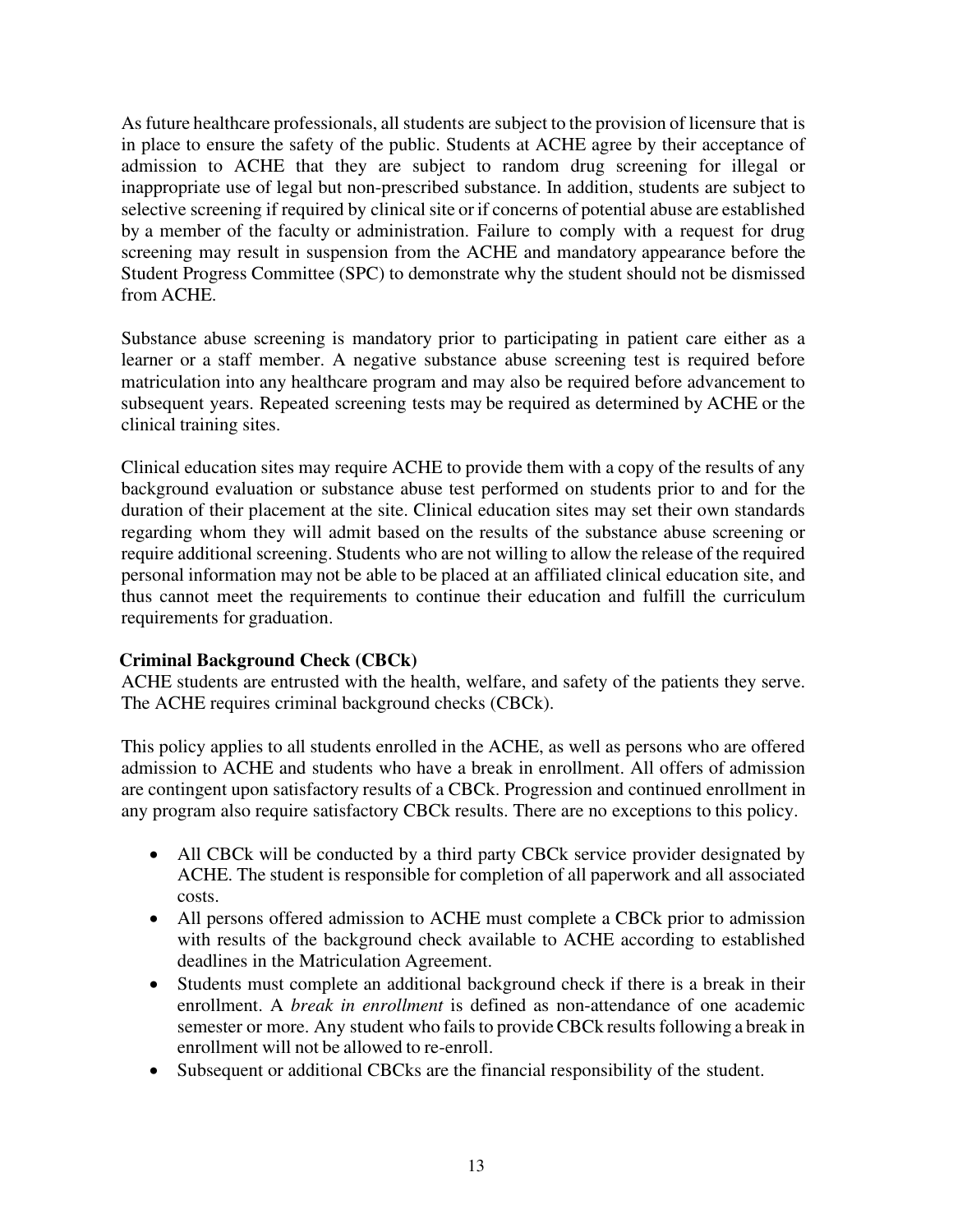The Criminal Background Check includes, but is not limited to, the following components:

- **1.** Social Security Number Search: A search of credit report header data to help confirm the applicant's identifying information such as name, aliases, addresses, and Social Security Number in order to determine areas of prior residence.
- **2.** County Criminal Records Searches: A direct search of county courthouse records for any felony or misdemeanor criminal history.
- **3.** Statewide Criminal Records Search: A search conducted through statewide criminal records repositories or court systems for any felony or misdemeanor criminal history.
- **4.** Federal Criminal Records Search: A direct search of federal courthouse records for any felony or misdemeanor criminal history.
- **5.** National Criminal Database Search: This search is a multi-jurisdiction, private database search covering more than 194 million criminal records collected from across the country.
- **6.** National Sexual Offender Database Search: A search of a national private database which contains sex offender data collected from across the country.
- **7.** US Department of Health and Human Services Office of Inspector General List of Excluded Individuals/Entities Search: A search of the U.S. Department of Health and Human Services Office of Inspector General's List of Excluded Individuals/Entities (LEIE), relating to persons excluded from participation in Medicare, Medicaid, and all federal healthcare programs.
- **8.** Search for Dishonorable Discharge from the Armed Forces: Military records are verified through either telephone interviews with the subject's former commander or by obtaining the applicant's DD-214 form. Verification generally includes subject's name, Service Number, rank, dates of service, awards and decorations, and place of entrance and separation.
- **9.** Sanctions Base Screening: A search covering sanctions, disciplinary and administrative actions taken by federal and state healthcare regulatory authorities, including FDA, NIH, GSA, OFAC, and more.

#### <span id="page-13-0"></span>**Subsequent Background Checks/Subsequent Charges**

Any student whose CBCk contains adverse results may be excluded from clinical training opportunities, when applicable. A student who cannot be placed cannot complete the program. A student whose CBCk contains adverse results may be dismissed from the program.

Enrolled students are required to self-report year-round (including vacation, weekends, and holidays) any new criminal charge(s), other than minor traffic violations, and the outcome of any new or pending criminal charge(s) to the Assistant/Associate Dean of Student Affairs within 48 hours of disposition, arrest, being charged, being indicted, or otherwise learning of the charge. This notification can occur in person, by phone, or through official ACHE email.

A criminal charge against an enrolled student will require the student to appear before the Student Progress Committee (SPC) and may result in temporary suspension from the program pending disposition. A charge that results in a conviction will require the student to appear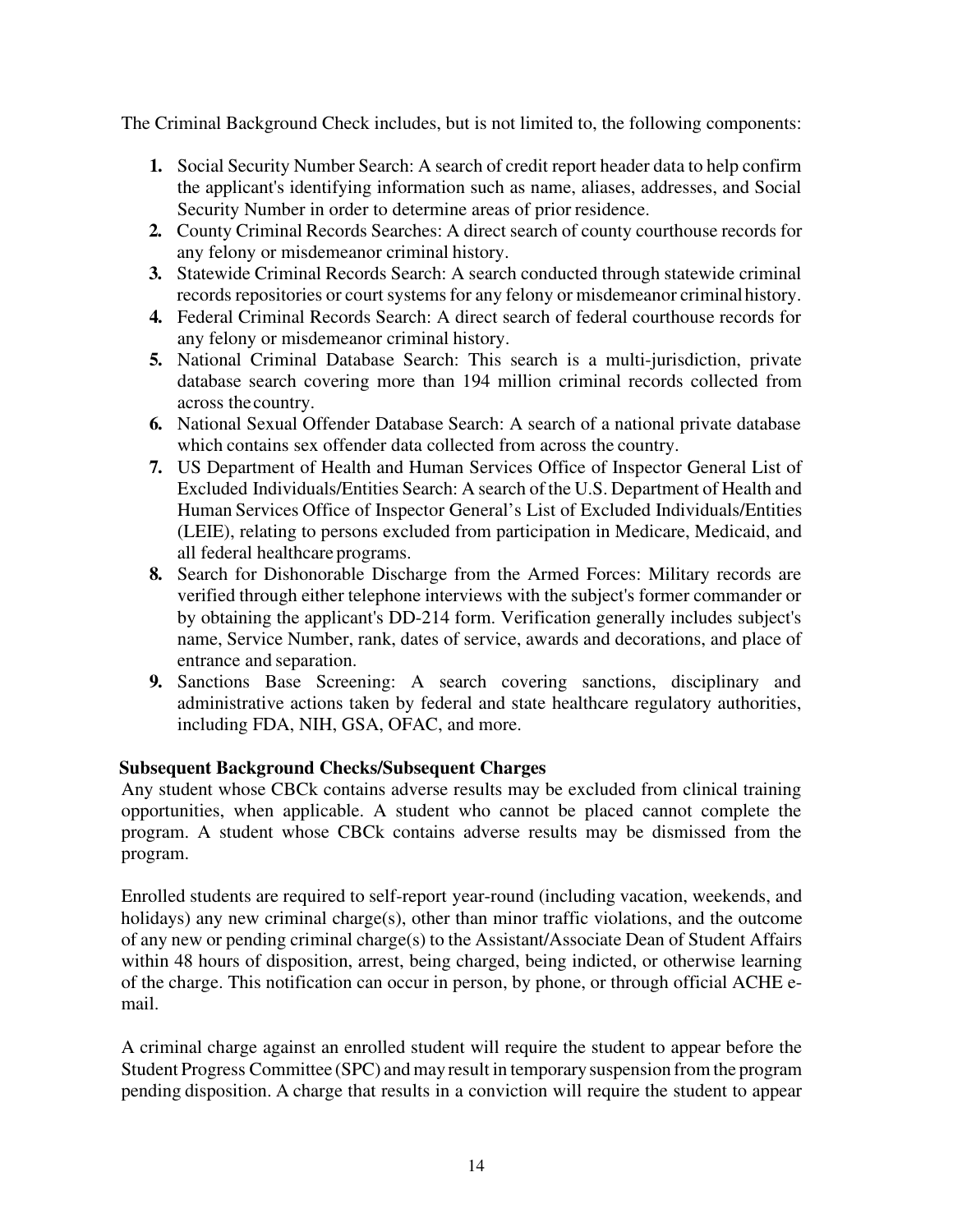before the SPC and may result in preclusion from clinical placement and/or dismissal from the program. Failure to disclose an arrest, indictment, charge or disposition while enrolled in any program will result in action against the student, up to and including dismissal from the program.

Any enrolled or returning student who self-reports or is otherwise the subject of a criminal charge that is adjudicated and resolved through the institutional disciplinary process, and who subsequently undergoes a CBCk that discloses the same offense, will not be subject to additional institutional disciplinary action.

#### <span id="page-14-0"></span>**Refusal to Complete Background Check**

Prospective, returning, and enrolled students who refuse to participate in ACHE's CBCk program outlined above will have their admission offer retracted and may be dismissed from ACHE.

#### <span id="page-14-1"></span>**Challenge of CBCk Results**

Students who question the accuracy of the report must, within 10 calendar days of notification, send a brief written statement regarding the portion of the report the student believes to be incorrect to the entity that performed the CBCk. All disputes pertaining to the CBCk findings must be communicated in writing directly to the entity that conducted the CBCk. Re-verification will be made if the entity determines that reasonable grounds exist and if the request is not frivolous or irrelevant. If parts of the report are deleted or changed because of re-verification, ACHE and the student will receive a corrected report.

Notification from ACHE that a prospective student is denied enrollment due to CBCk findings will be provided by the Dean to the prospective student by both certified letter and email to the email address provided by the prospective student explaining why the student cannot matriculate based on the CBCk report.

Notification from ACHE that a currently enrolled student is denied participation in clinical rotations due to CBCk findings will be provided by the Dean to the student by both certified letter to the student from the and email to the email address provided by the student within five business days of the Student Progress Committee's meeting with the student which will outline the Committee's formal recommendation to the Dean for his/her final decision.

#### <span id="page-14-2"></span>**Drug and Alcohol Screening**

As future healthcare professionals, all students are subject to the provision of licensure that is in place to ensure the safety of the public. Students at ACHE agree by their acceptance of admission to ACHE that they are subject to random drug screening for illegal or inappropriate use of legal but non-prescribed substance. In addition, students are subject to selective screening if required by clinical site or if concerns of potential abuse are established by a member of the faculty or administration. Failure to comply with a request for drug screening will result in suspension from ACHE, mandatory appearance before the Student Progress Committee (SPC) to show why the student should not be dismissed from ACHE.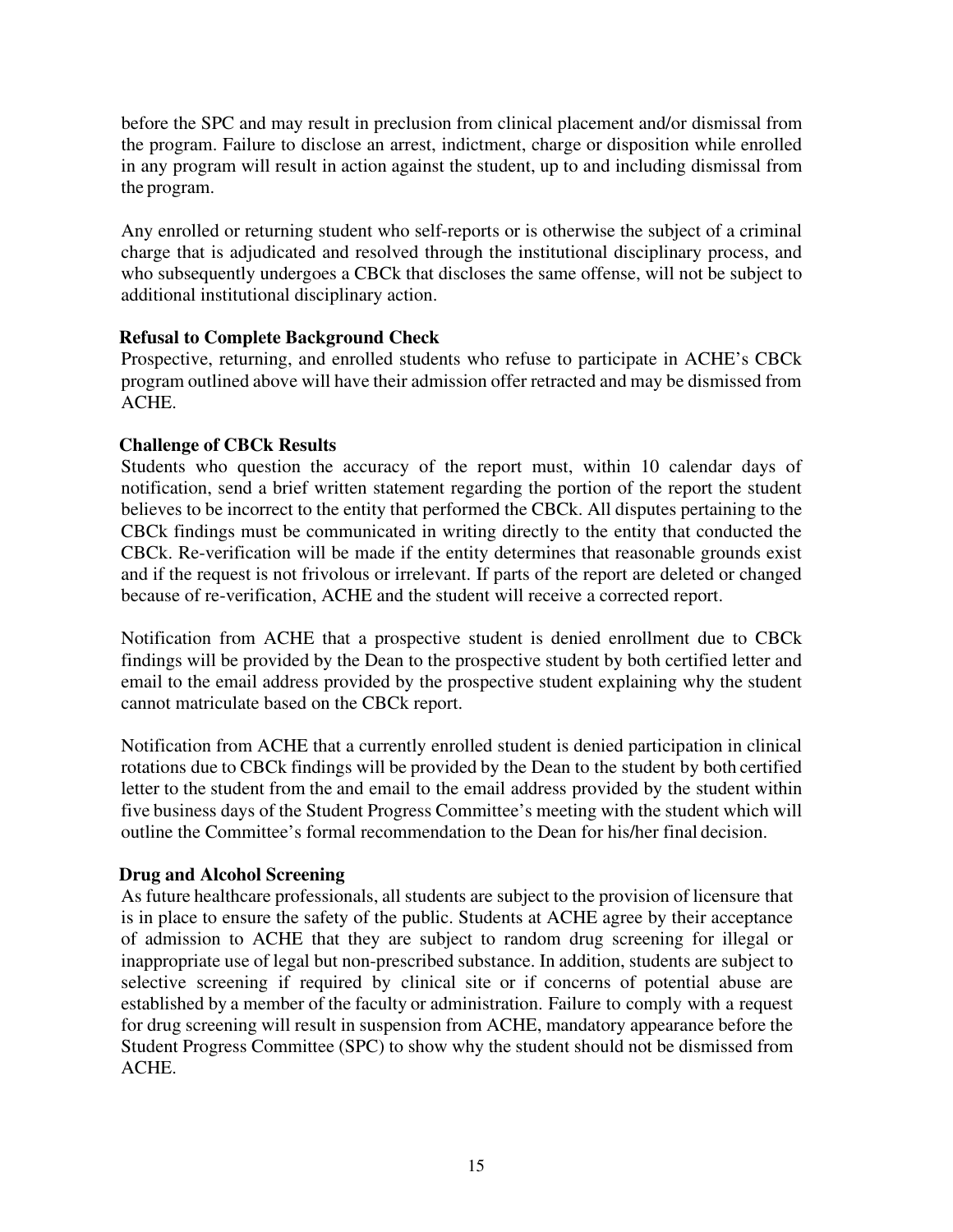All ACHE students are required to have a drug and alcohol screening prior to matriculation. This screening must meet ACHE's standards, be conducted by an agency approved by ACHE, and occur prior to matriculation into the class. Any applicant who has a deficiency or abnormality discovered on the drug screening will be required to undergo a confirmation test of the screening results. Applicants with confirmed positive test results will be referred to the Admissions Committee for a recommendation on matriculation. The committee will make a recommendation to the Dean as to whether the offer of admission should be maintained or rescinded.

ACHE may conduct random drug and alcohol screening on all students, staff, and faculty. ACHE reserves the right to require drug or alcohol testing on any student when reasonable suspicions exist. Refusal or failure to submit to screening may result in disciplinary action up to and including dismissal as determined by the SPC. Students found to have positive screening tests for illicit substances or prescription medications without a valid prescription will be referred to SPC. Students may be suspended pending determination by the SPC.

#### <span id="page-15-0"></span>**Immunization Requirements**

Annual influenza immunizations are required of all ACHE students.

Each program may have additional immunization requirements. Please check each programspecific handbook for additional details.

#### <span id="page-15-1"></span>**Proof of Medical Insurance**

All ACHE students are required to obtain and maintain health insurance coverage. Newly matriculating students must submit proof of health insurance by June 1 of each year. For continuing students, proof of health insurance must be submitted for each student annually not less than 30 days before the start of the academic year. Any medical costs incurred by students as a result of needle sticks, exposure to infectious diseases or materials, while in training, are the responsibility of the student and his/her health insurance carrier. Failure of the student to maintain health insurance that meets the standards will result in disciplinary action for the student up to and including dismissal from ACHE.

All students will be provided with disability insurance by ACHE. Cost for this is covered by the Student Health Fee.

#### <span id="page-15-2"></span>**Documentation of Completion of Required Prerequisite Coursework**

Submission of final official transcript, from all colleges or universities attended prior to matriculation.

#### <span id="page-15-3"></span>**Tuition, Fees and Deposits**

#### **(See program specific handbooks for Tuition, Fees and Deposit information)**

Tuition and fees are billed in two installments for each academic year and are due the Friday before each semester begins. Students will be notified through ACHE email to review account information once charges are applied to their account. Students will access their detailed billing information through the Student Portal. Payments are due in full within 30 days of the billing date unless special arrangements have been made with the Office of the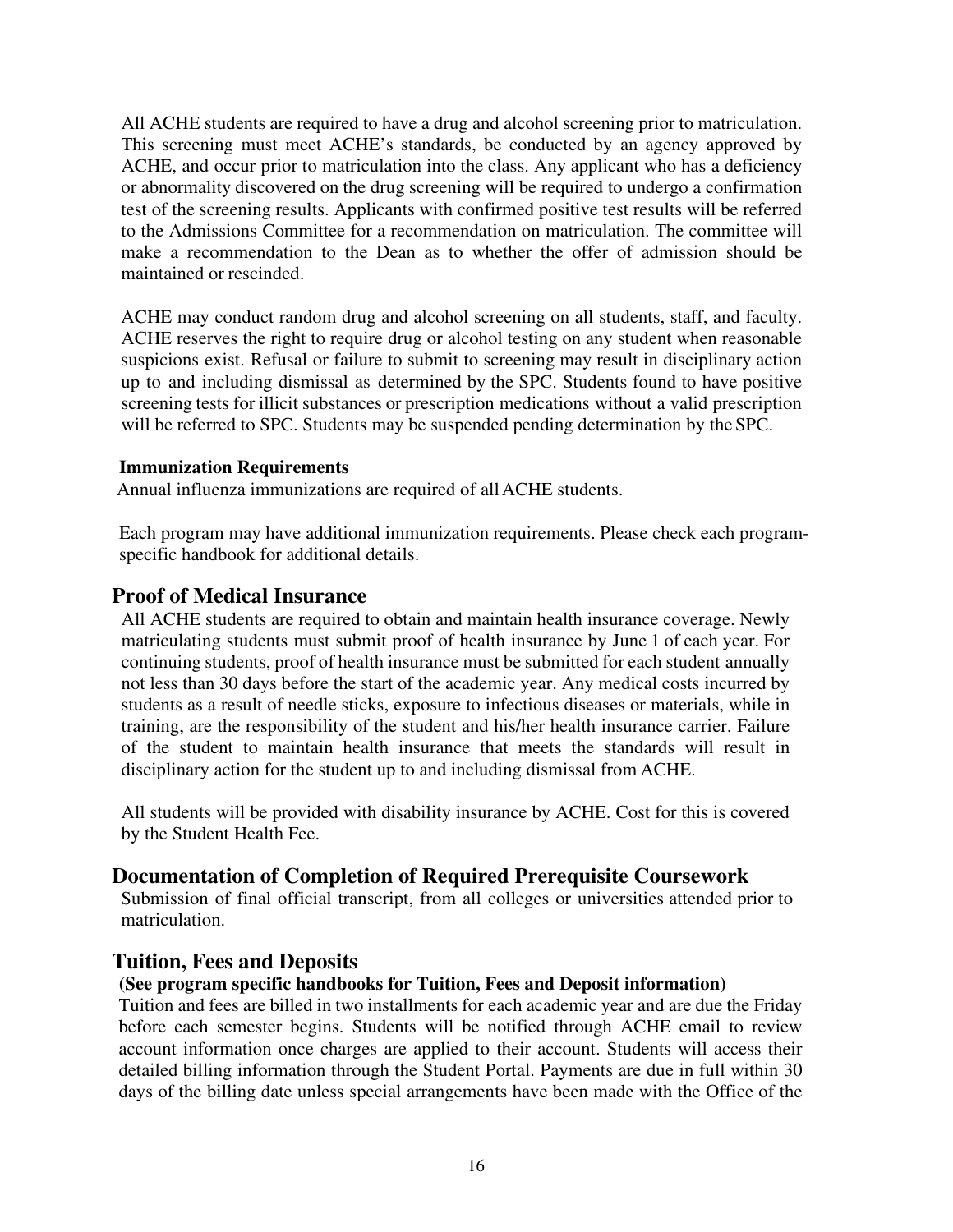Controller.

Tuition and fees must be paid with financial aid funds, personal monies and/or scholarships by the due date. The due date will be determined by the Office of the Controller and is included in the billing notification email sent to the student each fall and spring. Balances unpaid by the due date are subject to transcript hold and a late fee. The amount of the late fee will be \$100 or 3.5% of the outstanding balance, whichever is greater.

Late payments or failure to make special arrangements with the Controller to pay tuition by 5 p.m. on the Friday before classes begin may result in the student being removed from class and/or clinical rotations. Failure to meet obligations for tuition, fees, and other financial responsibilities in a timely manner may result in dismissal from ACHE.

Tuition may be paid with checks, payable to ACHE, or electronically via the Student Portal. If paying with a check, please include the student's name and student ID number and mail to:

Arkansas Colleges of Health Education Office of the Controller PO Box 10366 Fort Smith, AR 72917-0366

We recommend that payments be mailed no later than seven (7) days prior to the due date. When mailing first class from the U.S. Post Office, they will provide you with a tracking number and guaranteed delivery date. Keep this receipt to avoid late fees if your payment is lost or delayed in the mail.

Students who apply for Direct Unsubsidized Loans and/or Direct PLUS Loans will not be subject to the late payment fee, if the following conditions are met by the deadline date:

- Completed master promissory note (MPN) for each loan
- Completed entrance counseling for each loan; and
- The student is eligible for the loan for which he/she applies

Students receiving scholarships that have not arrived by the beginning of the academic year must provide written confirmation from the sponsor that the funds are awarded. Any outstanding tuition and fees must be paid by scholarship before any refunds to students can be processed.

#### <span id="page-16-0"></span>**Returned Checks**

Any checks utilized to pay tuition or any fees that are rejected or returned to ACHE because of insufficient funds will be assessed a returned check fee of \$35.00, which is subject to change. The late fee payment will also be assessed. Thereafter, payments due (tuition and late fees), plus the returned check fees, must be paid with cashier's checks or money orders.

#### <span id="page-16-1"></span>**Tuition Refund Policy**

Students who officially withdraw from all courses during a semester are entitled to a tuition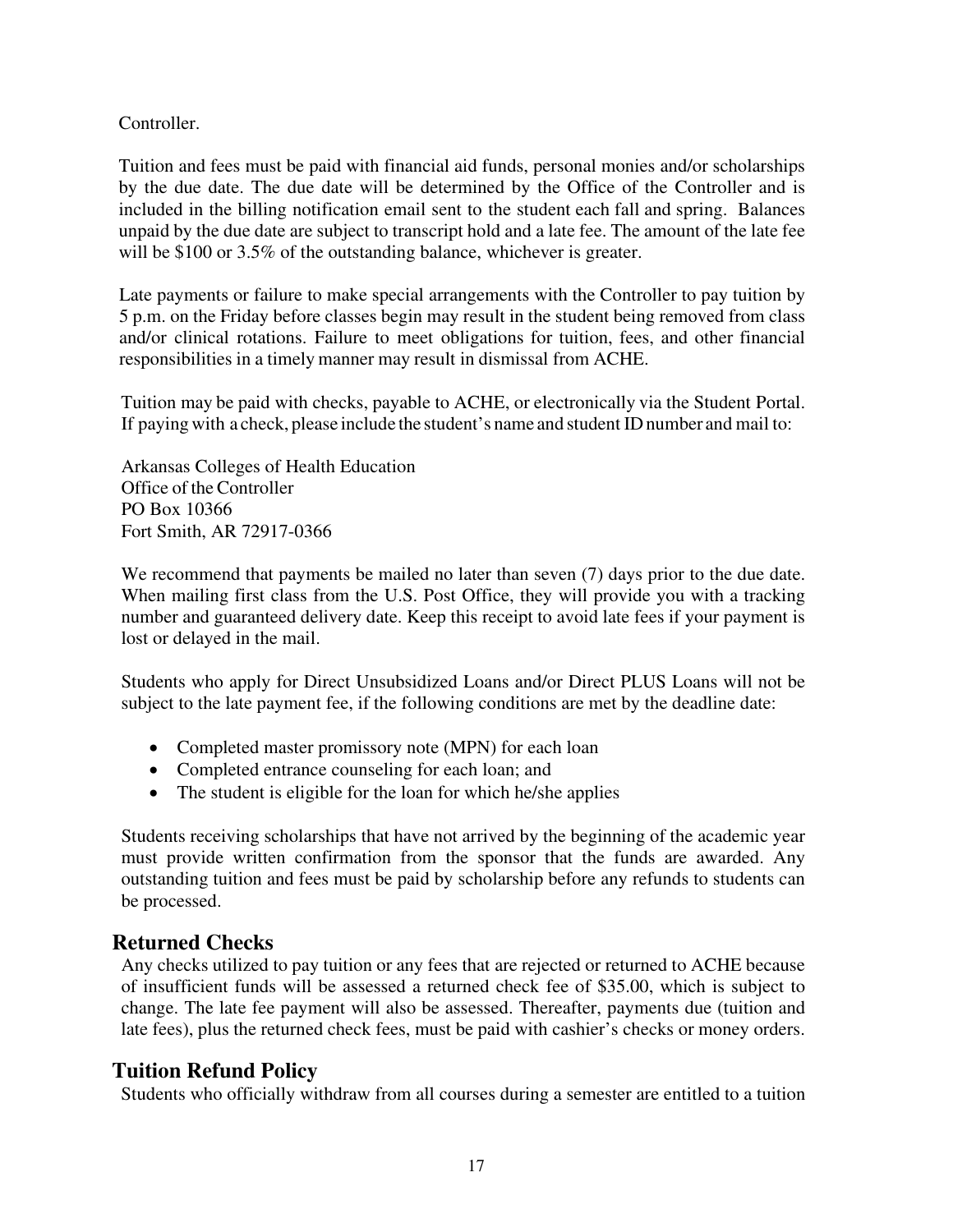refund based on their date of withdrawal. In order to officially withdraw, students must complete an ACHE withdrawal form which will begin the exit process. Students who are dismissed from ACHE are not eligible for tuition refunds. Please note that admission deposits and all fees are non-refundable.

Students who withdraw by the end of the seventh calendar day of the term will receive a 100% refund of tuition. For first year students, the diagnostic kit fee will be refunded if the equipment is returned to the school in the condition in which the student received it.

For students withdrawing after the seventh calendar day of the term, ACHE will determine the amount of tuition and equipment charges (if any) incurred by the student by calculating how many calendar days attended in the payment period divided by the total number of calendar days in that same payment period. A student who withdraws after the 60% point of the term will not be entitled to a refund.

#### <span id="page-17-0"></span>**Veterans Benefit Tuition Refund Policy**

Students receiving Veterans Education Benefits (if eligible) who fail to complete the program, withdraw or are dismissed for any reason prior to the completion of the program, will be charged for tuition, fees and other charges on a pro rata portion of the total charges for tuition, fees and other charges for the full length of the program.

#### <span id="page-17-1"></span>**Charges for Altered Academic Programs**

Students on altered degree plans that are required to repeat individual courses or rotations, but not the entire academic semester or year, will have tuition charges based on credit hours required. Individual courses taken during each program year will be billed in accordance to the following formula: The per semester tuition amount divided by the number of credit hours taught in the semester to ascertain the per credit hour cost. The per credit hour costs shall be multiplied by the number of credit hours for the course(s) or rotation(s) to be repeated. For example, if the per semester tuition amount is \$21,500 and the number of credit hours taught in the semester is 19.5 total credit hours, the per credit hour would be \$1,102.56  $(\$21,500 / 19.5 = \$1,102.56)$ . If the given course(s) or rotation(s) being repeated amount to 6 credit hours, the amount will be billed at \$1,102.56 multiplied by six (6), or \$6,615.36  $$1,102.56 \text{ x } 6 = $6,615.36$ .

#### <span id="page-17-2"></span>**Request for Deferment**

Accepted applicants may request a one-year deferment (not all programs are eligible) for compelling reasons. Requests are to be submitted in writing to the Director of Admissions. If approved, an additional deposit will be required by January  $2<sup>nd</sup>$  of the year the applicant will matriculate. The entire deposit will be applied to the applicant's tuition. Please see program specific handbooks for deposit amounts.

#### <span id="page-17-3"></span>**Discrimination**

Arkansas Colleges of Health Education does not engage in unlawful discrimination or harassment based on race, ethnicity, color, sex, sexual orientation, gender, gender identity, religion, national origin, age, disability, or veteran's status in its educational programs and activities.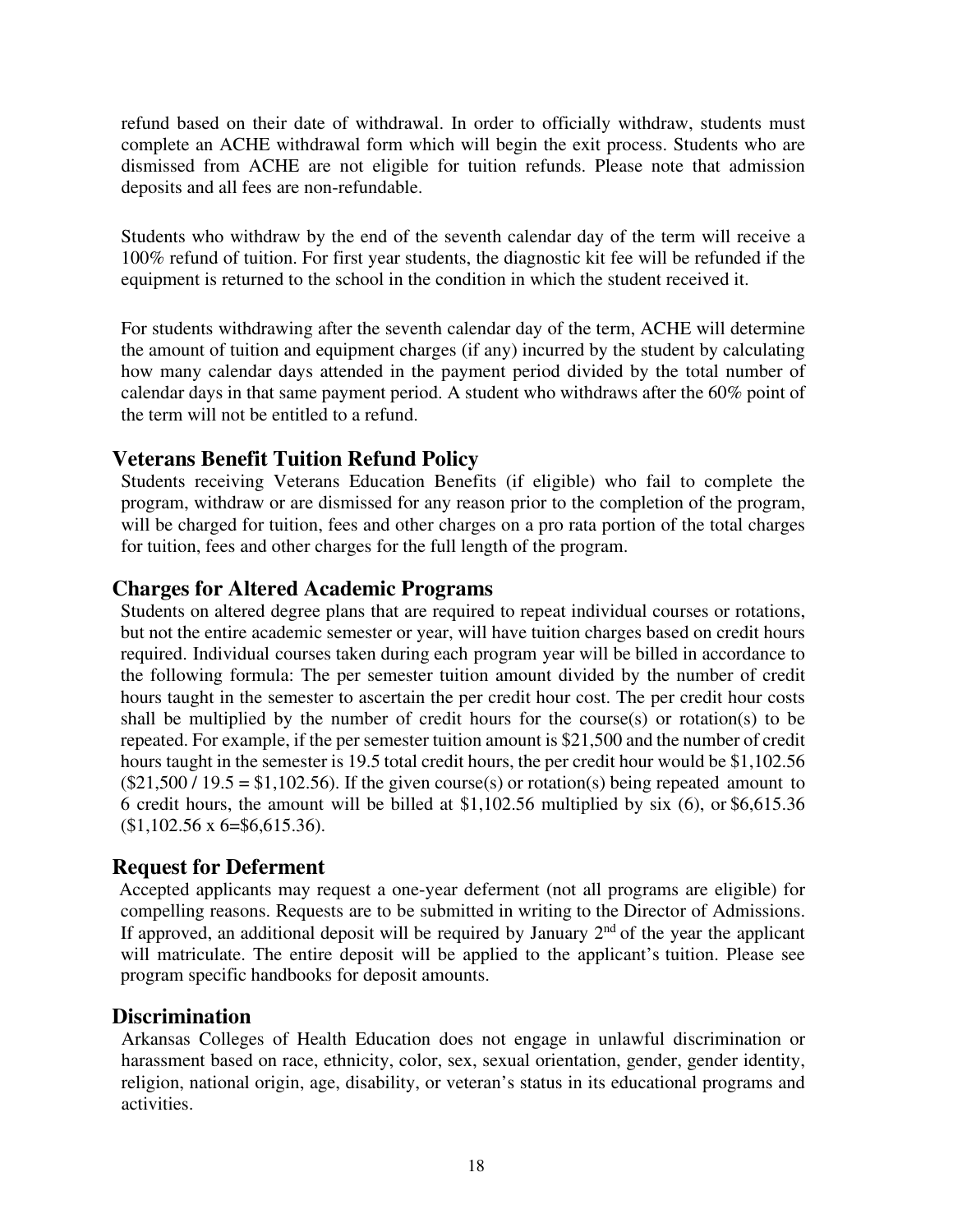This policy on nondiscrimination applies to admissions, enrollment, student retention, scholarships and loan programs, participation in ACHE activities, employment and access to, participation in, and treatment in all ACHE centers, programs, and activities.

#### <span id="page-18-0"></span>**Technical Standards for Admission to ACHE**

#### **(Also see program specific handbooks for any additional Technical Standards, not all standards are applicable to all programs)**

Technical standards are the non-academic skills and abilities necessary for the successful completion of the course of study. ACHE has adopted the following non-academic criteria for admission and continued program participation.

Arkansas Colleges of Health Education is committed to the admission and matriculation of all qualified students and does not discriminate on the basis of race, ethnicity, color, sex, sexual orientation, gender, gender identity, religion, national origin, age, disability, or veteran status. The College will expect that minimal technical standards be met by all applicants and students as set forth herein.

To facilitate the attainment of optimum care and safety, students at the ACHE must:

- 1. Behave in a manner exhibiting high moral and behavioral standards reflecting the position and status of a healthcare professional.
- 2. Demonstrate respect for individuals and groups with consideration to the diversity of race, ethnicity, color, sex, sexual orientation, gender, gender identity, religion, national origin, age, disability, or veteran's status.
- 3. Students must meet minimal technical and ability standards. Students must have the ability to learn, process, and utilize a great deal of knowledge and experience. Students must have the ability to see, hear, and touch independently to optimally assess the physical, mental, and emotional status of patients. Where a deficiency occurs, it must be compensated with the aid of prosthetics to the extent that the student's functioning is equal to that of a non-impaired student. Reasonable adaptations are those that will enable the student to function independently and when necessary in a team-like fashion with other health professionals in an unimpaired manner.

ACHE expects its applicants and students to meet certain minimum technical standards as outlined below. Every applicant and student of ACHE is expected to possess those intellectual, ethical, physical, and emotional capabilities required to undertake the full curriculum and to achieve the levels of competence required by the faculty. A healthcare professional must have the knowledge and skills to function in a broad variety of clinical situations and to render a wide spectrum of patient care. Reasonable accommodations will be made as required by law; however, the candidate must be able to meet all technical standards with or without reasonable accommodation. The use of a trained intermediary means that a candidate's judgment must be mediated by someone else's power of selection and observation and is not a permissible accommodation. ACHE has adopted these standards with due consideration for the safety and well-being of the patients for whom its graduates will eventuallycare. The specific technical standards are set forth below.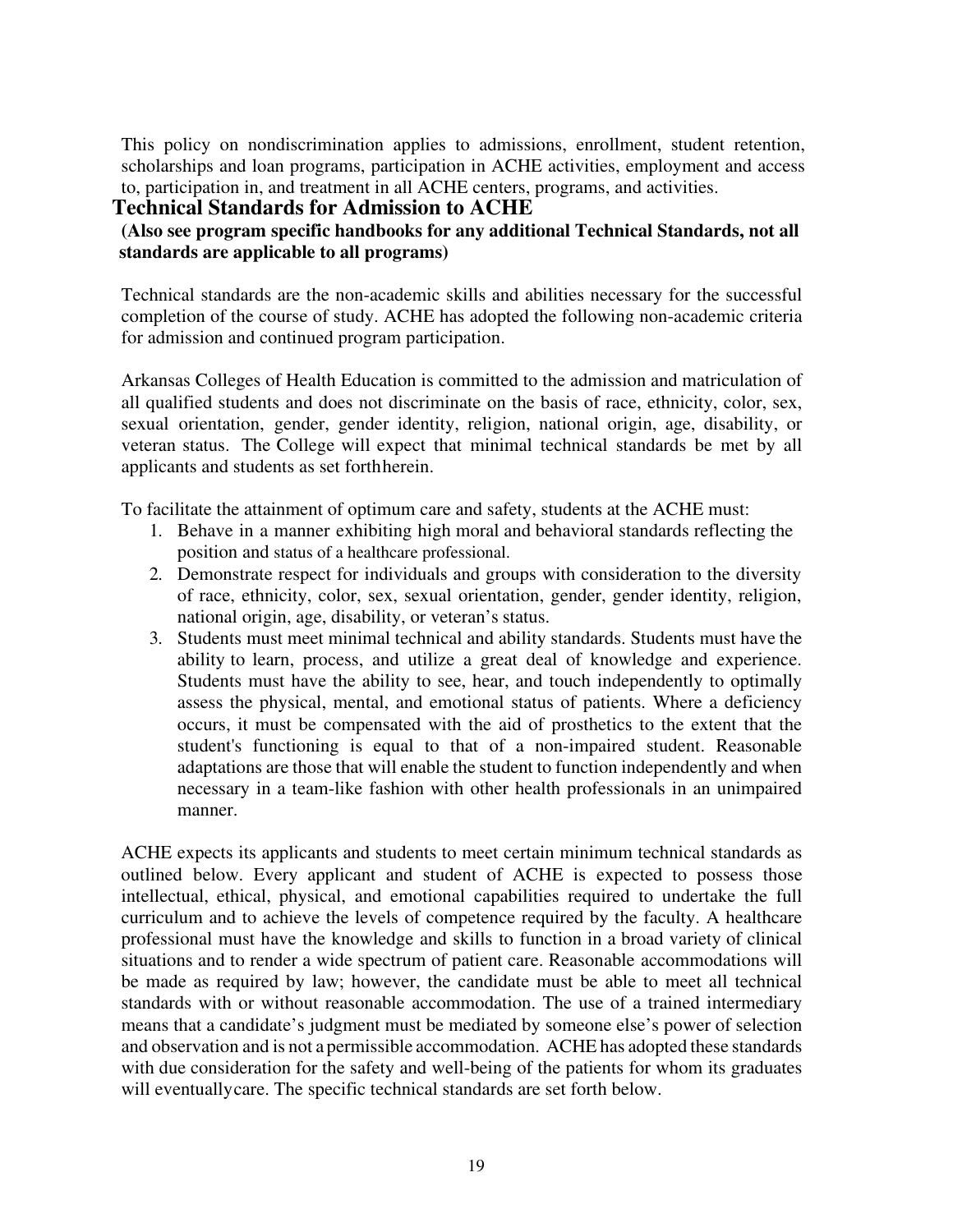#### <span id="page-19-0"></span>**Observation & Visual Integration**

Applicants and students must have sufficient visual capabilities to observe demonstrations, experiments, and laboratory exercises in the basic and clinical sciences, as well as proper evaluation and treatment integration in order to assess asymmetry, range of motion, and tissue color and texture changes.

They must be able to observe a patient accurately at varying distances with the ability to determine size and depth of an object in low light at 0.3 cm, and with the ability to discern non-verbal communication.

#### <span id="page-19-1"></span>**Communication**

Applicants and students should be able to speak, hear, and observe patients in order to elicit information, examine patients, describe changes in mood, activity and posture, and perceive nonverbal communication. They must be able to communicate effectively and sensitively with patients in English.

Communication includes not only speech but also reading and writing. Applicants and students must be able to communicate effectively and efficiently in English in both oral and written form with all members of the healthcare team.

#### <span id="page-19-2"></span>**Motor Function**

Applicants and students should have sufficient motor function to execute movements reasonably required to provide general care and emergency treatment to patients. Examples of movements reasonably required of healthcare professionals include, but are not limited to, cardiopulmonary resuscitation (CPR), administration of intravenous medication, the application of pressure to stop bleeding, the opening of obstructed airways, and the suturing of simple wounds. Such actions require coordination of both gross and fine muscular movements, equilibrium, and functional use of the senses of touch and vision.

#### <span id="page-19-3"></span>**Sensory Skills**

Applicants and students must possess an enhanced ability to use their sensory skills. Individuals with disabilities who have significant tactile sensory or proprioceptive disabilities may require a thorough evaluation to determine if they are otherwise qualified, with or without reasonable accommodation. Such individuals may include those with significant previous burns, sensory motor deficits, cicatrix formation and malformations of the upper extremities.

#### <span id="page-19-4"></span>**Strength and Mobility**

Treatments often require upright posture with sufficient upper & lower extremity and overall body strength and mobility. Individuals with disabilities who have significant limitations in these areas may require evaluation to determine if they are otherwise qualified, with or without reasonable accommodation.

#### <span id="page-19-5"></span>**Intellectual, Conceptual, Integrative and Quantitative Abilities**

Applicants and students must be able to concentrate, analyze and interpret data, and make decisions within areas in which there is a reasonable amount of visual and auditory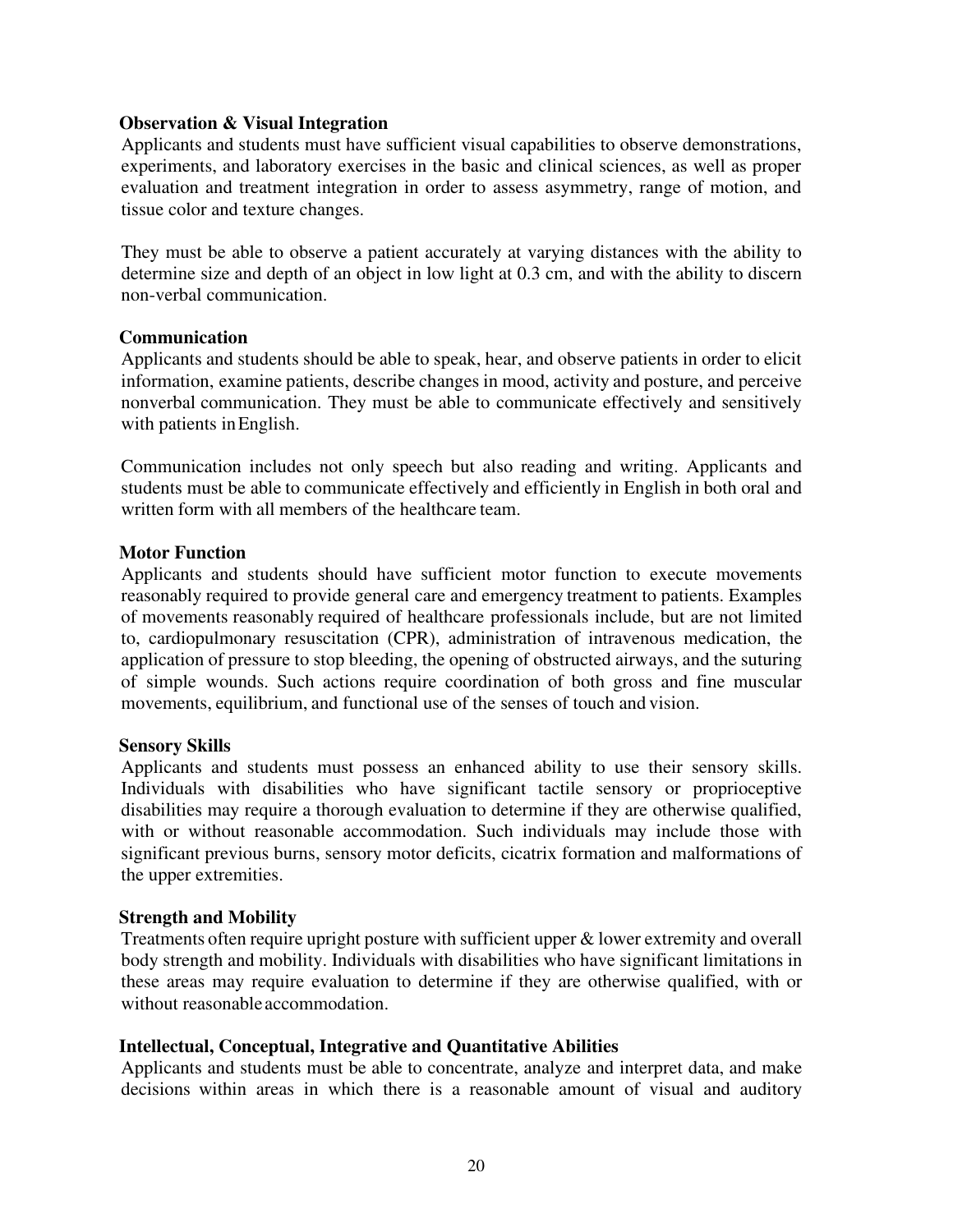distraction. They must perform these functions under a time limitation and do so under a reasonable amount of stress, as physicians are expected to be able to perform such duties in diverse clinical settings where others maybe present and where there is a certain degree of noise. Applicants and students must be able to accurately write prescriptions, accurately perform basic mathematical functions, and accurately and quickly read charts with minimal error in areas where there may be distractions. They also must demonstrate ability to comprehend three- dimensional relationships, and to understand spatial relationships of structures.

#### <span id="page-20-0"></span>**Behavioral and Social Attributes**

Applicants and students must possess the emotional health required for full utilization of their intellectual abilities, exercise good judgment, and promptly complete all responsibilities attendant to the diagnosis and care of patients and the development of mature, sensitive and effective professional relationships with patients. Applicants and students must be able to tolerate physically taxing workloads and adapt to changing environments, display flexibility and learn to function in the face of uncertainties inherent in the clinical problems of many patients. Students must have the emotional health to be able to function without the aid of medications that are known to affect intellectual abilities and judgment. Compassion, integrity, concern for others, interpersonal skills, interest, and motivation are all personal qualities that will be assessed during the admissions and educational processes. An ability to demonstrate the emotional health necessary for the delivery of quality and safe medical care is mandatory throughout school. ACHE considers addiction or the participation in substance abuse as a risk for unsafe medicalcare.

#### <span id="page-20-1"></span>**Student Participation in Special Environments**

Education at ACHE takes place in special environments such as the anatomy lab and clinical facilities (when applicable) that may contain hazardous physical and chemical environments. Working and studying in these special environments may require the student to make an informed decision concerning continued participation because failure to participate in required classes could result in dismissal. Examples may include but are not limited to: students who believe they are allergic or sensitive to certain chemicals, students who are pregnant and are concerned about potential hazards to a developing fetus, or students who believe they are immuno-compromised or have increased susceptibility to disease. The student must decide upon their ability to participate prior to beginning school. For a student who develops problems or becomes pregnant after starting school, their program may be delayed until the student has seen an allergist and has taken appropriate precautions to successfully complete the program, or the pregnancy is completed. If the student is unable to attend, he/she should obtain a medical withdrawal from ACHE.

#### <span id="page-20-2"></span>**Reasonable Accommodations for Student with Disabilities**

Arkansas Colleges of Health Education (ACHE) complies with Section 504 of the Rehabilitation Act of 1973 and the Americans with Disabilities Act (ADA) of 1992; as amended ADAA, 2008. ACHE is committed to ensuring that otherwise qualified students with a disability can equally enjoy the benefits of a professional education. It is the student's responsibility to initiate the process for disability services. The process for obtaining a reasonable accommodation is an interactive one that begins with the student's disclosure of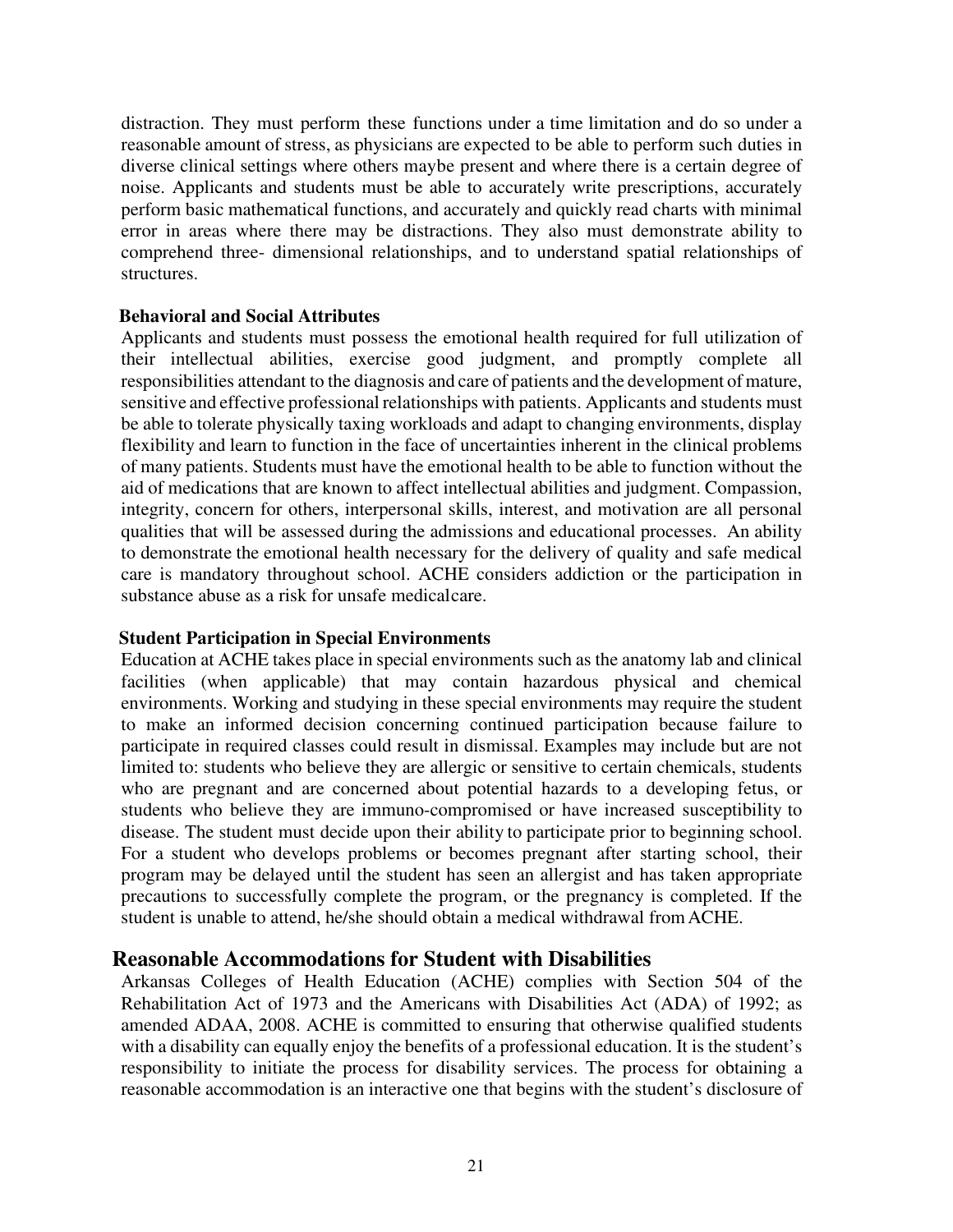disability and a request for reasonable accommodation. The student has the obligation to provide proper documentation of the disability from a qualified physician or clinician who diagnosed the condition and sets forth the recommended accommodations. Upon request by a student with a disability, the College will evaluate the accommodation with the goal of enabling the student to meet the standards. Accommodation for a disability cannot unreasonably interfere with or substantially alter the ACHE curriculum or interfere with the rights of other students or with the student's ability to adequately care for a patient.

ACHE's affiliate organizations, such as hospitals that administer the clinical and practical portion of the ACHE curriculum, expect our students to perform their duties in a timely manner as such ability is a critical and essential part of the ACHE curriculum and of the practice of healthcare in general. Therefore, extra time will generally not be granted to students in clinical encounters including clinical performance examinations and other clinical roles.

Students who fail in the curriculum, or who are suspended or dismissed, will not be considered for disability accommodation if they have not identified the disability and requested reasonable accommodations in advance.

Students who identify a disability during a course of study must undergo testing and evaluation at the time of the request for consideration of accommodations. Each request for accommodation will be considered on an individual basis.

#### <span id="page-21-0"></span>**Procedures for Requesting Reasonable Accommodations**

The following procedure must be followed in order for any student with a disability to receive reasonable accommodations.

- 1. Make a request for accommodations in writing to the Assistant/Associate Dean of Student Affairs, the Assistant/Associate Dean of Academic Affairs, or the Office of the Dean of the respective program.
- 2. The student must submit appropriate documentation of his/her disability (guidelines for proper documentation are set forth below);
- 3. The information will be provided to the Accommodation Agent, (Disability Services Coordinator) who will coordinate the evaluation of the request for accommodation. The Accommodation Agent is part of the Office of Student Affairs. The request for accommodation will be presented to the Accommodation and Grievance Committee for a recommendation to the Dean of the respective program.

In all cases, reasonable accommodations are not retroactive, and decisions do not affect grades or other actions that have taken place prior to the granting of accommodations.

#### <span id="page-21-1"></span>**Documentation Guidelines**

Students requesting accommodations or services from ACHE because of a learning disability are required to submit documentation to determine eligibility for those accommodations or services in accordance with Section 504 and the Americans with Disabilities Act (ADA). A diagnosis of a learning disability does not necessarily qualify a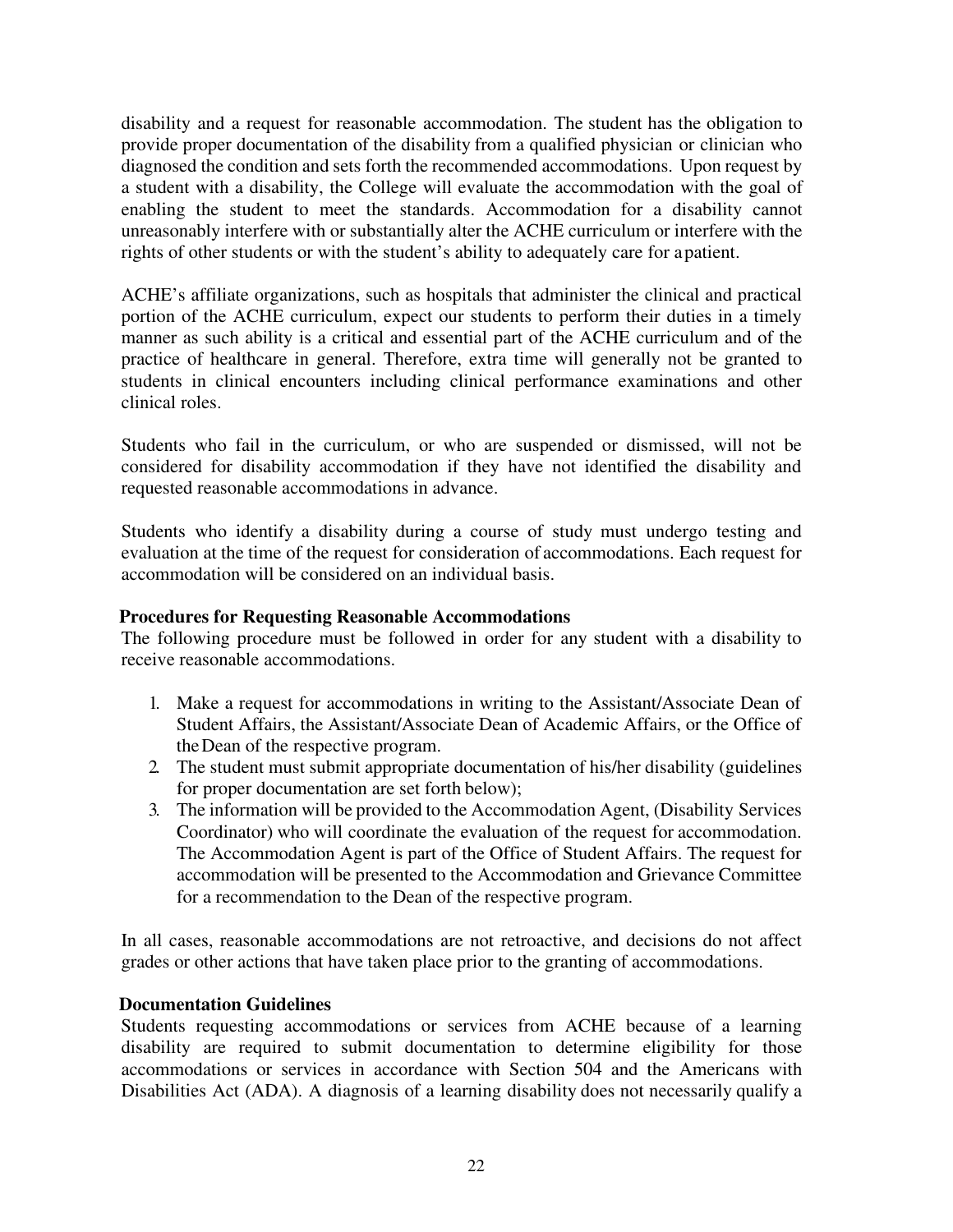student for academic accommodations under the law. To establish that a student is covered under Section 504 and the ADA, the documentation must indicate that the disability substantially limits a major life activity, especially learning.

The following guidelines are provided in the interest of assuring that documentation of a learning disability is complete and supports the student's request for accommodations. ACHE will determine eligibility and appropriate services, case by case, based on the quality, date submitted, and completeness of the documentation submitted. The following requirements provide students, schools, and professional diagnosticians with a common understanding of the components of documentation that are necessary to validate the existence of a learning disability, the impact on the individual's educational performance, and the need for academic accommodations for the purpose of the ADA and Section 504.

#### **1. A Qualified Professional Must Conduct the Evaluation**

The assessment must be administered by a trained and qualified (i.e., certified and/or licensed) professional (e.g., psychologist, school psychologist, neurophysiologist, education diagnostician, or student clinician who is being supervised by a qualified professional) who is not an employee of ACHE and has had direct experience with adolescents and/or adults with learning disabilities. The Accommodations Committee is responsible for documenting and approving or disapproving the provider.

#### **2. Documentation Must Be Current**

Reasonable accommodations are based on the current impact of the disability on academic performance. In most cases this means that a diagnostic evaluation should be age appropriate and relevant to the student's learning environment and show the student's current level of functioning. If documentation does not address the individual's current level of functioning a re-evaluation may be required. Medical students must submit their evaluation and supporting documents thirty-days prior to matriculation.

#### **3. Documentation Must Include a Specific Diagnosis**

The report must include a clear and direct statement that a learning disability does or does not exist including a rule out of alternative explanations of learning problems. Terms such as "learning difficulty," "appears," "suggests," or "probable" do not support a conclusive diagnosis.

#### **4. Documentation Must Be Comprehensive**

The documentation must include a summary containing relevant historical information, instructional interventions, related services, and age of initial diagnosis. The documentation must also include objective data regarding aptitude, achievement and information processing. Test scores (standard scores, percentiles, and grade equivalents) must also be included in the documentation.

#### **5. Recommendations for Accommodations**

A diagnostic report may include specific recommendations for accommodation(s). A prior history of an accommodation, without a demonstration of a current need, does not in and of itself warrant the provision of that accommodation. Each accommodation recommended by an evaluator should include a rationale. The evaluation should support the recommendations with specific test results or clinical observations. If an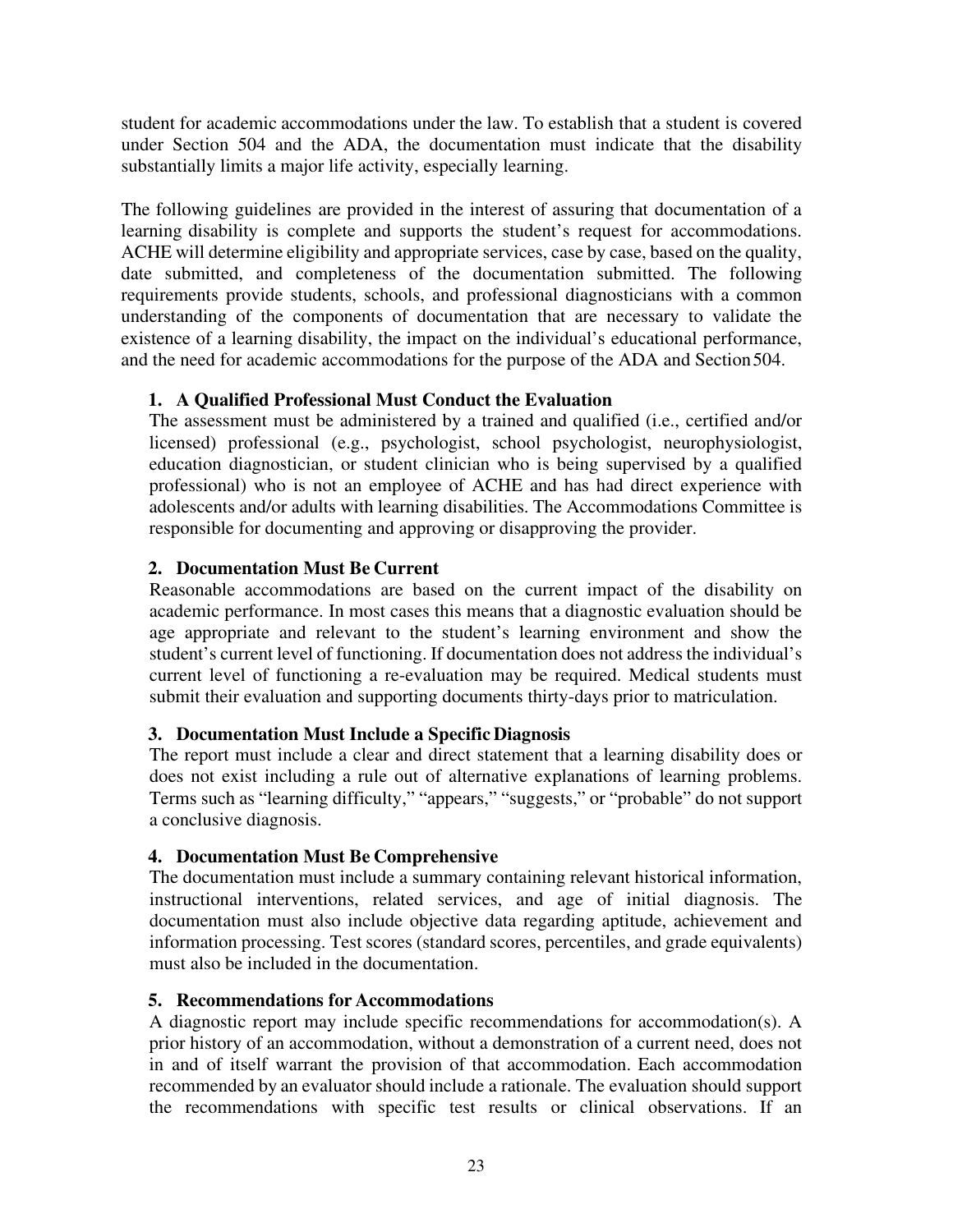accommodation is not clearly identified in the diagnostic report, ACHE will seek clarification and/or additional information either from the student's evaluator or from another trained professional chosen by ACHE. ACHE will make the final determination as to whether appropriate and reasonable accommodations are warranted and can be provided. ACHE reserves the right to request reassessment of the student's disability when questions arise regarding previous assessment or provision of services or accommodations or when the student requests additional services or accommodations above and beyond what has been previously provided to the student. The student is responsible to cover the cost of the evaluation(s).

#### **6. Process for Receiving Reasonable Accommodations**

All documentation related to the student's disability and accommodations shall be maintained and secured for confidentiality by the Accommodation Agent. Upon receipt of the documentation, the Accommodation Agent will meet with the student, either in person or by telephone, to discuss and make arrangements for accommodations for the upcoming semester. If a problem arises concerning reasonable accommodations, the student should contact the Assistant/Associate Dean of Student Affairs.

#### <span id="page-23-0"></span>**Reporting an Accessibility Difficulty with ACHE Facilities**

The Chief Operating Officer should be contacted and can be reached at [Studentaccommodations@acheedu.org.](mailto:Studentaccommodations@acheedu.org.) All main campus buildings were designed to accommodate those with disabilities and meet American with Disabilities Act (ADA) guidelines.

#### <span id="page-23-1"></span>**Accommodations Grievance Procedure for Students with a Disability**

All grievances concerning any aspect of the services or accommodations provided to a student with a disability or related to any issue related to Section 504 or the ADA, should be taken to the Dean of each individual program. The decision of the Dean is final.

### <span id="page-23-2"></span>**STUDENT AFFAIRS**

#### <span id="page-23-3"></span>**GENERAL SERVICES**

The Office of Student Affairs (OSA), provides programs and services for all students from the time of recruitment to the time of commencement and beyond. Activities include recruitment of students; the admissions process; maintenance of grades and records; mentorship of students; student financial aid; personal, academic, career, and financial counseling; health and wellness programs; student academies; student organizations; student activities; and alumni services. The OSA provides social and learning opportunities outside of the formal classroom and clinical settings that are designed to complement and enhance the overall educational experience.

The curriculum of programs at ACHE are rigorous and designed to prepare students to become healthcare professionals, placing demands on the student and the student's family that often mandate outside assistance. The OSA will offer services to help meet the emotional, social, physical, financial, and academic needs of students, and maintains an open-door policy to guide and advise students.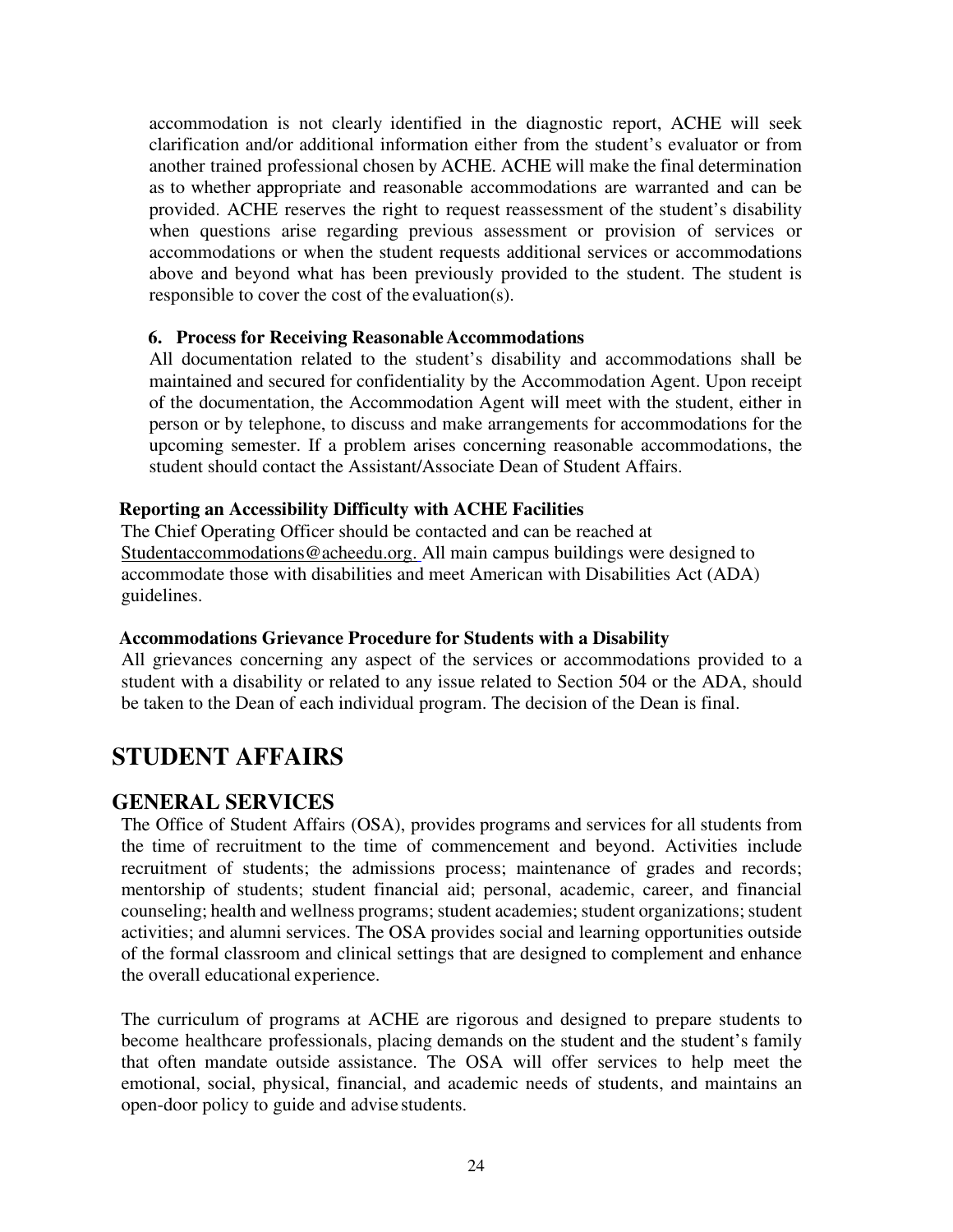The OSA is responsible to provide oversight for, collaborate with, and coordinate student government and student professional organization activities including, but not limited to, social functions, community service and outreach events, educational presentations, and symposiums.

#### *(For Title IX Policy, see Campus Policies)*

#### <span id="page-24-0"></span>**HEALTH SERVICES**

#### <span id="page-24-1"></span>**Personal Counseling Services**

ACHE employs a full-time Director of Mental Wellness on campus for Wellness Advisement. Wellness Advisement differs from psychotherapy in that no diagnoses or treatment plans are made. Wellness Advisement helps by strategically assisting students in developing selfawareness and implementing strategies to bolster their sense of well-being.

In addition, students enrolled at ACHE have access to confidential mental health services, including 24-hour psychiatric services through New Directions Student Assistance Program. These services are available to all students throughout their tenure at ACHE. Information is maintained and posted in the OSA, in the office of the Director of Mental Wellness, on ACHE's website, and in strategic locations throughout the campus. **The individual student and his/her required personal health insurance are responsible for all fees that are incurred through the utilization of suchservices.**

Western Arkansas Counseling and Guidance Center, Inc. 800-542-1031 (emergency/after hours) 479-452-6650 (appointments) 3111 S. 70th St. Fort Smith, AR 72903

New Directions Behaviors Health, LLC. Student Assistance Program 855-340-6487 [www.ndbh.com](http://www.ndbh.com/)

Center for Psychiatric Wellness 479-831-6007 7217 Cameron Park Dr. Fort Smith, AR 72903

#### *(For Physical Healthcare Policy, see Appendix B)*

#### <span id="page-24-2"></span>**OFFICE OF THE REGISTRAR**

The Registrar is responsible for maintenance of grades and transcripts, coordination of the academic and registration calendars, interpretation, implementation, and compliance with policies and procedures related to academic record-keeping as well as providing accurate individual and aggregate data to internal and external constituencies.

#### <span id="page-24-3"></span>**Student Records and Transcripts**

Student records are maintained in the Office of Student Affairs by the Registrar. The Family Educational Rights and Privacy Act (PL93-80) (FERPA), will govern the release of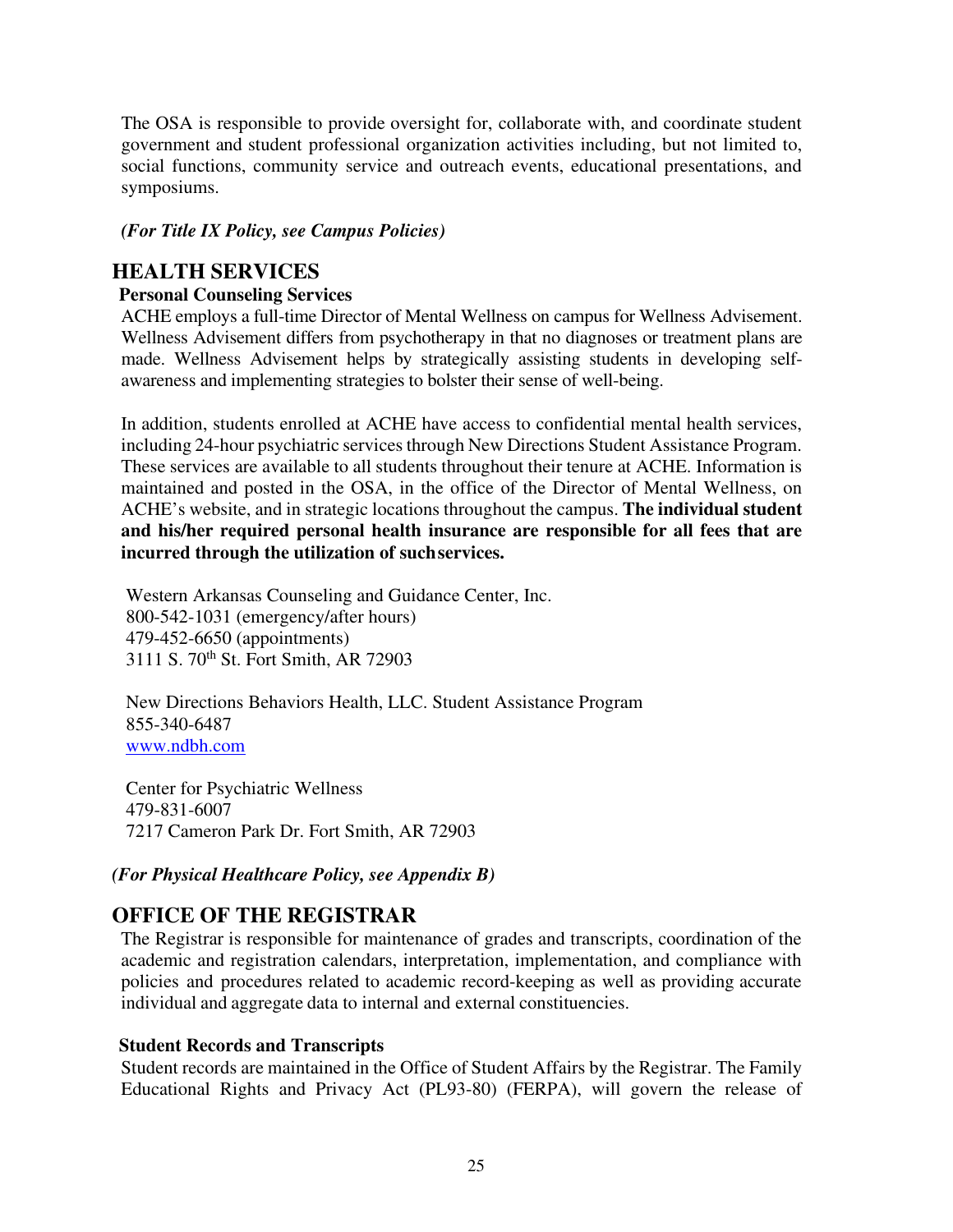information for this record which contains the student's name, social security number, transcript from ACHE, transcripts and transcript evaluations from other educational agencies attended by the student, secondary school transcripts, scholastic aptitude, other standardized test scores, ACHE admission application and general correspondence with the student. Letters concerning misconduct or disciplinary actions at ACHE are made part of the student's permanent record.

Students receive their grades electronically. The student may request to examine their permanent record by contacting the Registrar in the Office of Student Affairs: [registrar@acheedu.org,](mailto:registrar@acheedu.org,) 

#### <span id="page-25-0"></span>**Transcript Request from Students**

Upon written request to the Office of the Registrar, a current or former ACHE student or graduate may request a transcript. ACHE reserves the right to deny the release of any transcript for reasons including but not limited to: not meeting financial obligations to ACHE or its affiliates, not following the procedure set forth in the withdrawal/leave/exit process from ACHE, and/or not returning ACHE issued items as requested.

Transcripts from previous institutions attended and other documents submitted during the admissions process to ACHE are the property of ACHE and will not be returned to the student or forwarded to a third party.

Transcripts are issued by the Registrar. **Transcripts will not be issued for students who have any type of administrative hold on their record/account.**

#### <span id="page-25-1"></span>**Unofficial Transcripts**

Unofficial transcripts obtained through the Registrar's Office may be printed and will include "Unofficial Transcript" at the top of the document in lieu of a signature by the Registrar.

- 1. Enrolled students may download their own unofficial transcript at any time, free of charge, through the Student Portal.
- 2. Non-enrolled students who did not graduate must submit a Release of Information Form and a \$15.00 fee to the Office of the Registrar.

#### <span id="page-25-2"></span>**Official Transcripts**

Official transcripts are printed on ACHE security paper in partial color with Registrar's signature, date, and official ACHE seal. Any official transcript request must include the name and address of the person/institution to whom the official transcript is to be sent.

- 1. Upon graduation, the first five official transcripts requested are free; thereafter, there is a charge of \$15.00 per official transcript requested.
- 2. An enrolled student in good standing requesting an official transcript be sent to a third party must submit a Release of Information Request Form. Official transcripts are sent directly to the third party as directed by the student (e.g., scholarship agency, residency program, licensure board, etc.). The Office of the Registrar reserves the right to verify the agency or address where the transcript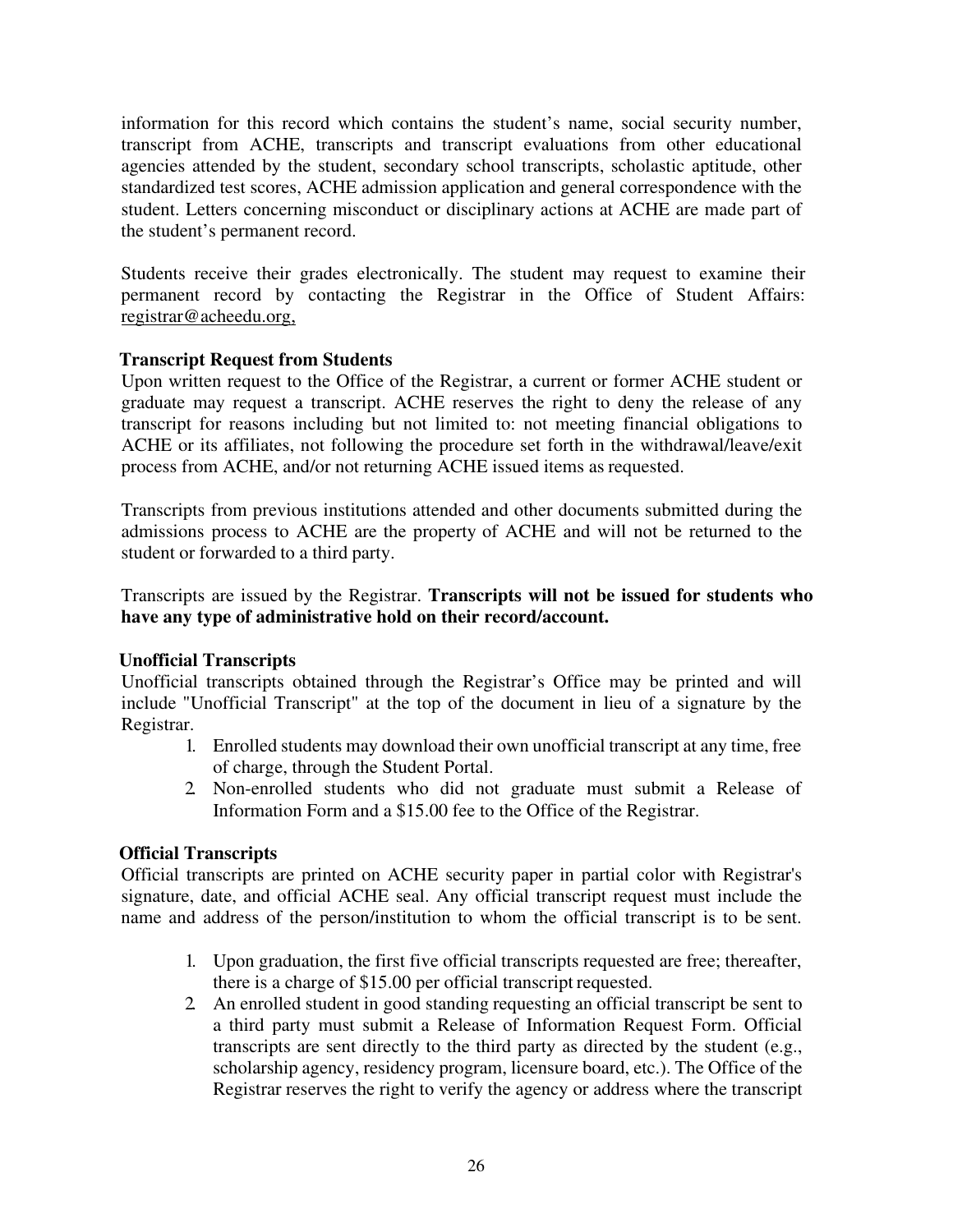is to be sent.

- 3. Any non-enrolled student, who did not graduate, requesting an official transcript must submit a Release of Information Request Form and related fee. In these cases, the transcript will identify any incomplete sequence of courses as well as the current status of the student (withdrawn, dismissed, on leave, etc.).
- 4. Official transcripts and other formal documents are permanent and may not be amended after graduation.

#### <span id="page-26-0"></span>**Family Education Rights and Privacy Act (FERPA) Policy**

Under the "Family Educational Rights and Privacy Act (FERPA) of 1974 as amended, "ACHE accords all rights to students. No one outside the institution (other than those exceptions permitted under FERPA) shall have access to, nor will the institution disclose any information from, a student's education records without the written consent of the student. Students wishing to give a third-party access to their academic and/or financial records must complete the disclosure and release form located in the Registrar's Office or on the ACHE web site. This disclosure and release will remain in effect until rescinded by the student.

**The right to inspect and review education records within 45 days of the day ACHE receives a request for access**. Students may request to inspect records by submitting a request in writing to the Registrar's office. ACHE and its divisions must provide access to the records for review within 45 days of receipt of the request. ACHE is not required to provide access to records of applicants for admission who are denied acceptance or who, if accepted, do not attend.

**The right to request amendment of education records that students believe to be inaccurate or misleading.** Students may challenge information in their educational records that they believe to be incorrect, inaccurate, or inappropriate. This challenge must be made in writing and submitted to the appropriate records custodian within one year of the term of the records in question. The appropriate records custodian must decide within a reasonable period of time as to whether corrective action is warranted and must provide written notification to the student and the Dean of the respective divisions (colleges) of ACHE of any corrective action that has been approved to be made. Students who are not provided full resolution sought by their challenge will be referred to the Assistant/Associate Dean of Student Affairs, who will inform them of their right to a formal hearing. All requests for a formal hearing must be made in writing to the Assistant/Associate Dean of Student Affairs who shall be the initial arbiter of all such hearings. Any decision that is rendered adversely to the student may be appealed to the Dean of the respective divisions (colleges) of ACHE. The Dean's decision shall be the final decision.

The right to provide written consent before ACHE discloses personally identifiable information contained in education records, except to the extent that FERPA authorizes disclosure without consent. ACHE may disclose, without consent, "directory information." ACHE defines the following as directory information:

- Name
- Address
- Telephone number
- Dates of Attendance
- Enrollment Status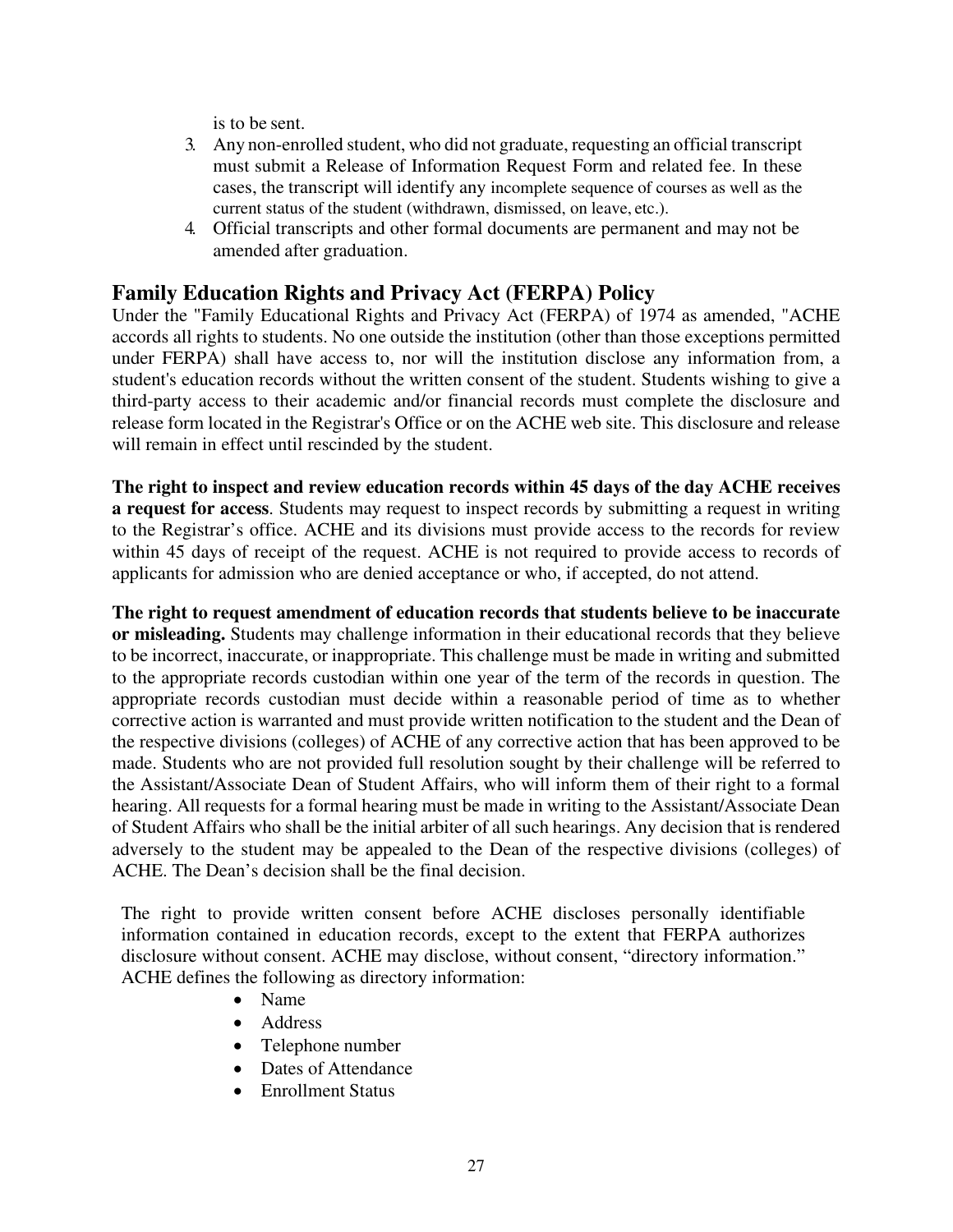- Degrees, Honors and Awards Received (including dates)
- Officially Recognized Activities
- Photographs
- Educational Institutions Attended
- E-mail Address
- Date of Birth
- Program of Study

Students have the right to request that the school refrain from disclosing some or all directory information and can do so by notifying the Registrar's Office in writing. Forms for this purpose are available in the Registrar's Office. Students who request that their directory information *not* be released should understand that this will prevent ACHE from printing their name in certain publications (i.e. commencement program) or disclosing directory information requested by third parties including spouses and parents. In the event a refusal is not filed, ACHE assumes that a student does not object to the release of the directory information designated. **Request for non-disclosure will be honored by ACHE for only one academic year; therefore, authorization to withhold directory information must be filed annually.** 

The following exceptions permit disclosure without consent:

- School officials with legitimate educational interest<sup>\*</sup>
- Other schools to which a student is transferring
- Specified officials for audit or evaluation purposes
- Appropriate parties in connection with financial aid to students
- Organizations conducting certain studies for, or on behalf of the school
- Accrediting organizations
- To comply with a judicial order or lawfully issued subpoena
- Appropriate officials in cases of health and safety emergencies

\* "School officials with legitimate educational interest" are those officials who are performing a task specified in his/her position description or by a contract agreement, performing a task related to a student's education, or performing a task related to the discipline of a student. ACHE has determined that the following school officials have legitimate education interests: counselors, instructors, preceptors, contractors, administrators, board of trustees, professional and clerical staff who directly relate to the administrative tasks of ACHE, ACHE security officials, ACHE attorneys, and students who serve on certain ACHEcommittees.

#### **The right to file a complaint with the U.S. Department of Education concerning alleged failures by the Arkansas Colleges of Health Education to comply with the requirements of FERPA.**

Complaints regarding FERPA may be made with the following agency: Family Policy Compliance Office U.S. Department of Education 400 Maryland Avenue, SW Washington, D.C. 20202-5920 Phone: 1-800-USA-LEARN (1-800-872-5327)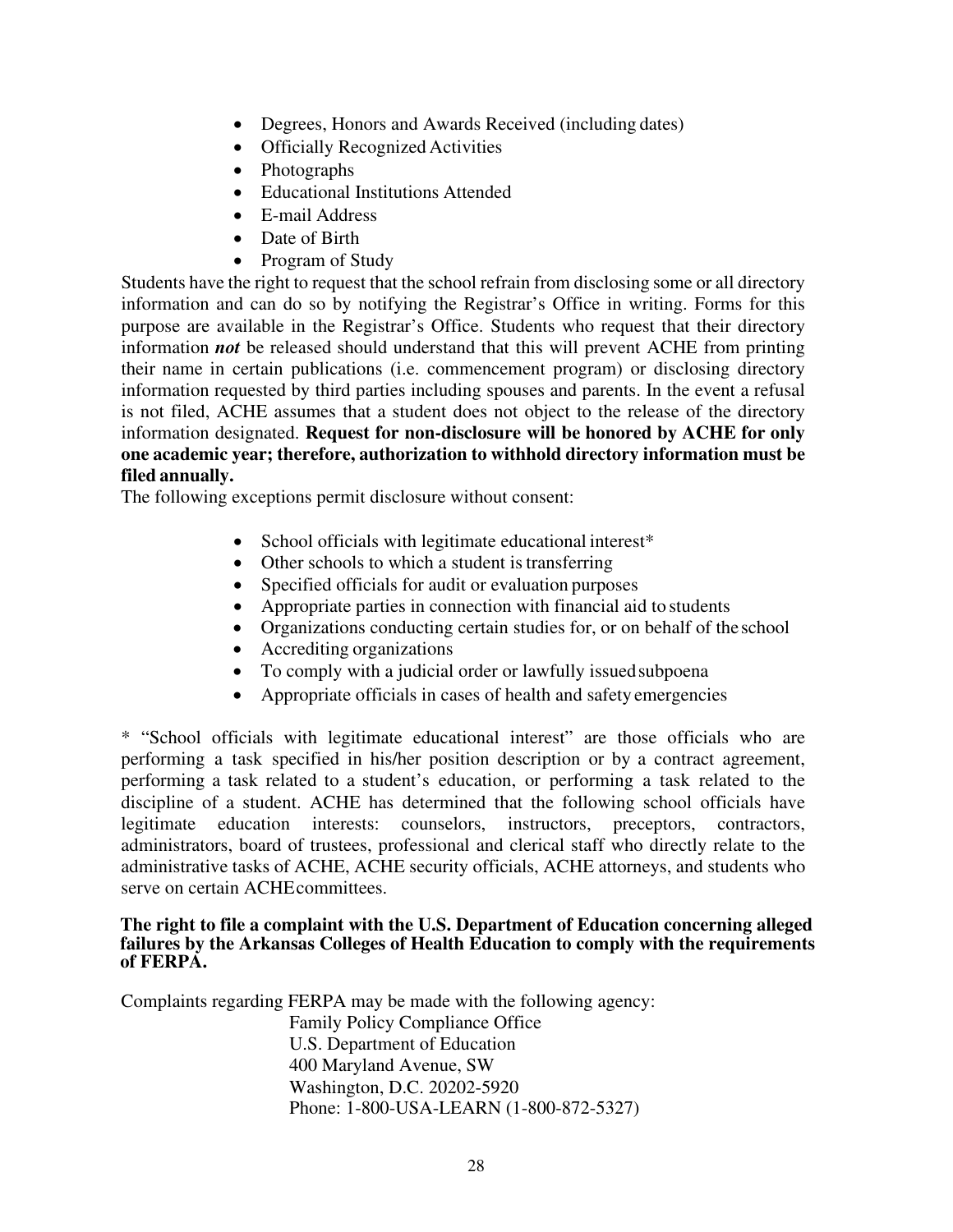#### <span id="page-28-0"></span>**OFFICE OF FINANCIAL AID**

ACHE participates in the Title IV, Higher Education Act (HEA) programs and works with all qualified students to meet the cost of their education. Students may finance their education with scholarships, federal loans, private student loans, veteran education benefits, military health profession scholarships, or other federal and state programs. Students may also apply for loan forgiveness programs available through a variety of government and non-profit agencies once they begin their healthcare education or practice.

A student's need for financial assistance does not affect his or her chances for admission. Financial assistance is awarded in a nondiscriminatory manner without regard to race, ethnicity, color, sex, sexual orientation, gender, gender identity, religion, national origin, age, disability, or veteran's status or any other class protected by law.

All new students receiving any form of financial aid will receive group aid advisement sessions and are encouraged to attend one-on-one advisement sessions with the aid office. Students must attend an annual financial aid session. All students, who received any form of financial aid during their ACHE tenure, must participate in an Exit Counseling session with a financial aid advisor prior to graduation.

Financial aid will not be disbursed to any student until fully admitted and actively attending  $course(s)$  as a student, and all financial aid requirements are met. If a student leaves/withdraws during active enrollment, any financial aid funding the student received will be reviewed and may be returned to the fund source per federal, state, private donor, and institutional policies. The student will be responsible for any balance owed to the College as a result of any returned funds.

Students, who receive assistance from any Title IV, HEA programs, must maintain financial aid satisfactory academic progress (SAP) as defined by the Arkansas Colleges of Health Education according to federal regulations (CFR 668 – Student Assistance General Provisions, Sections 668.16, 668.32, 668.34, and 668.42). Financial Aid SAP is measured by the institution at the end of each payment period based upon quantitative, qualitative and other standards.

Financial Aid policies, resources and additional information are available on the Financial Aid webpage via [http://acheedu.org. C](http://acheedu.org./)onsumer Information is available online at [http://acheedu.org and](http://acheedu.org/) in the Office of Financial Aid. Not all programs are eligible for all funding sources, please see the Office of Financial Aid for details.

#### <span id="page-28-1"></span>**Form 1098-T**

Under the Taxpayer Relief Act of 1997, certain tax benefits may be available to students who have incurred qualified expenses for higher education. ACHE will file a 1098-T, Tuition Statement, for each enrolled student who has incurred qualified tuition and related expenses for the previous calendar year, as required by IRS regulations. IRS requires reporting, both to the student and the IRS, payments received for qualified tuition and related expenses and any scholarships or grants applied to the students account for tuition and qualified fees. Form 1098-T, Tuition Statement, are distributed by January 31 to students who meet the IRS reporting requirements. ACHE will submit the information to our third-party servicer,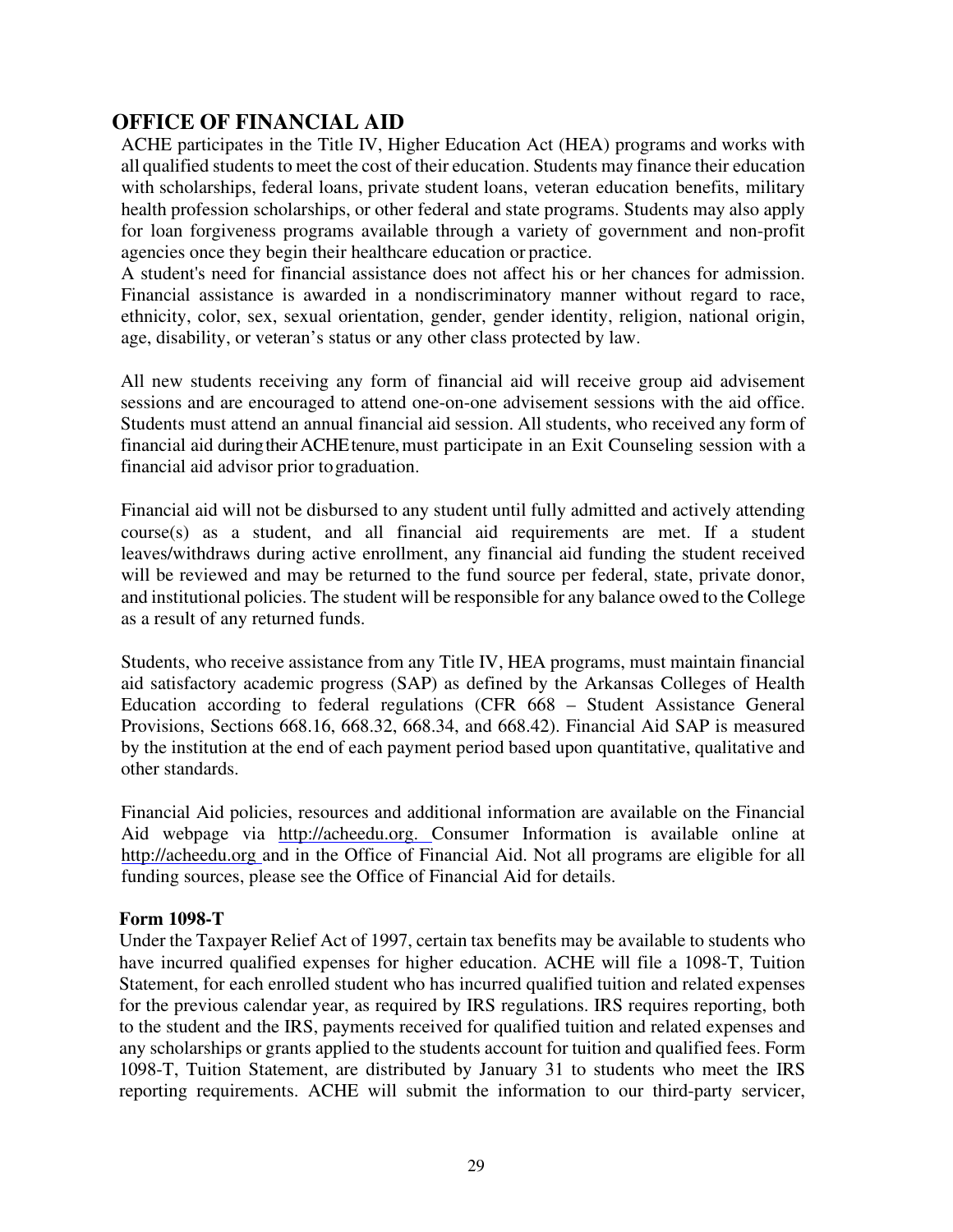efile4biz.com, who will in turn email each student to obtain their consent to receive an electronic tax statement, rather than a paper copy. Otherwise, they will send their statement via regular U.S. mail.

Form 1098-T is informational only and should not be considered as tax opinion or advice. If you need assistance in determining how to report this information on your tax return, please refer to IRS publication 970 [www.irs.gov/formspubs/index.html o](http://www.irs.gov/formspubs/index.html)r consult a licensed tax preparer.

#### <span id="page-29-0"></span>**STUDENT ORGANIZATIONS AND ACTIVITIES**

#### <span id="page-29-1"></span>**Registration of Student Organizations**

In an effort to encourage a formal and organized system of student activities, ACHE has adopted processes and policies concerning the registration of student organizations. The registration process is designed to permit students to create a formal organization that is intended to fulfill a common purpose: to provide opportunities for student interaction through participation in managing the affairs of the group and implementation of activities/programs, and to foster individual student growth and development through responsible involvement in co-curricular activities.

New organizations must apply for recognition, during the open registration period in order to be considered for ACHE funding and advertise/host any activities. Recognized student organizations (RSO) must be an affiliate of a nationally recognized professional society or be recognized by the healthcare profession and have a mission, values, and goals that mirror ACHE's, or provide unique service to the professional community or patients in the opinion of the administration of ACHE.

The new RSO must demonstrate sufficient interest among the student body to support an organization which shall be measured in part by requiring those proposing to charter any new organization to obtain the signature of > 20% of the total members of the classes (the students on campus) who support the establishment of the organization, indicating they would be interested in joining, or that they are supportive of the organization representing ACHE students prior to presentation of the request for recognition to the Office of Student Affairs. The constitution and by-laws for the organization should be submitted at the time of the request for recognition for full consideration. Each club or organization must have a faculty sponsor that is approved by the Office of Student Affairs (OSA) prior to presentation of its request for recognition.

Registration of a student organization results from compliance with the criteria and conditions stated below, and it does not directly or indirectly imply the approval of the organization or its activities by ACHE. All organizations must renew their approved RSO status with the Office of Student Affairs annually which includes the securing of an approved ACHE advisor, in order to take advantage of the privileges accorded to a registered student organization by ACHE.

#### <span id="page-29-2"></span>**Student Clubs**

The Assistant/Associate Dean of Student Affairs must approve all extracurricular activities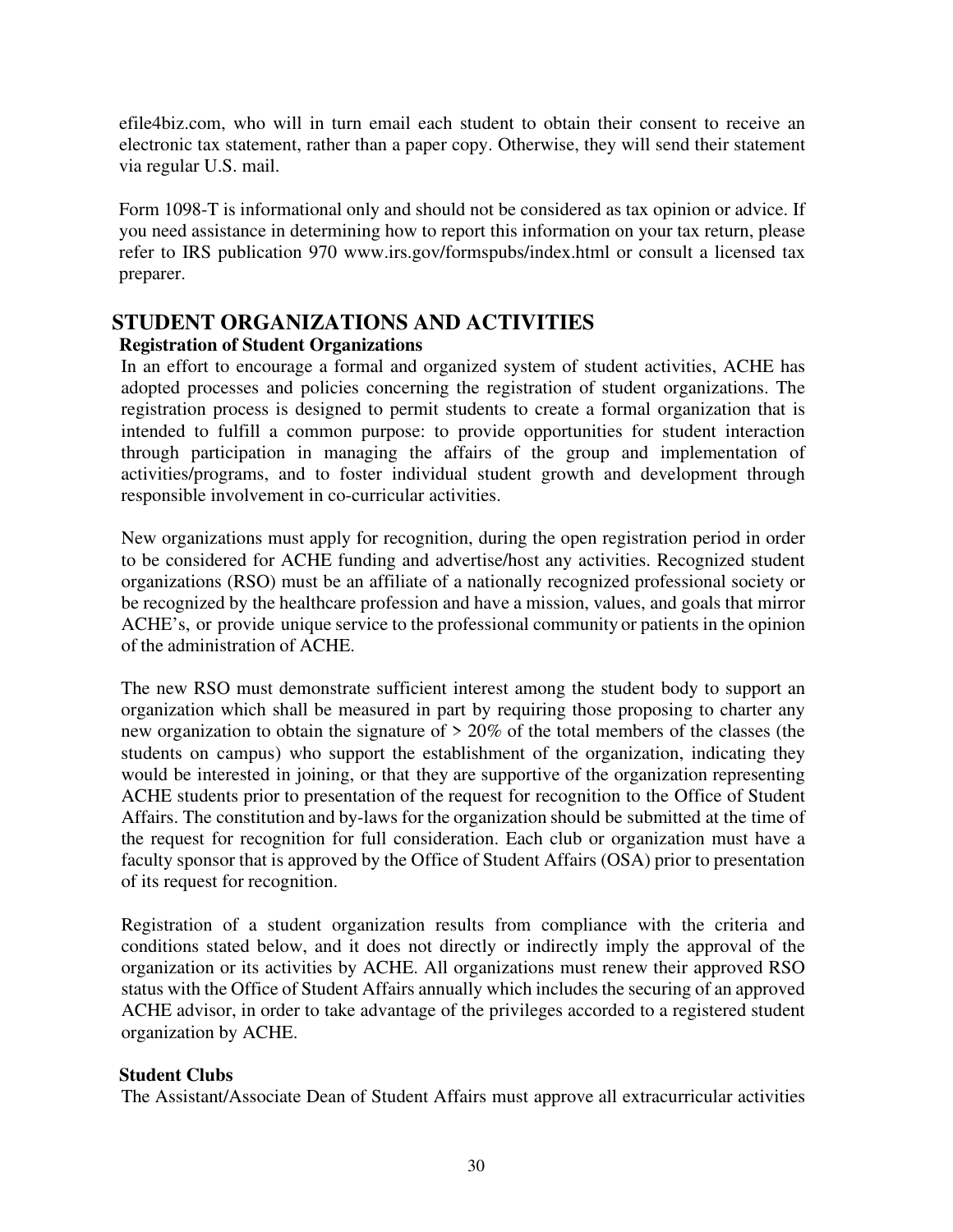as well as recognize all on-campus and off-campus organizations that are identified with ACHE. All newly proposed organizations and events, which include risk to participants, events involving healthcare services, events which could potentially affect the image of ACHE must be further approved by the Dean. To apply for recognition, and to receive ACHE funding, organizations must be an affiliate of a nationally recognized professional society or be recognized by the profession, have mission, value and goals that mirrors ACHE's or provide unique service to the professional community or patients in the opinion of the administration of ACHE.

All activities and events that involve students, faculty, or staff of ACHE must be appropriately scheduled to avoid conflicts with academic requirements and other professional events and must be approved no less than 10 business days and no more than 90 business days in advance through the Office of Student Affairs. Requests for permission for off-campus speakers, student activities, and other individual or group activities on campus should be made by completing an Event Request Form provided by the Office of Student Affairs at least 10 business days in advance. No meeting announcements may be made until approval is received from the Office of Student Affairs. Use of any ACHE logo in event advertising, including social media, must also be approved by the Office of Student of Affairs and the ACHE Office of Communications and Community Relations.

#### <span id="page-30-0"></span>**Student Organization Fundraising Policy**

These policies and guidelines govern the fundraising standards for all students of ACHE, and all divisions.

- 1. All student fundraising efforts must be submitted for approval to the Office of Student Affairs (OSA) by an approved Registered Student Organization (RSO).
- 2. Fundraising efforts whereby a single donor will be solicited for an amount greater than One Hundred Dollars (\$100.00), including non-cash and in-kind gifts, must be approved in advance by the ACHE Development Office.
- 3. Any fundraising effort in which the solicited gift would be considered a charitable contribution, regardless of the amount solicited from a donor, must be coordinated with the ACHE Development Office.
- 4. All fundraising efforts must have beliefs and values consistent with the mission of ACHE and all divisions.
- 5. All fundraising activities must conform to the current student handbook.

#### <span id="page-30-1"></span>**Student Organization Annual Registration**

Once a student organization receives official recognition, the organization must retain ACHE support by meeting the following criteria:

- 1. Completion of renewal process to begin in Spring Semester of each academic year
- 2. Coordination with Student Government Association (SGA)
- 3. Leadership and advisement of a faculty or staff member
- 4. Approval of organizational activities and events through the OSA
- 5. Cooperation with ACHE policies and procedures
- 6. Contribution to and support of the philosophy and mission of ACHE
- 7. Completion of all necessary forms (available in the OSA)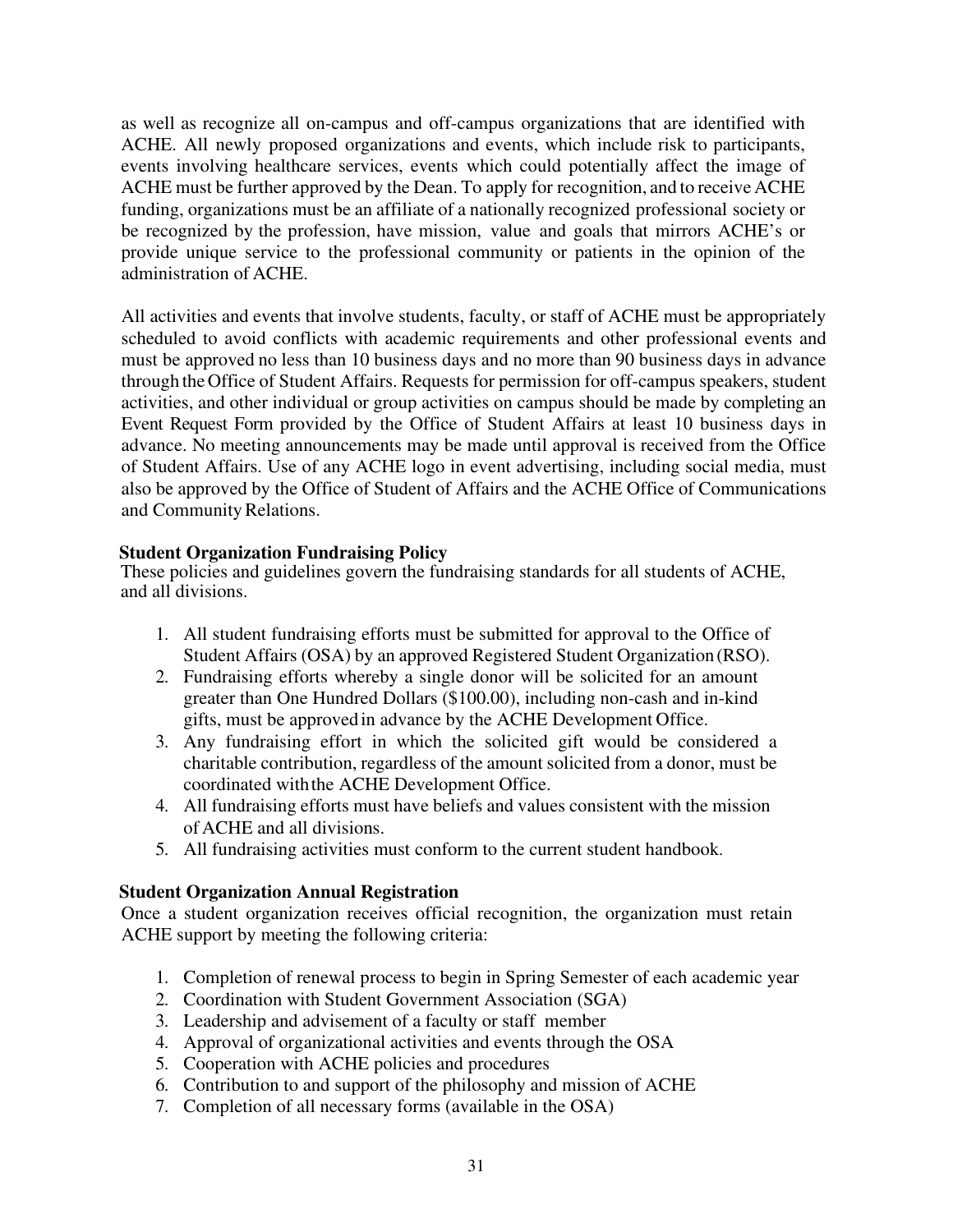- 8. Completion of a service project that benefits the local community
- 9. Participation in RSO governance and planning activities

Students serving as SGA officers, student professional officers, club presidents, student ambassadors, ACHE representatives at national meetings, or in any similar position must maintain at least an 80% average in their coursework. For the purposes of this requirement, the average will be calculated using the actual percentage grades achieved in each course. Eligibility for leadership positions will be reviewed at the conclusion of each semester. Students are encouraged to develop, organize, and participate in student associations and government organizations; however, students are advised not to hold more than one elected position at the same time.

Every student organization is required to have a faculty advisor. Clinical organizations should have a clinical faculty sponsor. All faculty advisors to student organizations will be appointed by the Dean, with consideration to recommendations from the OSA. The faculty sponsor, or his or her designee, should be present at approved RSO events.

#### **A list of current and approved registered student organizations is available upon request in the Office of Student Affairs.**

#### <span id="page-31-0"></span>**Student Government Association (SGA)**

The Student Government Association is the official voice for all healthcare professional students on the campus of ACHE. SGA meetings are open to all students in ACHE, and proposals and participation from the entire student body is welcome. Responsibilities of the SGA include:

- Collecting and expressing student opinion
- Assistance with the administration of funds for student clubs/organizations/activities
- Acting as a liaison for the student body to the faculty and administration
- Promoting healthcare professions
- Supporting club and class activities
- Working to improve the quality of life for all students at ACHE

The SGA executive board members are elected before the end of the spring semester from currently enrolled students. Students from all ACHE programs may be considered for representation. All elected officers must maintain eligibility as with all registered student organizations. Vacant offices during the academic year may be filled by special election. Officers may serve through the spring semester each year and assist the elected e-board during the final weeks of spring semester to allow for transition.

The Office of Student Affairs is responsible for providing support for the SGA and other student organizations. The Assistant/Associate Dean of Student Affairs will appoint an advisor.

All SGA Executive Board Officers may serve for more than one year and may succeed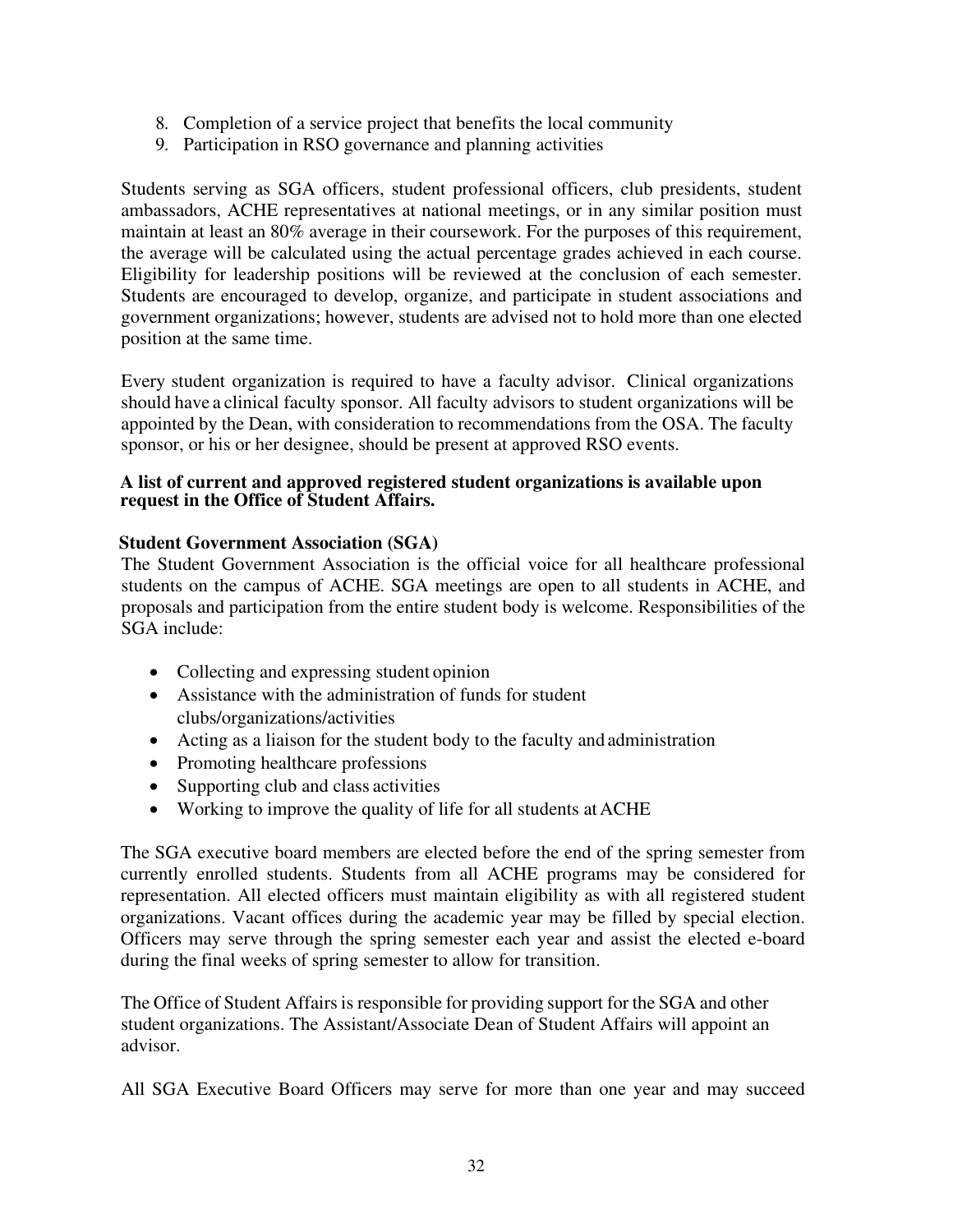themselves in office. Some programs will have specific offices and roles included in the SGA. Please consult the program handbook for offices specific to each program.

#### <span id="page-32-0"></span>**Student Sponsored Events**

Any on-campus or off-campus event conducted by either a student club or the SGA must be approved by the Assistant/Associate Dean of Student Affairs. This includes, but is not limited to, all presentations, seminars, exhibits, fund-raisers, workshops, and courses. The appropriate forms are available in the Office of Student Affairs. Use of the ACHE logo in event advertising, including social media, must also be approved by the Office of Student of Affairs and the Executive Director of Community Relations.

#### <span id="page-32-1"></span>**Student Publications**

Student publications (including printed or electronic versions) may be circulated on campus subject to the approval of the Assistant/Associate Dean of Student Affairs; however, the contents of such publications are the responsibility of the editor(s), and must adhere to the tenets of responsible journalism, and are subject to the laws of libel, slander, and decency.

### <span id="page-32-2"></span>**ACADEMIC AFFAIRS AND CLINICAL AFFAIRS**

#### <span id="page-32-3"></span>**Academic Advising**

Each student will be assigned a Faculty Advisor, who will monitor the student's academic achievement, provide guidance and assistance in meeting academic requirements, serve as a mentor to the advisee, and inform appropriate individuals/departments of student concerns.

#### <span id="page-32-4"></span>**Open-Door Policy**

ACHE administration endorses an open-door policy and encourages students to meet regularly with faculty and administration. While walk-in consultations and conferences are possible during office hours, each faculty member may schedule student appointments established by administrative policy and the respective faculty member. Faculty will be available by office hours as stated in the syllabus, email, and/or appointment.

It is strongly recommended that a student in need of a faculty member's time and attention reserve an appointment. This maybe accomplished either with the faculty member directly or through the appropriate administrative assistant. To facilitate an efficient and meaningful learning experience, a student should come to the appointment prepared to ask and answer questions and take notes. The faculty member reserves the right to ask a student to leave his/her office if the student is deemed unprepared or behaves unprofessionally.

Additionally, the faculty *may not be available* to answer student questions *24 hours prior* to an examination due to test preparation obligations. Students should budget their time appropriately and set appointments with faculty members during their office hours well in advance of exams. Faculty **may have limited availability** to respond to emails during the evenings, weekends or over holidays, so students should plan accordingly.

Students who are academically at risk will be referred to the Office of Student Affairs for an individualized program of study which may consist of tutoring, individual meetings with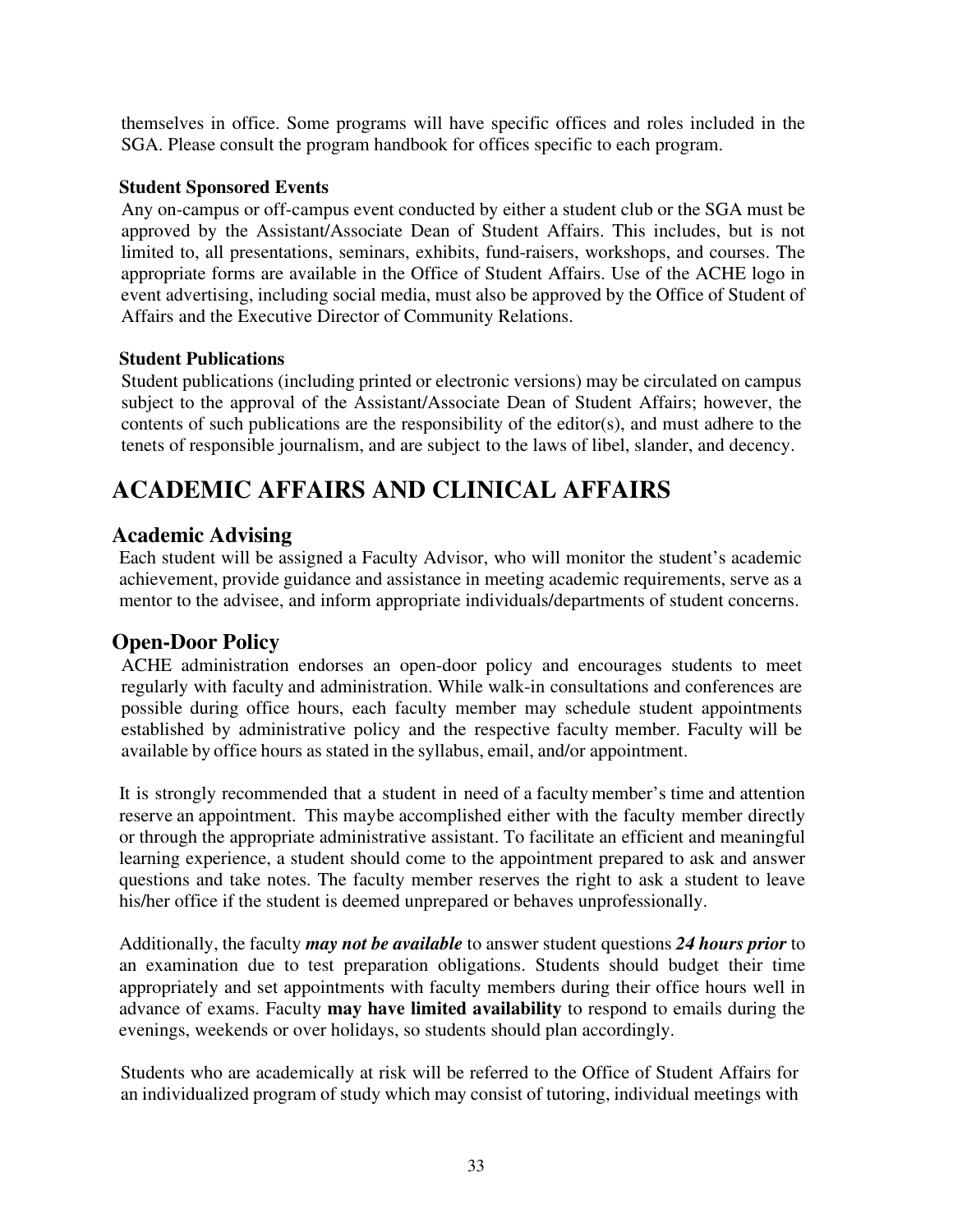professors, and attending specialized study groups or sessions.

#### <span id="page-33-0"></span>**Learning Support Services**

The Office of Academic Affairs works collaboratively with the Office of Student Affairs, and other professionals in ACHE regarding student performance. While a student may be working with his or her advisor, or may be receiving tutoring at a content level, he or she may also need assistance to improve learning skills, time management, test taking skills or general academic performance. The Director of Academic Support will work with students on an individual and group basis to strengthen specific techniques such as time management, organizational skills, study methods, critical thinking, and test- taking strategies.

Students may be required to work with faculty, staff, and administration as part of a learning plan or remediation plan mandated by their Dean as recommended by the Student Progress Committee (SPC). Suggested referrals may also come from the Office of Academic Affairs, the Office of Student Affairs, Academic Advisors, or Course Directors.

Students who are academically at risk will be referred to the Office of Student Affairs for an individualized program of study which may consist of tutoring, individual meetings with professors, and attending specialized study groups or sessions.



### <span id="page-33-1"></span>**ACADEMIC POLICIES AND REGULATIONS**

#### <span id="page-33-2"></span>**Liability Insurance**

Students currently enrolled as full-time students in good academic standing at ACHE and who are expected to graduate are covered by ACHE's liability insurance coverage on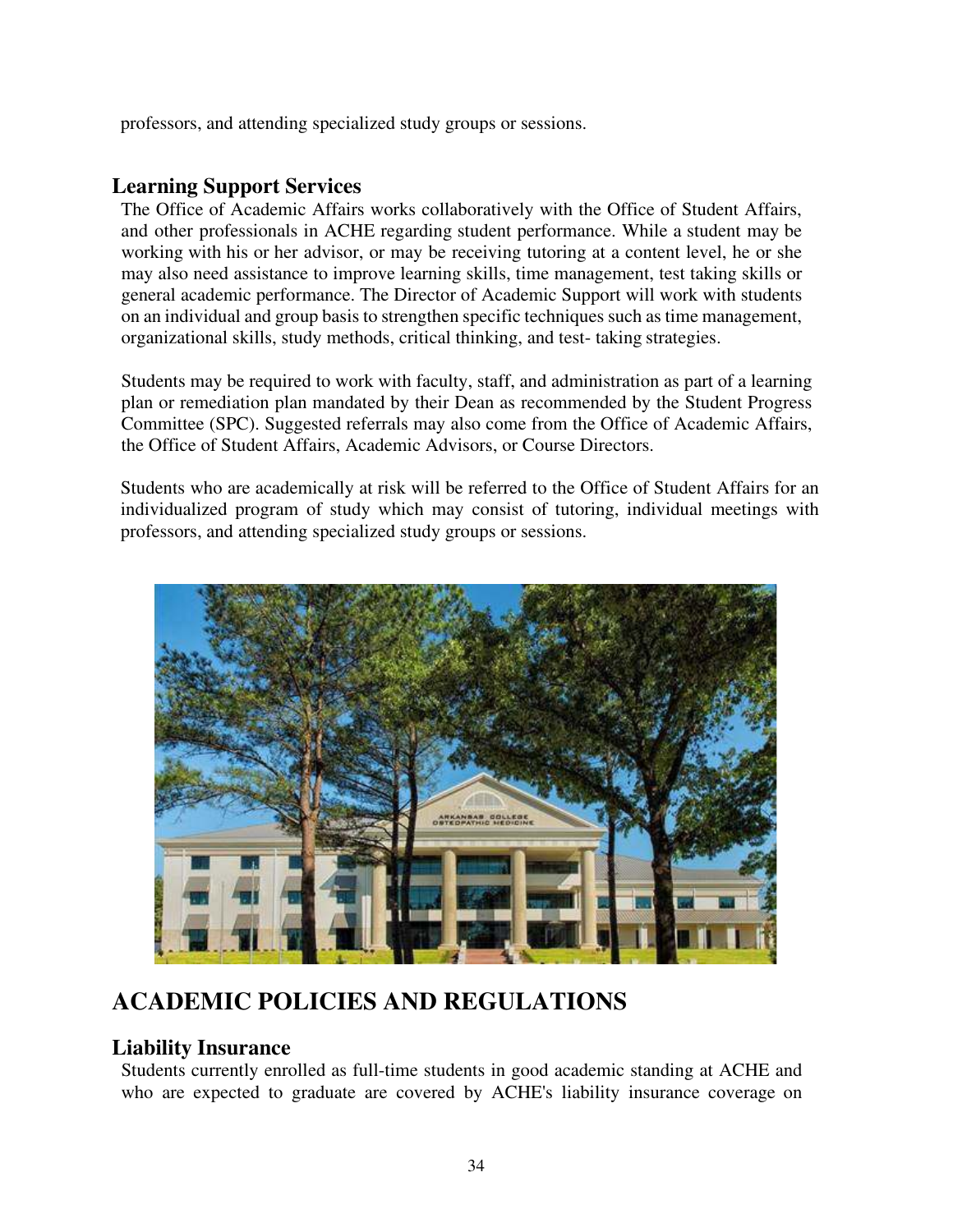approved clinical rotations and required educational activities that are a part of the ACHE curriculum and as long as they are following the policies set forth by the institution. Students should not participate in patient care without supervision and should not perform procedures without direct supervision. The coverage for students extends only to clinical situations where the care is performed as a part of the clinical program required by the curriculum and/or when under the supervision of ACHE faculty.

#### <span id="page-34-0"></span>**Malpractice Insurance**

Students enrolled at ACHE are covered by the ACHE malpractice insurance (provided by SVMIC) only when participating in approved activities of ACHE.

#### <span id="page-34-1"></span>**Student Responsibilities and Conduct**

ACHE places a high value on academic integrity and regards any act of academic dishonesty as a serious offense. Dishonesty is considered a direct violation of ACHE's academic and professional standards.

ACHE recognizes that any code of ethics/professional conduct cannot include or predict all potential examples of unprofessional or unethical conduct that may arise during the course of medical student education. Moreover, ACHE understands that judgments pertaining to potential violations of an ethical code is often subjective, and that this subjectivity also prevents an all-encompassing written ethics code; however, certain fundamental principles of ethical behavior and professional conduct do exist and must be adhered to by all students of ACHE. The fundamental principles of ethical behavior include honesty, trust, fairness, respect, and personal accountability. Fundamental principles of professional conduct include the safety and welfare of patients, competence in knowledge and skills, responsibility for the consequences of one's actions and decisions, professional communication, confidentiality, and a commitment to lifelong learning.

In addition, particular characteristics of healthcare education signify or require particular attributes relevant to scholastic, interpersonal, and behavioral expectations. Included in any consideration of such characteristics are the knowledge, competencies, demeanor, attitude, appearance, mannerisms, integrity, and morals displayed by a student towards any member of the ACHE community. This community explicitly includes administration, faculty, and staff and is not limited to members solely affiliated with ACHE.

Students must be aware and adhere to the pertaining principles of academic honesty and scholastic behavior as presented in this publication. Students at ACHE must also apply any and all relevant principles when interacting, in whatever manner, with patients and with peers, faculty, administration, and staff in other academic/clinical institutions, and in all other healthcare professions.

#### <span id="page-34-2"></span>**Communication**

It is the responsibility of the student to provide ACHE, through the Office of Student Affairs, a current mailing address, phone number, and emergency contact information throughout their years at ACHE. It is required that the appropriate office be notified of any changes within 30 days to ensure that the student is available for information and emergencies. It is the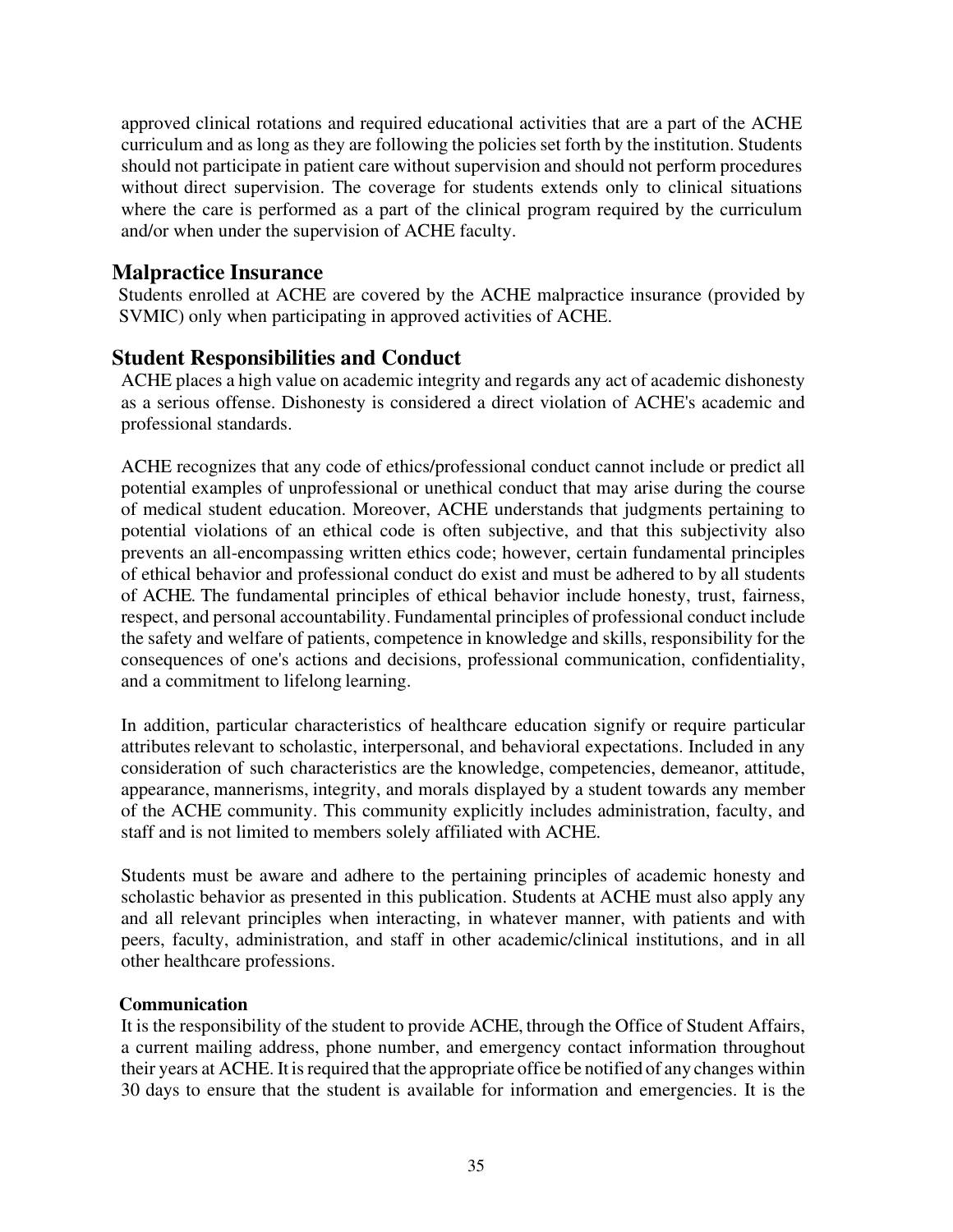responsibility of the student to inform the Office of Student Affairs of the address to be used during vacation periods. Non-compliance may result in disciplinary action.

#### <span id="page-35-0"></span>**Standards for Conduct for Teacher-Learner Relationship**

Arkansas Colleges of Health Education is committed to maintaining a positive environment for study and training in which individuals are judged solely on relevant factors such as ability and performance and may pursue their educational and professional activities in an atmosphere that is humane, respectful, and safe. As such, student mistreatment is destructive of these fundamental principles and will not be tolerated within the ACHE community and its affiliated learning sites.

ACHE defines mistreatment as behavior that shows disrespect for learners and interferes with their respective learning process. Such behavior may be verbal, emotional, or physical. When assessing behavior that is perceived as mistreatment, students are expected to consider the conditions, circumstances, and environment surrounding such behavior. The provision of healthcare is inherently stressful. Healthcare Professional Student training is a rigorous process where the welfare of the patient is the primary focus and that, in turn, may influence behavior in the training setting. Students also are required to maintain a high level of individual responsibility for their education and actions. Reflective of this philosophy, all ACHE faculty, including community faculty, will abide by this Compact between Teacher and Learners of Healthcare that has been modified from that provision stated by the Association of American Medical Colleges.

#### <span id="page-35-1"></span>**Compact between Teachers and Students**

Preparation for a career in healthcare demands the acquisition of a large base of knowledge and a host of special skills and competencies. It also demands the strengthening of those professional, ethical, and moral values that undergird the relationship between professionals and patients that sustain the healthcare profession as a moral enterprise. Likewise, professional training entails both formal education utilizing a curriculum that provides the foundation of knowledge and skills required of all healthcare professionals and further resident training (where applicable) within specific disciplines in which the graduate student trains under the supervision of clinical professionals who are qualified to fulfill the responsibilities of an educator and mentor. This Compact serves as a pledge and as a reminder to teachers and learners that their conduct in fulfilling their mutual obligations is the medium through which the medical and health professions inculcate their ethical values.

#### <span id="page-35-2"></span>**Guiding Principles**

*Duty*. Medical and health profession educators have a duty not only to convey the knowledge, competencies, and skills required for delivering their profession's contemporary standard of care or research, but also to inculcate the values and attitudes required for preserving their profession's social contract across generations.

*Integrity*. The learning environments conducive to conveying professional values must be bound by integrity. Students learn enduring lessons of professionalism by observing and emulating role models who emulate authentic professional values and attitudes.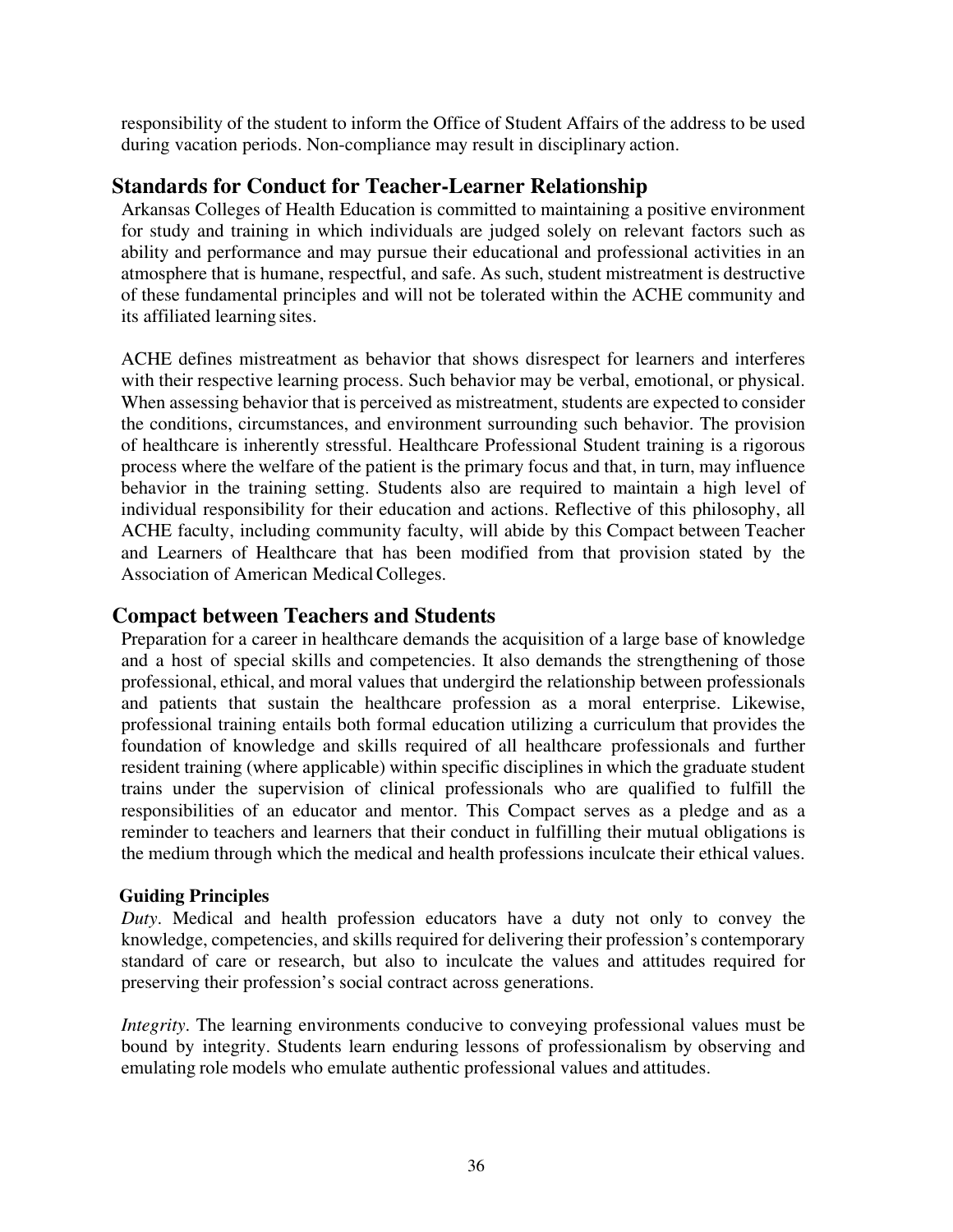*Respect*. Fundamental to the ethic of healthcare is having respect for every individual. Mutual respect between learners, as novice members of a profession, and their teachers, as experienced and esteemed professionals, is essential for nurturing that ethic. Given the inherently hierarchical nature of the teacher–learner relationship, teachers have a special obligation to ensure that students are always treated respectfully.

## **Commitments of Faculty**

- We pledge our utmost effort to ensure that all components of the educational program for students are of high quality.
- As mentors for our students and colleagues, we maintain high professional standards in our interactions with patients, colleagues, and staff.
- We respect all students as individuals, without regard to race, ethnicity, color, sex, sexual orientation, gender, gender identity, religion, national origin, age, disability, veterans' status, or other protected discriminatory factors; we will not tolerate anyone who manifests disrespect or who expresses biased attitudes towards any student.
- We pledge to respect the duty hour requirements for students as stipulated in the applicable accreditation standards.
- In nurturing both the intellectual and the personal development of students, we celebrate expressions of professional attitudes and behaviors, as well as achievement of academic excellence.
- We do not tolerate any abuse or exploitation of students.
- We encourage any student who experiences mistreatment or who witnesses unprofessional behavior to report the facts immediately to appropriate faculty or staff; we treat all such reports as confidential and do not tolerate reprisals or retaliations of any kind.

## **Commitments of Students\***

- We pledge our utmost effort to acquire the knowledge, skills, attitudes, competencies, and behaviors required to fulfill all educational objectives established by the faculty.
- We cherish the professional virtues of honesty, compassion, integrity, fidelity, personal responsibility, dependability, and a high moral standard.
- We pledge to respect all faculty members, and all students as individuals, without regard to race, ethnicity, color, sex, sexual orientation, gender, gender identity, religion, national origin, age, disability, veterans' status, or other protected discriminatoryfactors.
- As healthcare professional in training, we embrace the highest standards of our profession along with its code of ethics and pledge to conduct ourselves accordingly in our interactions with patients and/or colleagues and staff.
- In fulfilling our own obligations as professionals, we pledge to assist our fellow students in meeting their professional obligations as well.

\*Adapted from**:** J. Cohen, Academic Medicine, Vol. 77, No. 6 / June 2002 and https://journals.lww.com/academicmedicine/Fulltext/2002/06000/Our\_Compact\_with\_To morrow\_s\_Doc tors.2.aspx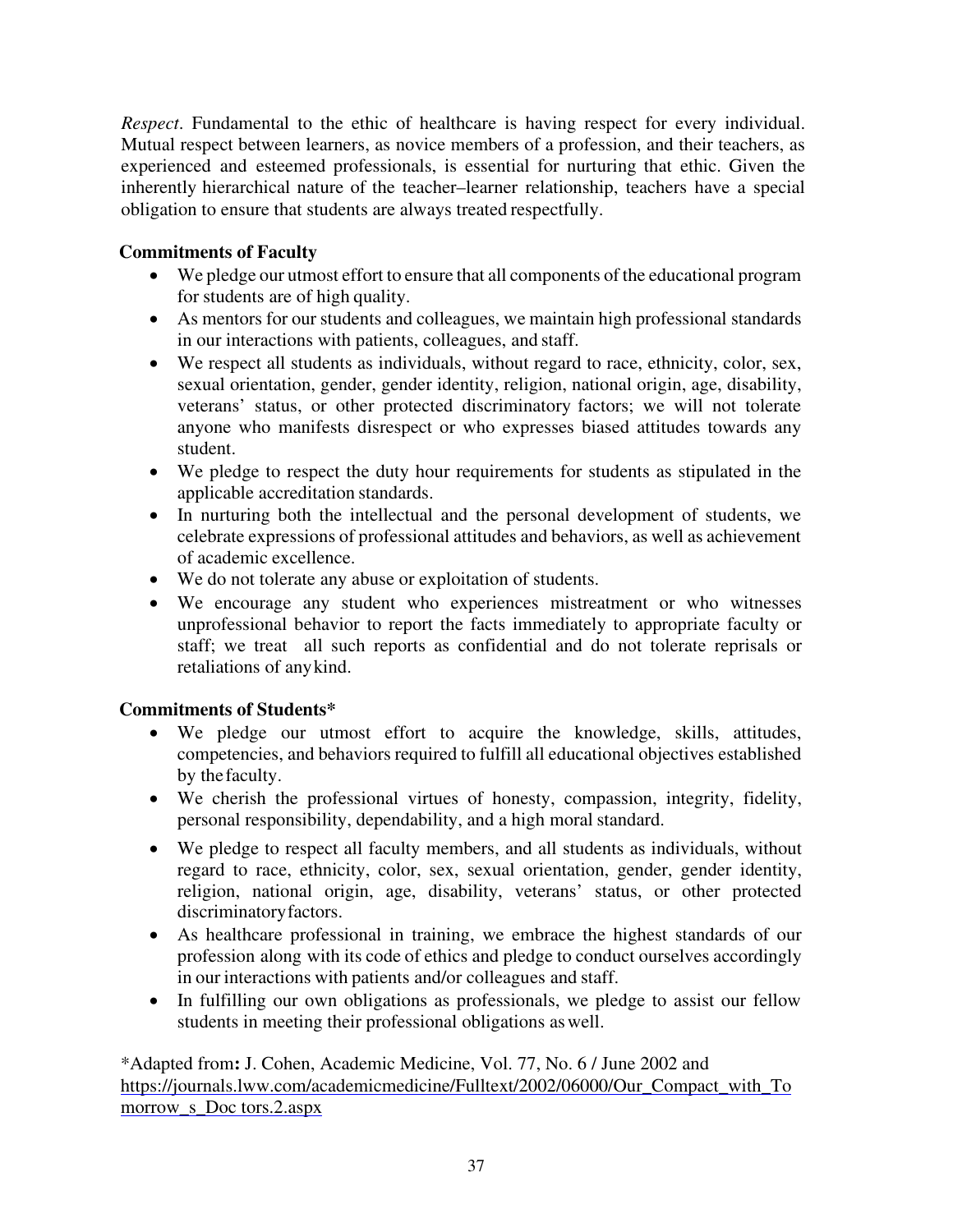#### **Reporting of Student Mistreatment**

Students are encouraged to report incidents of mistreatment via these avenues:

- Notify rotation or program director, department chair, or the clinical director of medical education
- Notify the Dean of appropriate program, Assistant/Associate Dean of Academic Affairs, or Student Affairs

These mechanisms can be used to report mistreatment by staff members of ACHE or affiliate institutions as well. If deemed appropriate, reports will be investigated by either the Office of the Dean, ACHE Human Resources (for faculty or staff accused), by the Assistant/Associate Dean of Academic Affairs or the Assistant/Associate Dean of Student Affairs (for students accused).

#### **Retaliation and False Claims**

Retaliation against a person who reports, complains, or provides information in a mistreatment investigation or proceeding is prohibited. Alleged retaliation will be subject to investigation and may result in disciplinary action up to and including termination or expulsion.

Any person who knowingly makes false allegations of mistreatment, or who knowingly provides false information in a mistreatment investigation or proceeding, may be subject to disciplinary action and, in the case of students, could be considered a violation of ethical and professional standards. Anonymous complaints submitted online will not be investigated.

# **Academic Integrity**

All students are expected to manifest a commitment to academic integrity through rigid observance of standards for academic honesty. The following acts violate the standards for academic honesty:

- 1. Cheating: intentionally using, or attempting to use, unauthorized materials, information, or study aids in any academic exercise, or performing work for another individual under false pretense.
- 2. Fabrication: intentional and unauthorized falsification or invention of any information or citation in an administrative or academic exercise.
- 3. Facilitating Academic Dishonesty: intentionally or knowingly helping or attempting to help another to violate any provision of this code.
- 4. Plagiarism: the adoption or reproduction of another's intellectual property including ideas, words, or statements, as one's own without proper acknowledgment. Students are expected to submit tests and assignments that they have completed without aid or assistance from other sources. Students must avoid any impropriety or the appearance of impropriety in taking examinations or completing work in pursuance of their educational goals.

Students are expected to perform and submit original work, giving proper credit if the thoughts or words of another author are included.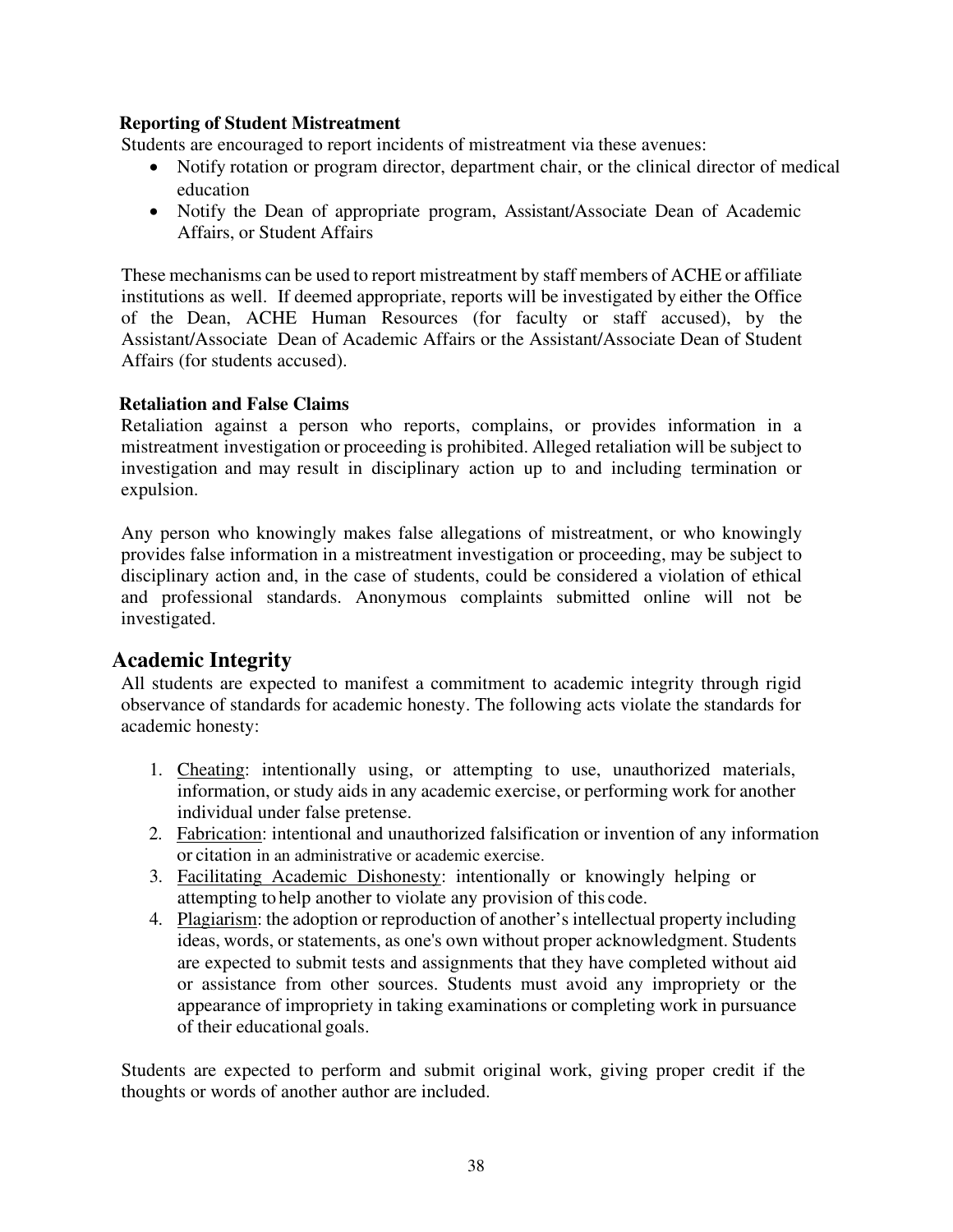Students are expected to reference the works of another author and give credit to avoid the charge of plagiarism.

Students are expected to submit original work. Allowing or giving of one's work to another to be copied, providing exam question or answers, releasing, or selling term or research papers is prohibited.

#### **Acts Prohibited**

Students should avoid any impropriety, or the appearance thereof, in taking examinations or completing work in pursuance of their educational goals. Violations include but are not limited to the following:

- Plagiarism,
- Cheating in any form,
- Misrepresentation,
- Bribery in an attempt to gain an academic advantage,
- Forging or altering documents or credentials,
- Knowingly furnishing false information to the institution,
- Utilization of position or power by a student for personal benefit, to the detriment of another student, faculty member, or member of the staff or in a capricious or arbitrary manner.

Students in violation will be referred to SPC for evaluation of disciplinary action up to and including suspension or dismissal from ACHE.

#### **Student Conduct and Professionalism**

Professionalism is one of the ACHE's core values. It demands placing the interests of patients above those of the healthcare professional, setting and maintaining standards of competence and integrity, and providing expert advice to society on matters of health. The principles and responsibilities of medical professionalism must be clearly understood by both the profession and society.

Each healthcare professional student is to display professionalism at all times in and out of the classroom. As mentors and role models for other ACHE students, each student is expected to:

- 1. Dress in a professional manner.
- 2. Attend scheduled classes.
- 3. Communicate using professional language.
- 4. Obey all ACHE policies.
- 5. Commit to lifelong learning.
- 6. Participate in ACHE activities and functions.
- 7. Be committed to professional competence.
- 8. Be honest.
- 9. Comply with patient confidentiality.
- 10. Maintain appropriate relations with patients.
- 11. Seek to improve the quality and access to care.
- 12. Be committed to an equitable distribution of finite resources.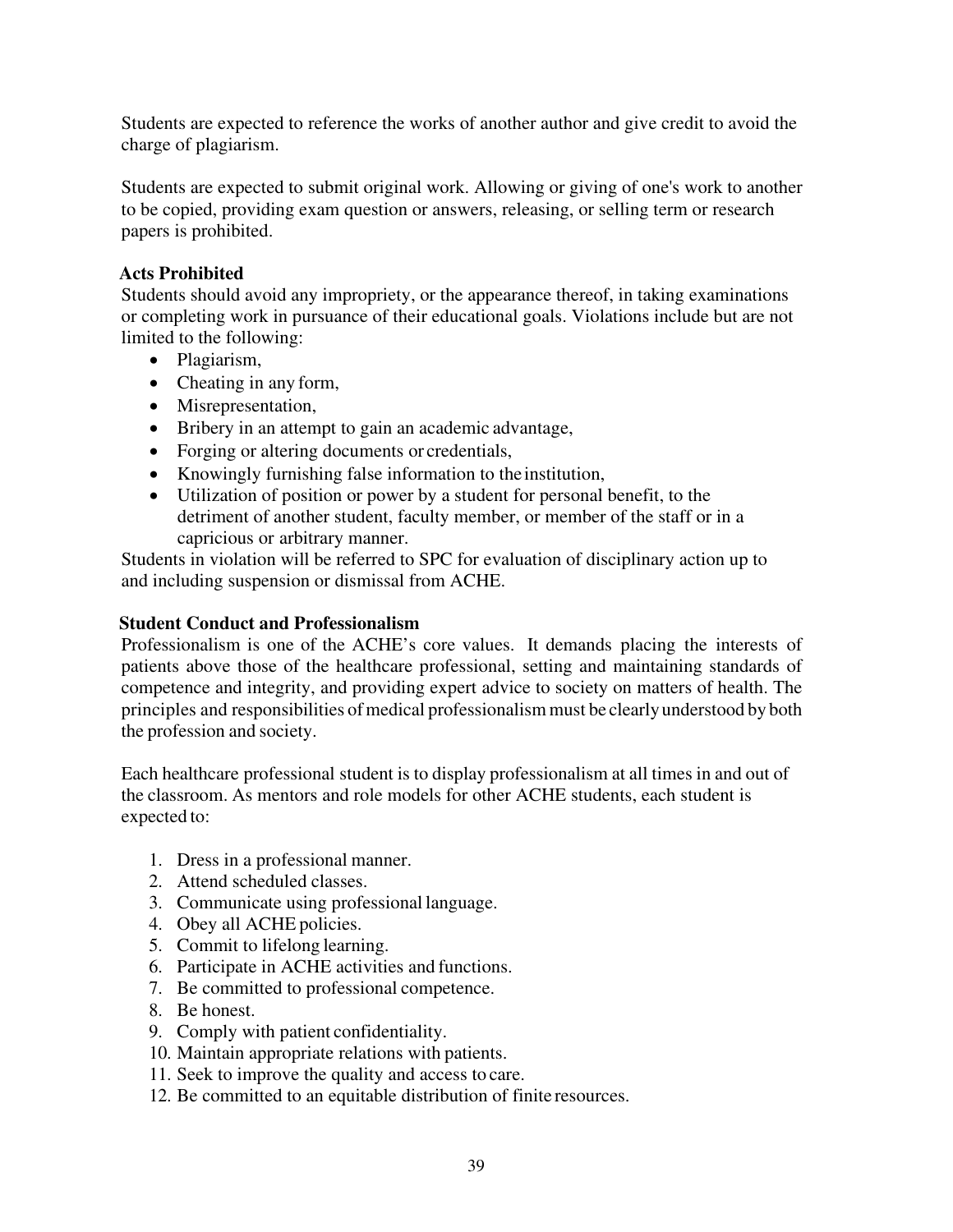- 13. Maintain trust by managing conflicts of interest.
- 14. Embrace professional responsibilities.

As members of a profession, students should be respectful of one another and participate in the processes of self-regulation, including remediation and discipline of members who have failed to meet professional standards. ACHE students will not interfere with the rights, safety, or health of members of the ACHE community nor interfere with other students' rights and privileges in pursuit of their education. Students are expected to abide by all ACHE and program rules and regulations and all local, state, and federal laws and regulations affecting their education and profession.

Examples of student conduct which violate professional standards and will lead to disciplinary action by ACHE include, but are not limited to:

- 1. Theft, robbery, and related crimes.
- 2. Damaging or stealing school property, or property of any school employee or visitor.
- 3. Disruptive behavior/disorderly conduct on the campus, at affiliated sites, or at any official sponsored events on or off campus.
- 4. Intentionally interfering with classes, research, administration, patient care, movement of other people, or school functions.
- 5. Showing a lack of respect towards other students, patients, faculty, staff, administration, or other school personnel.
- 6. Harassing any other student, employee, or visitor to the school, sexually or otherwise.
- 7. Any activity that may be construed as hazing or engaging in, supporting, promoting, or sponsoring the hazing of another student, faculty, or staff member.
- 8. Violating local, state, or federal law, or being indicted by a local, state, or federal court system for a felony.
- 9. Behavior, on or off campus, which creates a lack of respect and confidence on behalf of the public, faculty, or colleagues.
- 10. Failure to abide by a written or oral directive from faculty, staff, security, or administration.
- 11. Being mentally or constitutionally unable to follow the directions provided by faculty, staff, administration, or other school personnel.
- 12. Committing violations of academic integrity, such as cheating and plagiarism.
- 13. Intentionally providing false information to the school or officers of the school or altering records.
- 14. Impeding or obstructing an ACHE investigatory, administrative, or judicial proceeding.
- 15. Failure to appear at meetings when called to offer testimony, or failure to testify fully and truthfully during any such appearances.
- 16. Intentionally practicing or appearing to practice without a license (such as engaging in clinical activity without direct supervision) or accepting any form of reimbursement, payment, or gift for performance of clinical duties.
- 17. Using, distributing, selling, or possessing illicit drugs or non-prescribedsubstances.
- 18. Distributing or selling prescription medications.
- 19. Participating in academic or clinical endeavors at ACHE or affiliated institutions while under the influence of alcohol, a controlled substance, or illicit drugs.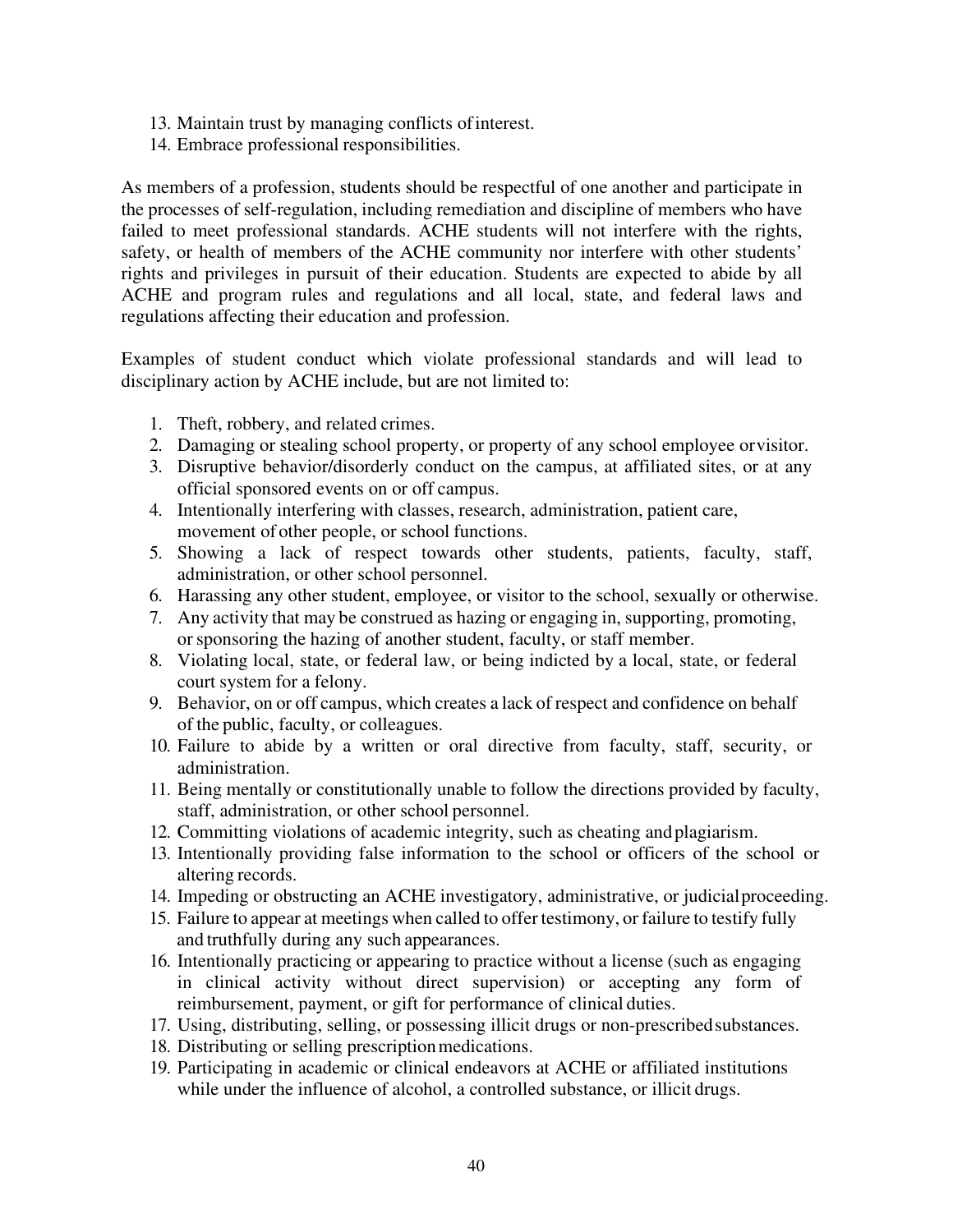- 20. Using the ACHE's logo or name on a poster, stationery, clothing, etc., without written permission.
- 21. Having food or events with food in non-designated areas.
- 22. Posting unapproved material or posting approved material in an inappropriate area.
- 23. Tampering with any fire alarm or equipment, or possessing any firearm or weapon, including fireworks, air pistols, or air rifles on campus or affiliated clinicalsite.
- 24. Misusing computer hardware, software, or supplies.
- 25. Irresponsibly sharing of student PINs and passwords.
- 26. Improperly using online learning tools, including, but not limited to, the Internet, email, chat rooms, news groups, forums, social media, and/or list serves.
- 27. Failure to pay tuition and fees in a timelymanner.
- 28. Violations of the terms or conditions of a disciplinary sanction imposed by the administration.

#### **Professional Dress Guidelines**

Students should arrive to all scheduled course activities in appropriate attire, in a manner and with an attitude that is consistent with professional behavior of a healthcare professional. Therefore, attire should be clean, neat, and convey a professional appearance whenever the student is on the main campus or at any off-campus educational site.

The dress code is to be maintained at all times on the campus, including but not limited to, the administration building, classrooms, library, standardized patient and small group facilities, laboratories, whenever school is in session, generally from 8:00 a.m. until 6:00 p.m. Monday through Friday. The dress code also applies to all areas involved in providing patient care including clinical rotations when the student is on duty. Students are not allowed to wear open-toe footwear in the laboratory or clinical training environments. Those failing to comply may be dismissed from the classroom and/or the campus resulting in being reported to the Office of Student Affairs and/or the Student Progress Committee for appropriate disciplinary actions.

For all students, the ACHE issued identification badge must be worn at all times. Badges should be worn in plain view and should not be defaced or obscured in any way. The acceptable professional or business casual attire is noted below:

For all students, the following is acceptable:

- Slacks or pants no higher than two inches above the ankle,
- Skirts-dresses are to be at least 3/4 thigh length,
- Dress Shirt or blouse (shirts with collar for males),
- Sweaters with appropriate neckline,
- Suit, sports coat, or blazer,
- Dress or business shoes (no open-toe shoes).

Students may **not** wear the following:

- Shorts or cutoffs.
- Jeans or denim of any type (except on designated "Jean Days"),
- Athletic shoes (lab only),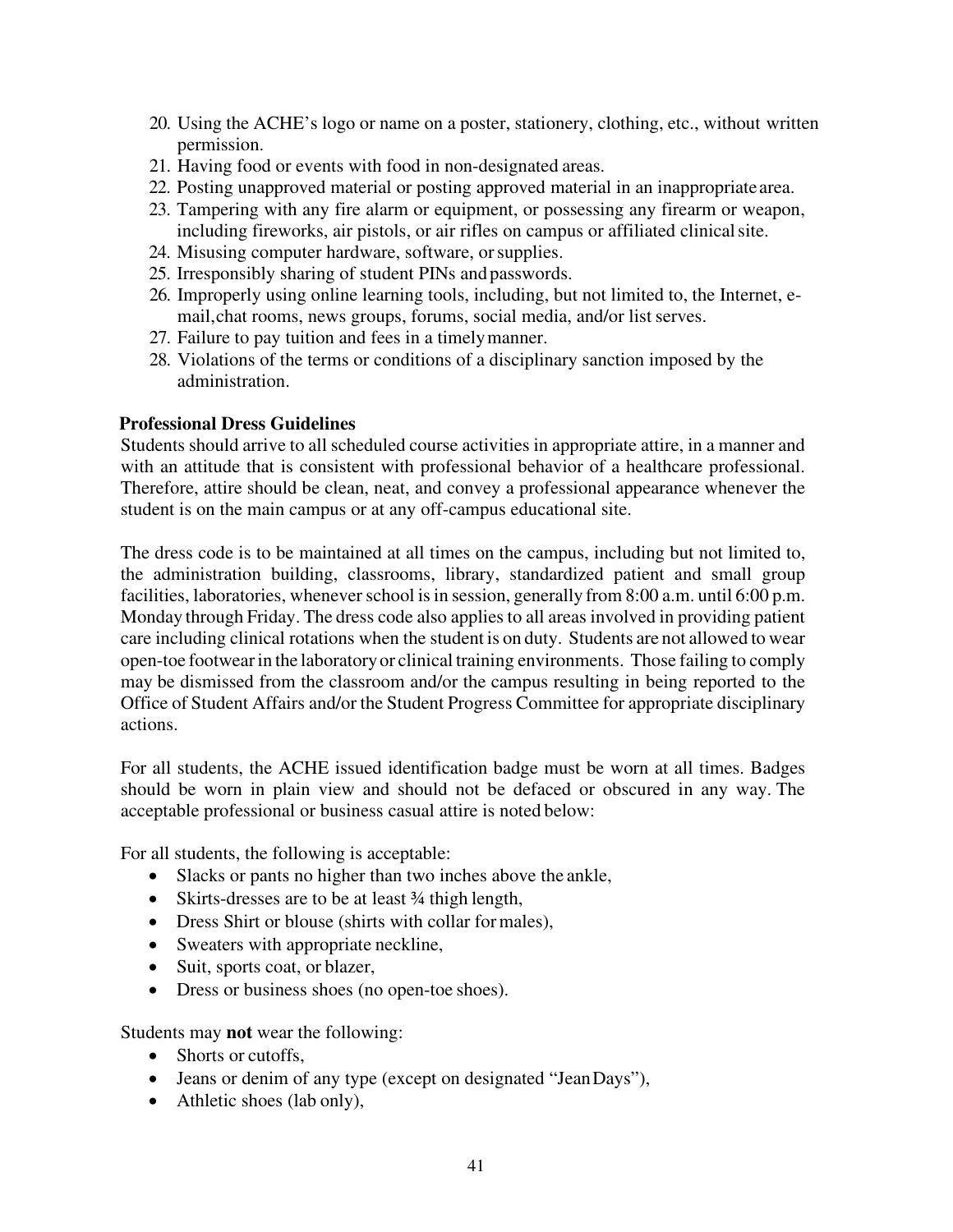- See-through clothing or halter tops, plunging necklines or tops that expose chest hair or cleavage.
- T-shirts of any type may not be worn as the outer shirt,
- Jogging, yoga, leggings, or other exercise clothing,
- Garments with any offensive, suggestive, obscene, or unprofessional statements or gestures,
- Hats, caps, hoodies, or head coverings, other than religious cover, may not be worn in the classroom, laboratories, library, or other educational settings.

**Fingernails.** Fingernails should be neat and clean. No artificial nails or extender nails. Natural nails must not be longer than ¼ inch long and polish is NOT allowed.

**Fragrance.** Due to close contact with patients and their families, medical students must be clean and maintain appropriate personal hygiene with regard to their body, hair, and nails. Scented body lotions, colognes, and fragrances should not be used to excess. Cosmetics, if worn, should be modest.

**Hair.** Hair must be neat and clean and not distracting to or interfere with patient care (For example, no neon colored hair). Long hair must be contained or pulled back. Short and neatly trimmed beards (no longer than one inch) are acceptable.

**Tattoos.** Visible tattoos must be covered.

**Jewelry.** Jewelry may be limited or not allowed in some patient care areas. If jewelry is allowed it must be modest: only two piercings per ear are allowed and may hang no more than 1 inch below the earlobe. Jewelry should not interfere with patient care.

**Facial piercings and visible body piercings.** Other than earrings, are not permitted.

# **Student Academic Freedom Policy**

At ACHE, academic freedom for all students shall be embraced and practiced. Consequently, ACHE students shall not be penalized if they take exception to information or views presented in instructional settings, and they shall be secure when offering their own opinions about material presented, without fear of reprisal or retaliation from any person in authority. Any student who believes that he or she had been discriminated against or believes retaliation has taken place as a result of a disagreement or difference of opinion with someone in a position of authority regarding academic discourse, may file a grievance under the Student Grievances and Appeals Policy located in the ACHE Student Handbook.

# **Student Grievances and Appeals**

# **Non-Academic Related Grievances**

# *(For academic related grievances, please see program-specific handbooks)*

Any student has the right to seek redress of a grievance with immunity from disciplinary action or retaliation without regard as to the race, ethnicity, color, sex, sexual orientation, gender, gender identity, religion, national origin, age, disability, or veteran's status as included in the regulations of Title VI, Title IX, the Americans with Disabilities Act and section 504 of the Rehabilitation Act.

For a student to address a grievance, he or she must utilize the following procedures:

1. The student will present the grievance to the student's assigned faculty advisor. If the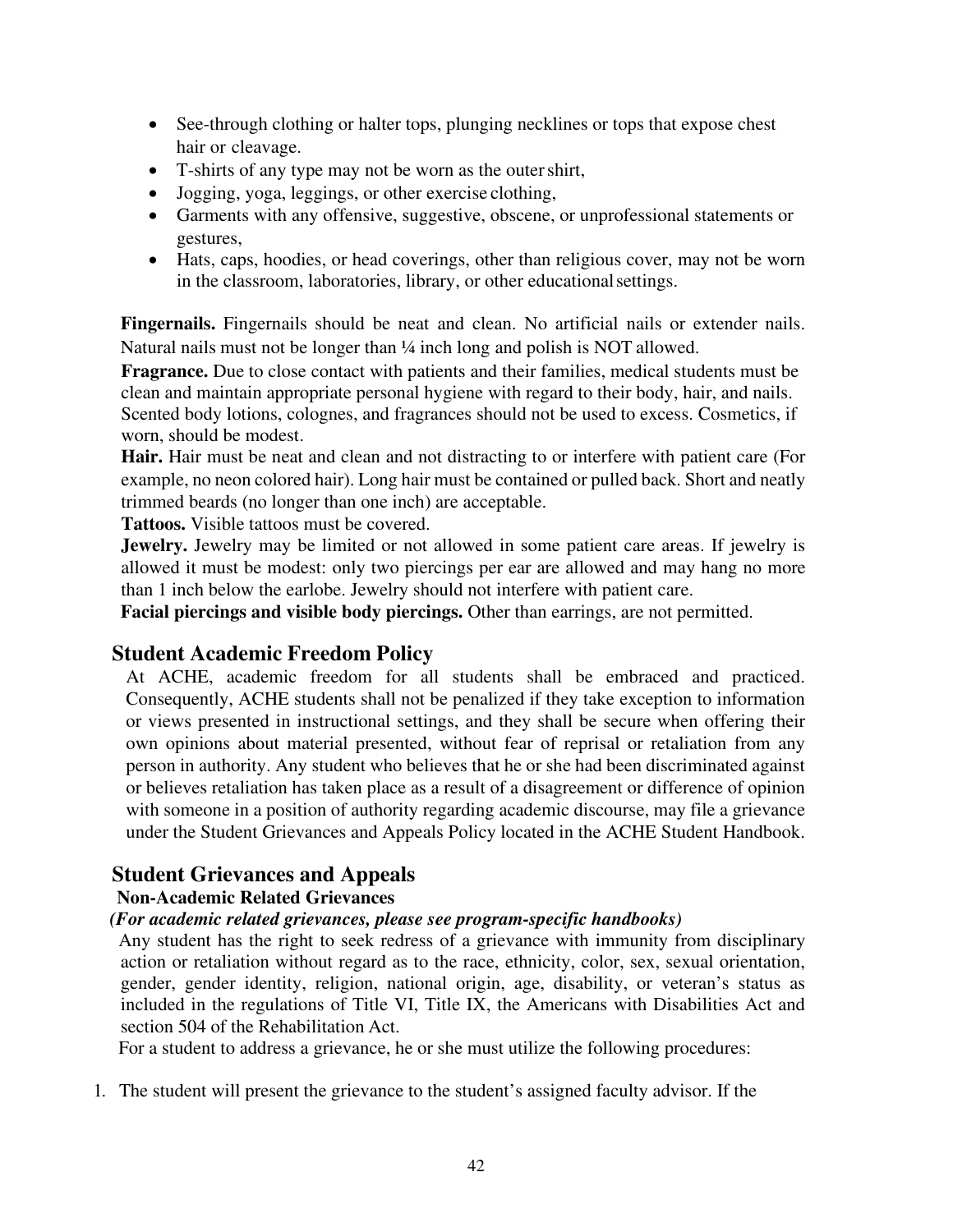faculty advisor cannot affect a resolution to the problem, the student may then consult with the Office of Student Affairs.

- 2. The Assistant/Associate Dean of Student Affairs will hear the grievance.
- 3. If a satisfactory solution cannot be achieved, the student will be advised to prepare a written, signed request, setting forth the grievance and requesting a hearing with the Student Progress Committee.
- 4. Copies of appropriate and relevant documentation must accompany this request, which will include a statement to redress the student requests.
- 5. The student will submit the request to the Office of Student Affairs, who will present it to the Chairperson of the SPC.
- 6. The Chairperson of the SPC shall convene the committee after receipt of a written request.
- 7. The student will be notified in advance of the date, time, and place of the meeting.
- 8. The meeting shall be internal and private. Non-ACHE personnel are not available for consultation during these meetings. Legal representation or any other form of representation is prohibited during the hearing. Students will be allowed to have one 'advisor' present; the advisor must be a current ACHE faculty or staff member. The student will be afforded a full and fair opportunity to present the grievance and to respond to relevant questions posed by members of the committee.
- 9. The Committee will, after deliberation, make a recommendation to the Program Dean (or designee).
- 10. Following receipt of the Committee's recommendation, the Program Dean (or designee) will advise the student in writing, delivered either by ACHE e-mail, certified mail, or in person, of the action taken to resolve the grievance. Notification of the outcome will be sent within 10 business days of the committee meeting.
- 11. If the student is still not satisfied, he or she may request an additional review by the Appeals Board.
- 12. The ACHE Appeals board will conduct a review (See "Appeals Board")

# **Appeals Board**

*Function:* The Appeals Board will hear student appeals of any disciplinary action taken by the administration, faculty or Student Progress Committee to determine if ACHE policies and procedures relating to the students' case were followed, or if the degree program policies and procedures relating to the students' case were followed, or if a gross misapplication of fact occurred, or the level of the disciplinary action taken was improperly based upon nonacademic criteria.

ACHE reserves the right to require the immediate withdrawal of any student whose conduct poses a direct threat to the health and safety of the student or to others. In cases where safety or orderly function of the ACHE is potentially jeopardized, the Dean of the Respective Program, the Provost, the President, the CEO or any Security Officer may require the student be physically removed from the campus until the appeal is resolved. Should an incident necessitate, such removal will be immediate. Checkout Procedures for Student Dismissal, Withdrawal, or Leave of Absence will be modified to accommodate orderly function and safety for all parties.

*Membership:* The Appeals Board shall consist of the Associate Dean of Clinical Medicine,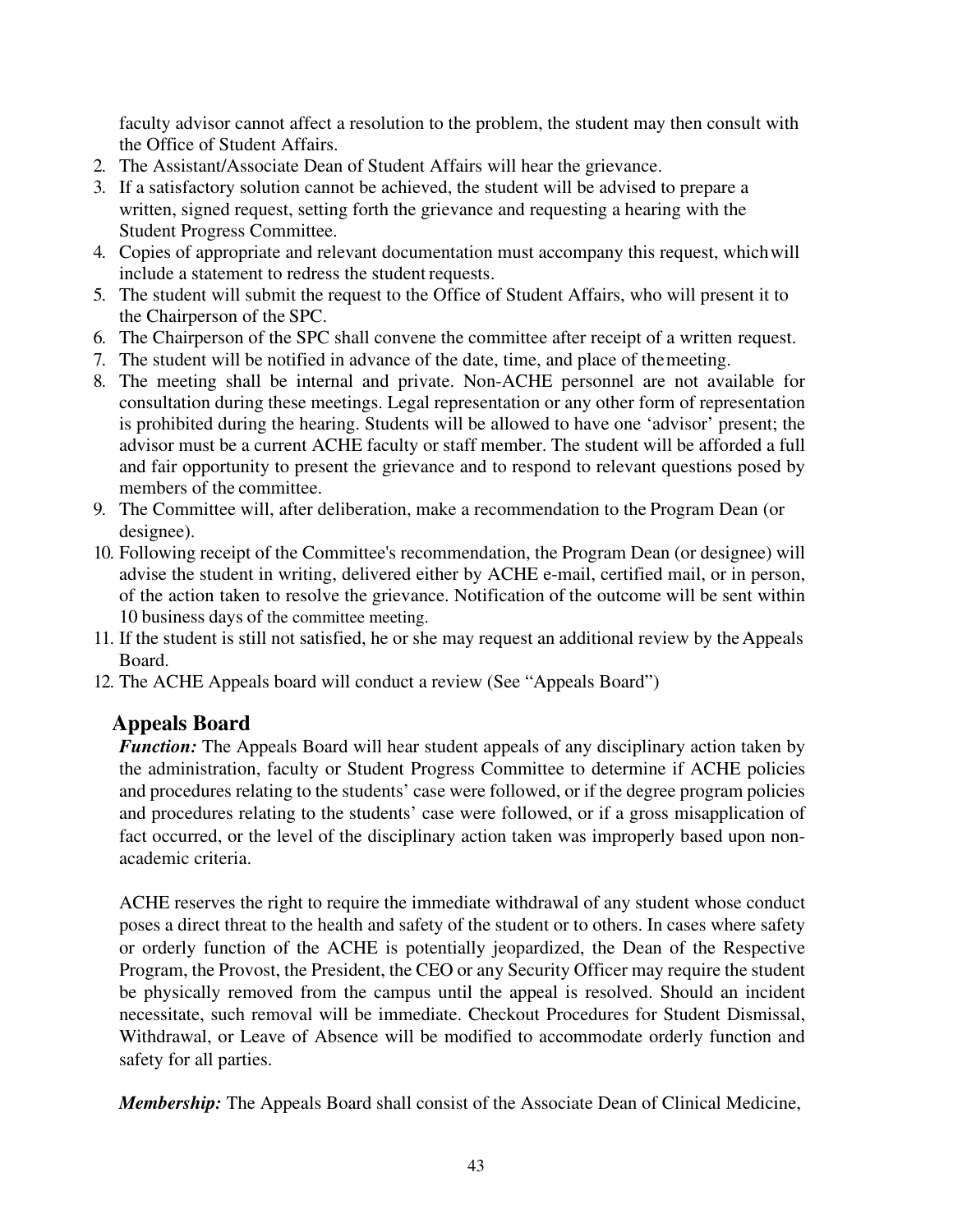the Associate Dean of Pre-Clinical Medicine, and the Chairman of the Board of Trustees of ACHE who will serve as Chair. The President of ACHE shall serve as ex-officio.

## **Appeals Board Hearing Guidelines**

The Appeals Board will hear all students' appeals of decision if the student submitted a letter to the Chair of the Appeals Board within 5 working days of receiving the Dean of the respective program's decision. Any appeals not submitted to the Chair of the Appeals Board within this time frame shall not be heard. The appeal must contain a concise statement of all relevant facts, specifying the alleged errors in ACHE or the specific degree program policies or procedures, any gross misapplication of fact(s), or the level of disciplinary action taken was improperly based upon non-academic criteria.

# **Hearing Protocol**

- The student will be notified of the date, place, and time of the hearing via their ACHE e- mail, certified mail to the student's last known address, or hand delivered with receipt. Any student who fails to appear at the designated date and time will automatically waive his or her right to appeal.
- No other witnesses or complainants are allowed.

# **Appeals Board Hearing Process**

- The chair will convene the hearing with only board members present.
- The chair will advise the board members of the charge(s) and the Dean's decision.
- The Board will review all written information pertaining to the case.
- The hearing will proceed under the direction of the chair.
- Once invited into the hearing room, the student will have an opportunity to present his or her appeal, provide statements and evidence in defense of the alleged violation(s), appeal the degree of disciplinary action, summarize his or her position, and respond to any questions from the board members.
- The Chair will then dismiss the student from the hearing.
- The board will then render a decision on the merits of the case.

# **Notification of the Appeals Board Decision**

The decision of the Appeals Board will be forwarded in writing by the chair to the Dean who will forward it to the student by certified mail to his or her last official address or hand delivered with receipt. All decisions of the Appeals Board will be final and binding. **No further option for appeal will be considered.**

# **Student Progress Committees**

*(Each program will have its own Student Progress Committee)* 

# **Function:**

- To ensure that every graduate has the skills, knowledge, and judgement to assume the responsibilities of the healthcare profession.
- The Committee will monitor student progress and ensure that all students the academic and professional requirements necessary for advancement in the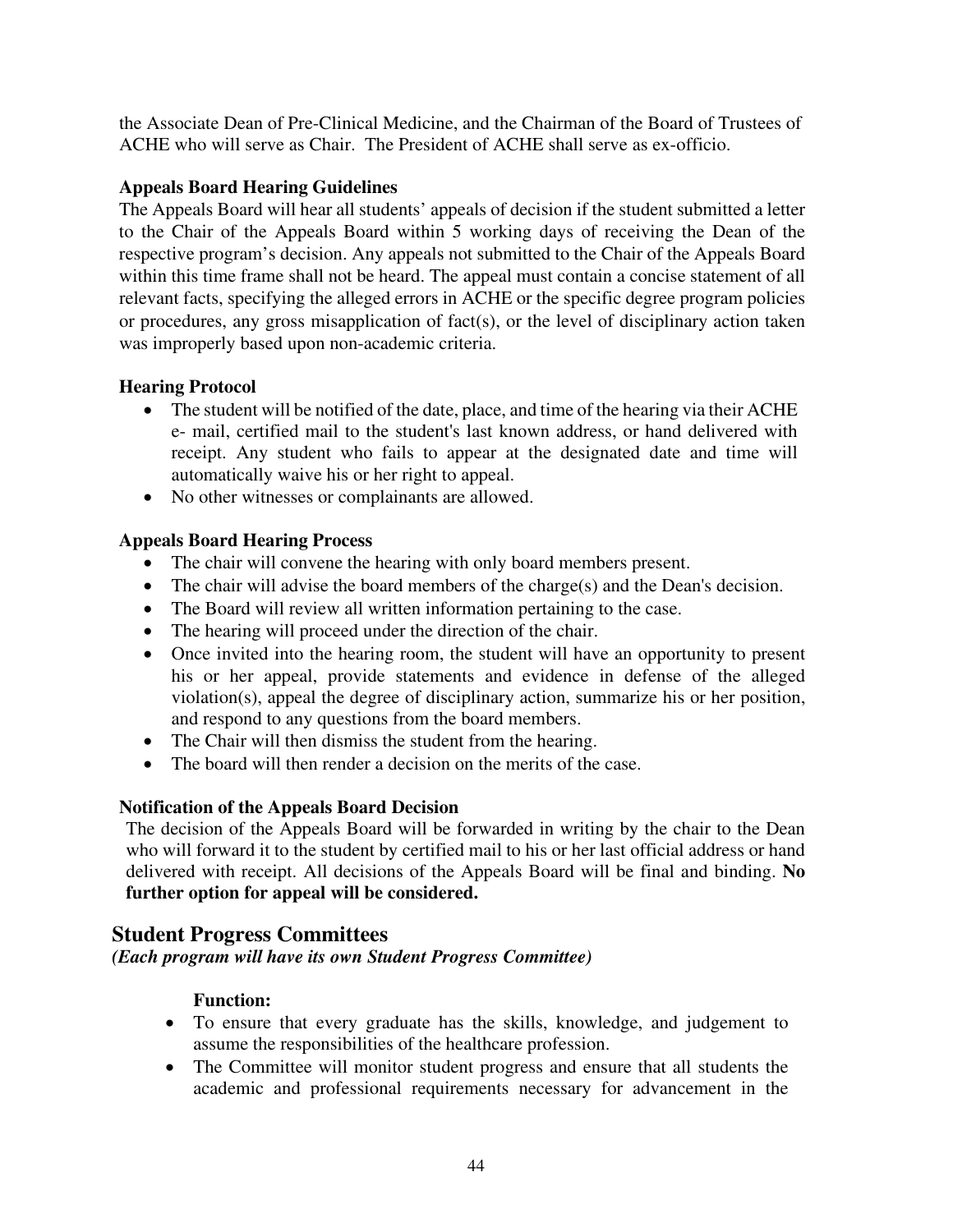curriculum and graduation.

- The Committee will evaluate personal qualities and behavior which bears on a student's professionalism and fitness to become a healthcare professional and recommend appropriate intervention, relying on the cooperation, advice, and judgment of faculty, students, and administration to perform those duties.
- At the end of each course(s), the committee reviews the academic progress of students assigned either an "F" or "I" in a course(s). After reviewing the student's file, the committee may recommend one of the following to the Dean (if applicable):
- To allow the student to take a remediation exam
- To dismiss the student
- To require the student to repeat all or a portion of the entire year
- To otherwise alter the student's course of study. The Committee's recommendations are forwarded to the Dean of the appropriate college who then makes the final decision.
- Makes recommendation of students to graduate to the Faculty Council

# **SPC Complaints Regarding Student Misconduct**

Any violations of the academic standards, conduct standards, or supplemental standards may result in a complaint being filed against the student with the Associate Dean of Student Affairs. The President, Dean of the respective college, Associate Deans therein, or Directors, may place a student on administrative leave pending a hearing on charges of academic, conduct, or supplemental standards; consequently, students are subject to any disciplinary action.

1. Filing of a Complaint of Professional or Personal Misconduct

If an individual has allegedly violated an ACHE policy regarding professional, ethical, or personal conduct, a complaint should be filed with the Associate Dean of Student Affairs. Anyone with knowledge of such offenses should file a complaint within 30 calendar days of the incident or within a reasonable time after discovery of the incident. The Associate Dean of Student Affairs, or in their absence a designee appointed by the Dean of the respective program, will review the complaint and may schedule a meeting with the student and complainant(s) to further investigate the complaint. The Associate Dean of Student Affairs or the appointed designee shall have one of the following options:

• Recommend to the Chair of the Student Progress Committee that the matter be dismissed if there is no basis for the allegation(s) or the allegation(s) fails to warrant disciplinary actions. If the chair of the Student Progress Committee agrees with the recommendation, then the Chair of the Student Progress Committee will file a written report with the Dean of the respective program. The individuals involved shall be notified electronically by the respective Dean that the complaint has been dismissed and does not warrant further action. The complainant may, if they choose, appeal the decision of the Associate Dean of Student Affairs directly to the Student Progress Committee;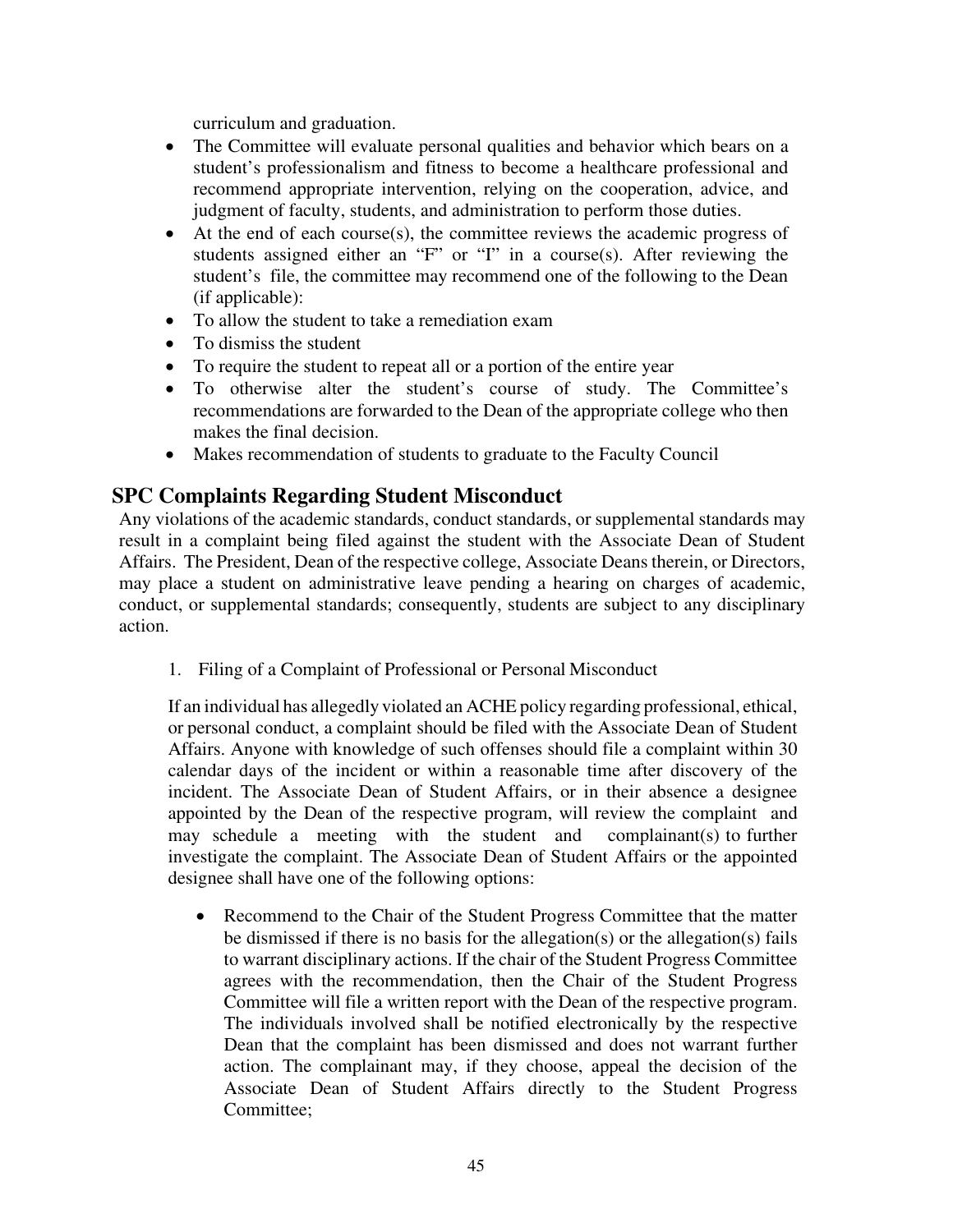- Refer the matter to conciliation. The accused student and grieving party or parties shall receive notice by official email if the matter is referred to conciliation;
- Refer the matter to the Student Progress Committee for recommendation to the Dean of the respective program.
- 2. Notice to Appear Before the Student Progress Committee

If the Associate Dean of Student Affairs and Chair of the Student Progress Committee find sufficient evidence exists to substantiate the complaint, the student shall be referred to appear before the Student Progress Committee for alleged student misconduct, the student will be notified in writing, by official ACHE e-mail, or in a notice hand delivered to the student, giving him/her 72 hours' notice of the time, date, and location of the meeting. This policy is to ensure that the student has sufficient time to prepare adequately for his/her appearance before the Student Progress Committee.

It should be noted, however, that if school officials determine that there exists sufficient and credible evidence that a security issue might place any individual or individuals at risk, the prior notice timeline may be shortened or waived. In all cases, students will have recourse to due process.

3. Appearance Before the Student Progress Committee

Student Progress Committee meetings with students are private and confidential, including, but not limited to, the names of participants, proceedings, discussion, minutes, and findings. The following are prohibited in all Student Progress Committee meetings unless otherwise authorized in writing by the Dean:

- a. Electronic recording of the meeting, except for official minutes
- b. Legal counsel
- c. Uninvited individuals

In the meeting(s), the student will be given reasonable opportunity to address the allegation(s) against him/her. The Committee will review all submitted documents and may interview all persons reported as having knowledge of the incident. The Committee may have more than one meeting with the student in order to address the concerns of the Committee and give the student an opportunity to fully respond to the questions and allegations.

The findings and recommendation of the Committee will be communicated to the Dean within five business days, excluding ACHE holidays. The Dean shall consider the recommendations of the Committee and/or review any evidence presented at the Committee hearing and either affirm, modify, or disregard the findings and/or recommendations. Upon a decision by the Dean, the Dean shall notify the student of his/her decision within 5 working days.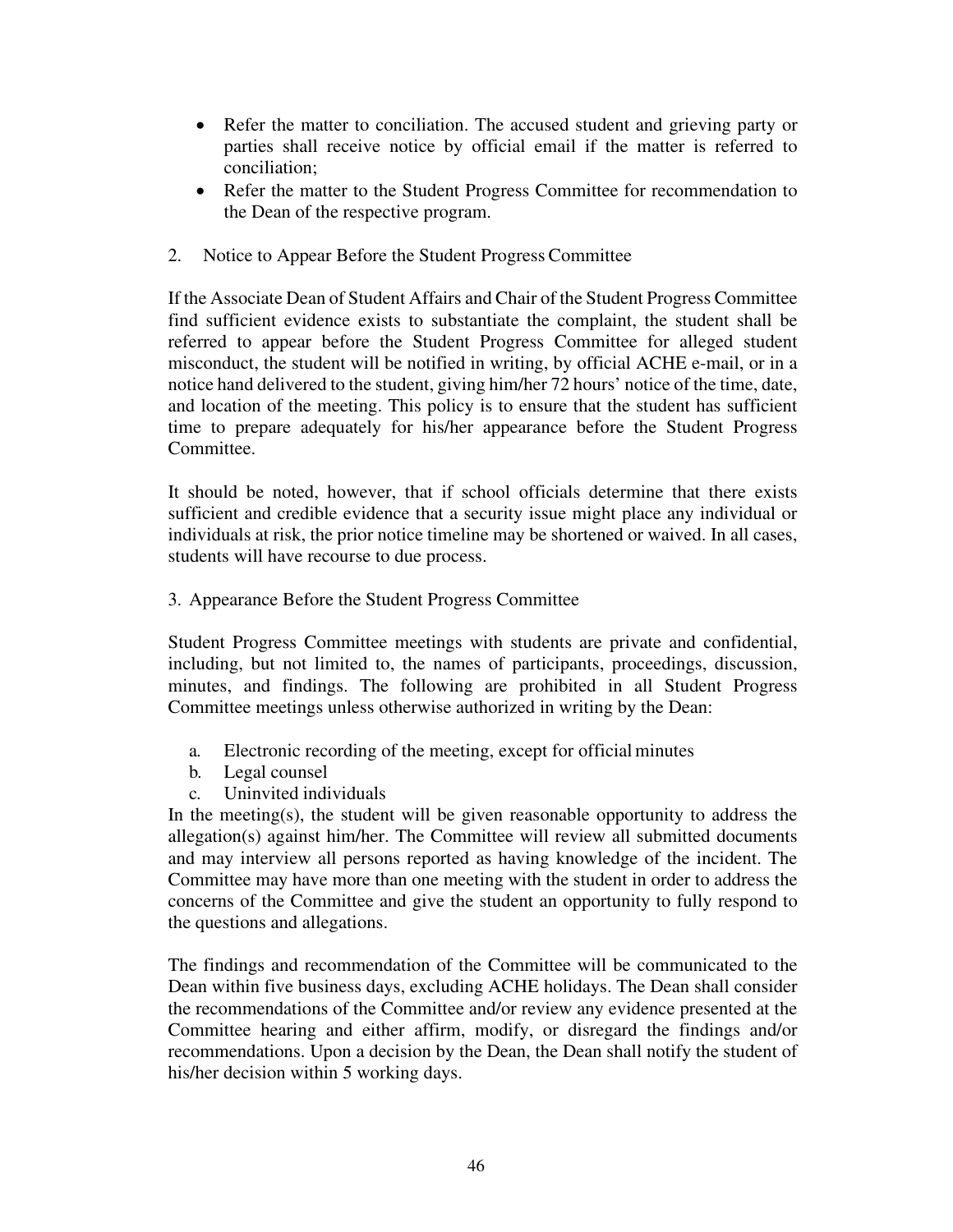If a student is found in violation of Professional Codes, Codes of Student Conduct, Academic Responsibility, or ACHE policies and procedures, one or more of the following sanctions may be imposed. The list is not exclusive of other actionsthat may be directed by the Dean or other administrative authority.

- Expulsion: permanent dismissal from ACHE with no right for future readmission.
- Suspension: mandatory separation from ACHE for a period of time. Readmission will not be entertained until the suspension period is completed and any required actions are satisfactorily fulfilled. Return of the student is subject to approval of the ACHE administration and faculty. The student is barred from the campus and affiliated sites without specific approval of the administration during the time of the suspension.
- Temporary Suspension: action taken removing and barring the student from the campus and/or affiliated sites pending final determination of student's status taken by the Dean or Associate Dean of Student Affairs.
- Final Disciplinary Probation: disciplinary sanction taken when a student is in violation of ACHE standards, under which the following conditions may exist:
	- o The sanction is for the remainder of the student's career. The action may be reviewed by the Dean no sooner than two academic semesters or its equivalent after the sanction is imposed. The student may request in writing reduction of the sanction after two semesters to disciplinary probation if they can demonstrate reason to substantiate the request.
	- o Another violation of ACHE policy or standards of conduct while on final disciplinary probation will result in at a minimum a suspension.
- Probation: A time period during which any further violation on the part of the student mayresult in his or her immediate expulsion from ACHE. The Student Progress Committee will make a recommendation to the Dean regarding whether the probationary status is to be recorded in the student's academic file. Any student put on probation will remain so for the stated time, which may include his or her entire stay at ACHE.
- Probation with Conditions: This form of probation includes all of the sanctions of probation. In addition, the student's continued enrollment at ACHE is based on the student fulfilling certain obligations as set forth by the Student Progress Committee.
- Disciplinary Warning: Formal notice to a student that his/her action and/or behavior has not met ACHE standards. This sanction remains in effect for a designated period of time and may be expunged from the student file.
- Verbal Warning: A verbal admonition to the student by a member of the ACHE faculty, administration, or staff that his/her behavior is inappropriate.
- Fines: Penalty fees payable to ACHE for violations of policy, rules, or regulations.
- Restitution: Payment made for damages or losses to ACHE is directed by the Student Progress Committee.
- Restriction or Revocation of Privileges: Student may be restricted from participation in extra- curricular activities, i.e., serve as an officer in an ACHE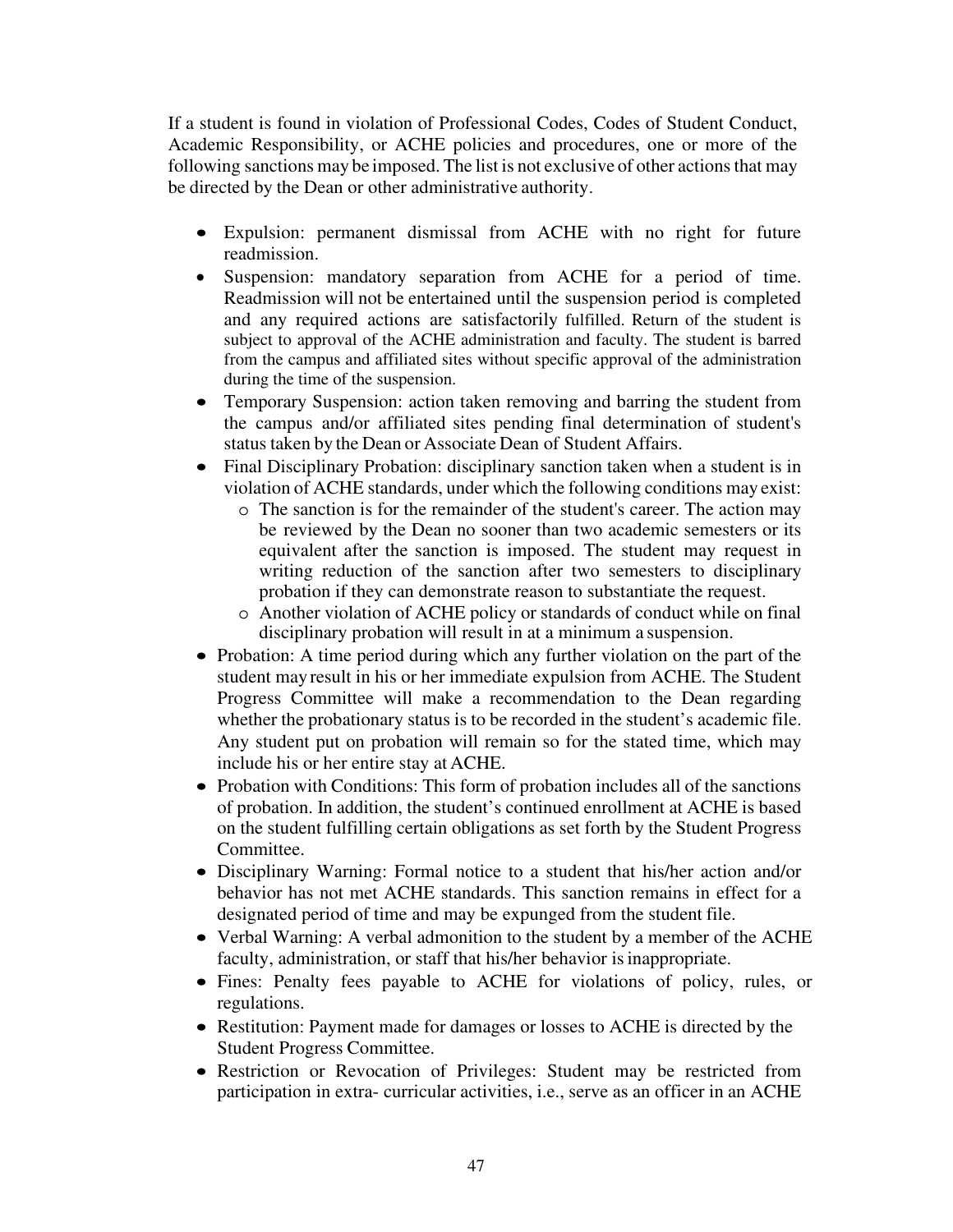organization or national organization, mission trips, etc.

- Counseling Intervention: ACHE directed professional evaluation or treatment for behavioral or psychological issues.
- Other Appropriate Actions: As determined by the SPC or the Dean.

#### **Attendance**

#### **(See program specific handbook for additional information regarding Attendance, Leave of Absence, Student Dismissal and Withdrawal)**

While at the ACHE, students are expected to attend **all** scheduled educational sessions. Individual faculty members may take attendance. Each program may have additional attendance requirements.

Students are reminded that they are in a professional college and as such are individually responsible for their activities and educational outcomes.

Students should be aware failure to regularly attend courses will have a negative impact on their financial aid eligibility.

The attendance policy for individual courses, laboratory sections, standardized patient sessions, small- group meetings, and other non-lecture encounters, if variant from overall policy, will be specified in the course syllabus along with the remediation requirements and/or penalties.

#### **Punctuality and Preparation**

Students are expected to arrive for all course activities on time and ready to participate in a productive learning experience. Students are expected to review the posted learning objectives and any supporting materials that are made available in advance of a scheduled learning activity. This includes electronic postings of slide presentations or other educational materials as well as all required readings and/or handouts. Student preparation for and contribution to learning activities can directly impact the education of all students. If not properly prepared, a student may be asked to leave a learning activity.

A student who is not present within the first five (5) minutes of a graded assessment or activity will be considered tardy and may forfeit the opportunity to earn any points associated with that assessment/activity. Additional time for the assessment/activity will not be granted to students who are tardy.

A student who misses a laboratory or small group session without an excused absence will have two points deducted from their final grade per session missed.

## **Leaving ACHE**

It is imperative that any student who leaves ACHE for any reason go through the checkout procedure before his or her dismissal, withdrawal, or leave of absence can be said to be final. This requirementmay be waived at ACHE's option. Failure to complete this exit procedure may cause ACHE to withhold all records pertaining to the student's attendance. Upon graduation, students will be advised of the necessary checkout procedures. The checkout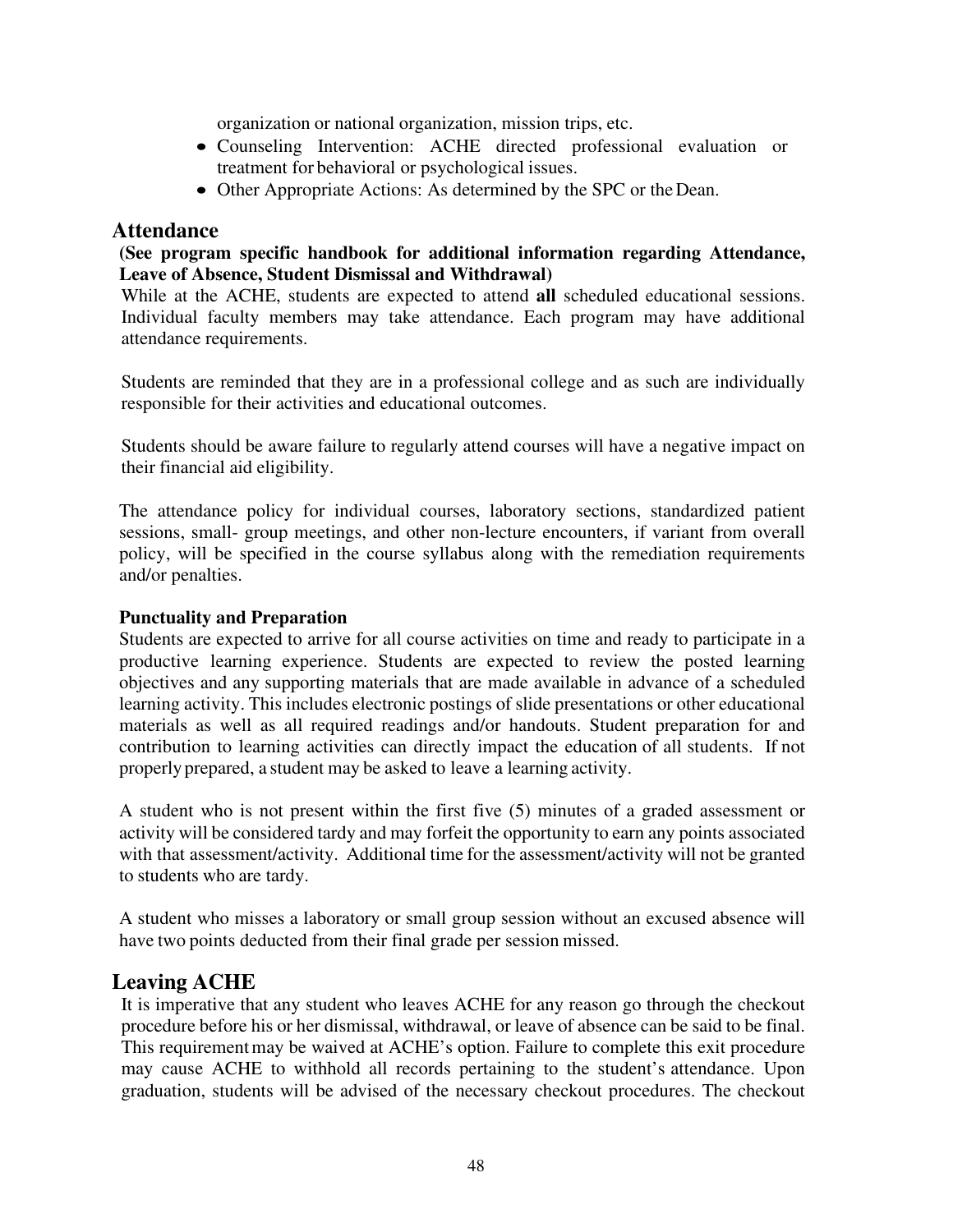procedures are as follows:

- 1. *A. Student Dismissal* If the student is being dismissed, the Dean of the respective program or the chairperson of the Student Progress Committee will notify the Assistant/Associate Dean of Student Affairs of the dismissal as soon as possible and communicate with the student who is being dismissed that a checkout is in order. *B. Withdrawal* - If the student is withdrawing, he or she must supply the Assistant/Associate Dean of Student Affairs with a letter of resignation. *C. Leave of Absence* – For leave of absence, see respective program handbook. May not apply to all programs.
- 2. As soon as the Assistant/Associate Dean of Student Affairs is formally notified of the student's leaving school, a memorandum stating the change in the student's status will be produced and all appropriate ACHE offices and professors will be notified.
- 3. Before leaving campus, the student needs to undergo an exit interview with the:
	- Office of Student Affairs
	- Office of Financial Aid (if applicable)
	- Business Office
	- Security
	- Campus Housing (if applicable)
	- Return of college property

When the student completes these obligations, ACHE will then release the student's records upon the proper request. Exit forms and checkout instructions are available in the ACHE Office of Student Affairs. Checkout procedures may be waived by ACHE if sufficient reliable evidence indicates that a possible security risk exists. In any event, a suspended or expelled student will be afforded due process.

#### **Appealing a Dismissal**

Dismissal is the permanent termination of a student's academic enrollment. As with all disciplinary actions, the Dean is responsible for imposing this recommendation. A student who chooses to appeal a dismissal must do so within three business days of the date of dismissal. While appealing a dismissal, a student may continue to attend classes and take all examinations pending the results of the appeal.

## **Course and Instructor Evaluation**

Each student has a responsibility to his or her professional development to provide constructive evaluation for the courses and their instructors in the curriculum as directed by ACHE's policy on curricular evaluation and improvement. This responsibility will be met by participation in course evaluations that are routinely administered by ACHE. ACHE expects each student to sincerely accept this responsibility and obligation in a constructive manner so that optimal feedback can be provided. This input will facilitate student welfare by promoting changes that have the potential to improve the educational effectiveness of the curriculum, as well as assist faculty members by providing them with constructive input to help them improve their teaching strategies.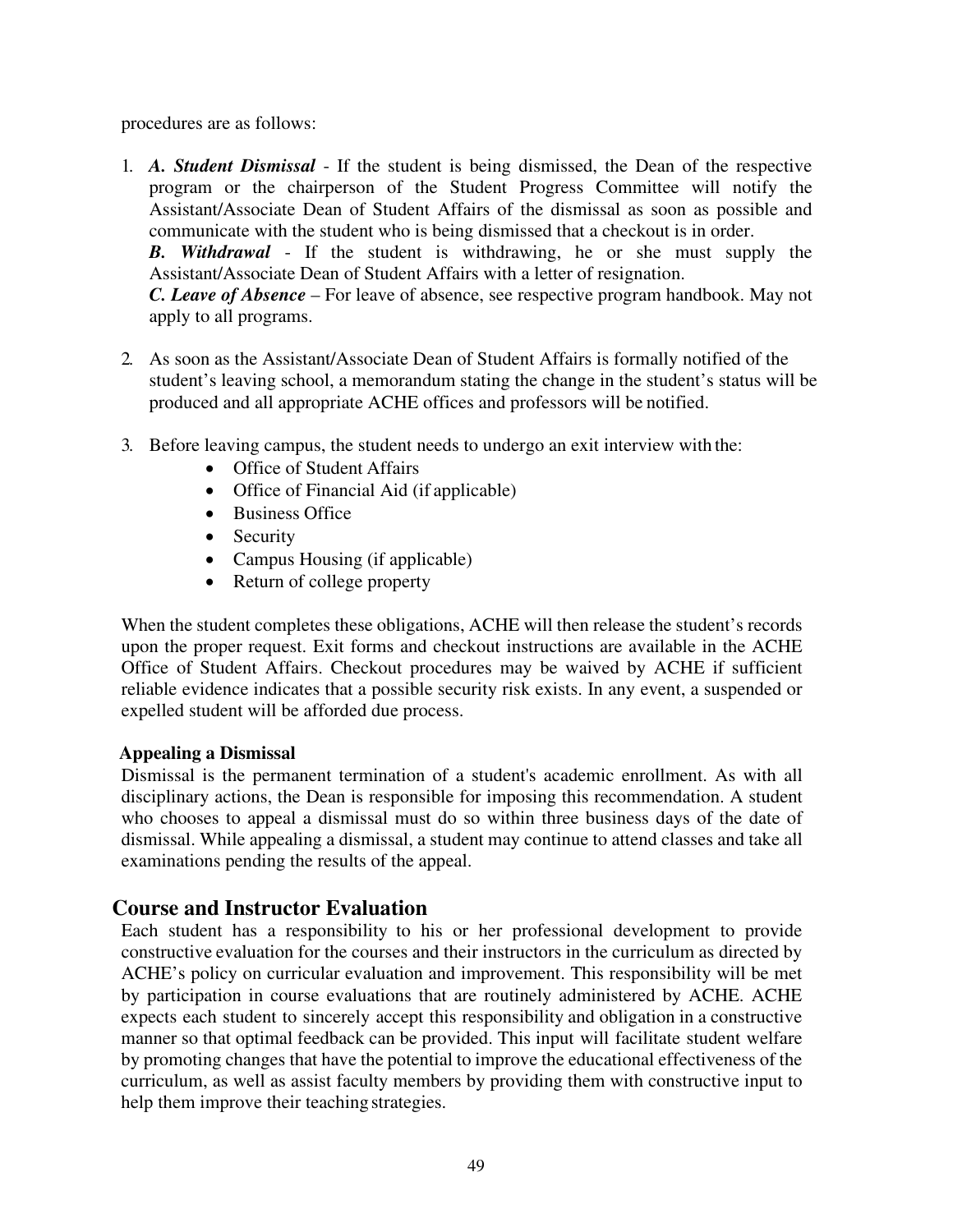These forms must be completed within one week of completion of the course.

Any student not completing their assigned course, and/or the instructor evaluations will receive an incomplete (I) grade for that course. The grade for the course will be changed upon the completion of the required evaluation form(s). If the evaluation is not completed prior to the beginning of the next semester, the grade will convert to a failing grade for the course (F). Any student with a grade of I or F in any course will not be allowed to advance into the next year of the curriculum.

# **CAMPUS POLICIES**

# **Campus ID Badges**

Each student will have a personal Identification Badge (ID) issued upon matriculation. ID badges can be obtained at the Office of Student Affairs. The ACHE ID badge provides access to the ACHE campus and its various educational, administrative, housing and recreational areas such as laboratories and the library. ACHE issued identification badges must be carried and available while on campus. All faculty, staff, students and guests must wear and display an ACHE issued identification badge at all times while inside any ACHE facility. Badges should be worn in plain view above the waist and should not be defaced or obscured in any way. ACHE identification badges must be presented upon request by an ACHE official. These are nontransferable and must be surrendered upon termination of student status. If lost or damaged, a \$20 fee will be assessed for a replacement.

# **Video Capture of Educational Content**

There is no substitute for class attendance, being actively engaged in the learning process, investing in the comprehension and application of course material, and interacting with instructors and colleagues. Becoming a healthcare professional involves much more than the acquisition of knowledge and attainment of a professional title. Professionalism, ethics, problem solving, and communication are among the vital skills that are best developed in active and interactive settings. As such, ACHE expects students to attend all learning activities and offers no guarantees or warranties as to the recording of educational classroom/laboratory content. There will be no video capture of in-class applications (TBL, FOPC or OPP). Students are not permitted to render any audio and/or visual recordings of these in-class sessions.

Any unauthorized recording of learning materials and activities used in connection with the ACHE curriculum or reproduction, rendering, possession, or dissemination of these materials, including assessment materials, is considered unprofessional behavior and a violation of intellectual property rights. Such behavior is subject to action by the Student Progress Committee for disciplinary action, which may include receiving a grade of "zero" for a graded assessment, course failure, probationary action, suspension, or dismissal from ACHE.

# **Turning Technologies Response Card ® (clickers)**

Each student is expected to bring a functional, individually-assigned clicker to every learning activity for potential use in pop quizzes and other audience response exercises. Students should have spare batteries available in case they are needed during a learning activity.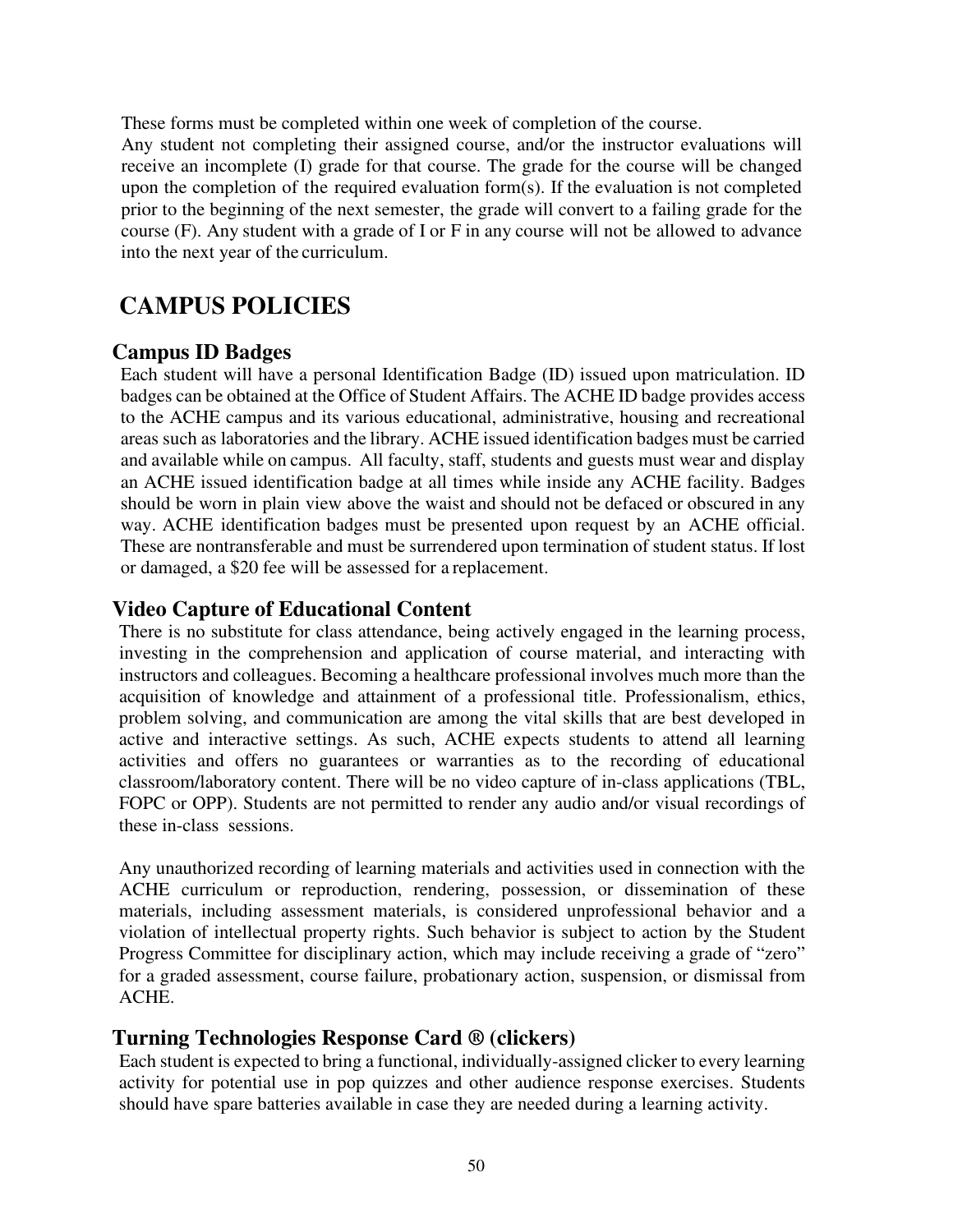# **Official E-mail Address**

Each student will be given an ACHE e-mail address which is the official means for ACHE representatives to communicate with medical students. It is the student's responsibility to check e-mail accounts on a regular basis. This address will be assigned by the Office of Information Systems & Technology in accordance with ACHE standards. ACHE students may forward their ACHE generated email to external locations but do so at their own risk.

# **Vehicles and Parking**

Any motor vehicle (including motorcycles, scooters, or mopeds) that is operated or parked upon ACHE property must display a valid parking permit. The type of permit displayed indicates the area(s) in which a vehicle may be parked. For students, vehicle registration is a mandatory part of the academic registration process to be completed online prior to the beginning of the fall term. Students will receive their permit during orientation week, or after that time, through the Office of Police and Security.

Additional permits may also be purchased through the Office of Police and Security, and in the case of loss, or a change in registered vehicle, replacement permits may be obtained. Failure to register a vehicle, improperly display the official parking permit, or not observe and comply with all parking or traffic regulations will constitute a violation and result in penalties including fines and/or towing charges to be paid at the vehicle owner's expense. A list of violations and their respective fines can be found on the webpage for the Office of Police and Secur[ity at http://arcomedu.org/about/safety- security-overview/.](http://arcomedu.org/about/safety-security-overview/) ACHE **is not responsible for damages to any vehicle parked on campus.** 

# **Social Media Use Policy**

Faculty, staff, and students must be thoughtful about how they present themselves in online networks and must consider how they are viewed not only by the ACHE community, but also by the community at large. ACHE reserves the right to consider how faculty, staff, or students presents themselves in online networks in determining whether or not that person is of appropriate ethical behavior for the institution, or potentially represents a threat to any student, or to any member of the staff, the faculty, or the administration.

ACHE offers the support of the institution in defining appropriate social media as a tool in communication goals by providing social computing guidelines for ACHE faculty, staff, and students engaging in online discourse and identifying themselves with ACHE.

The policy below is not intended for internet activities that do not associate or identify a faculty, staff, or student member with ACHE, do not use ACHE email addresses, do not discuss an affiliation of any type with ACHE (on any location), and are purely about personal matters.

# **Definitions**

**Content owners:** those assigned the responsibility of maintaining, monitoring, and moderating an ACHE social media platform. Official communications refer to those produced in ACHE's name or by any department or organization within or associated with the ACHE name.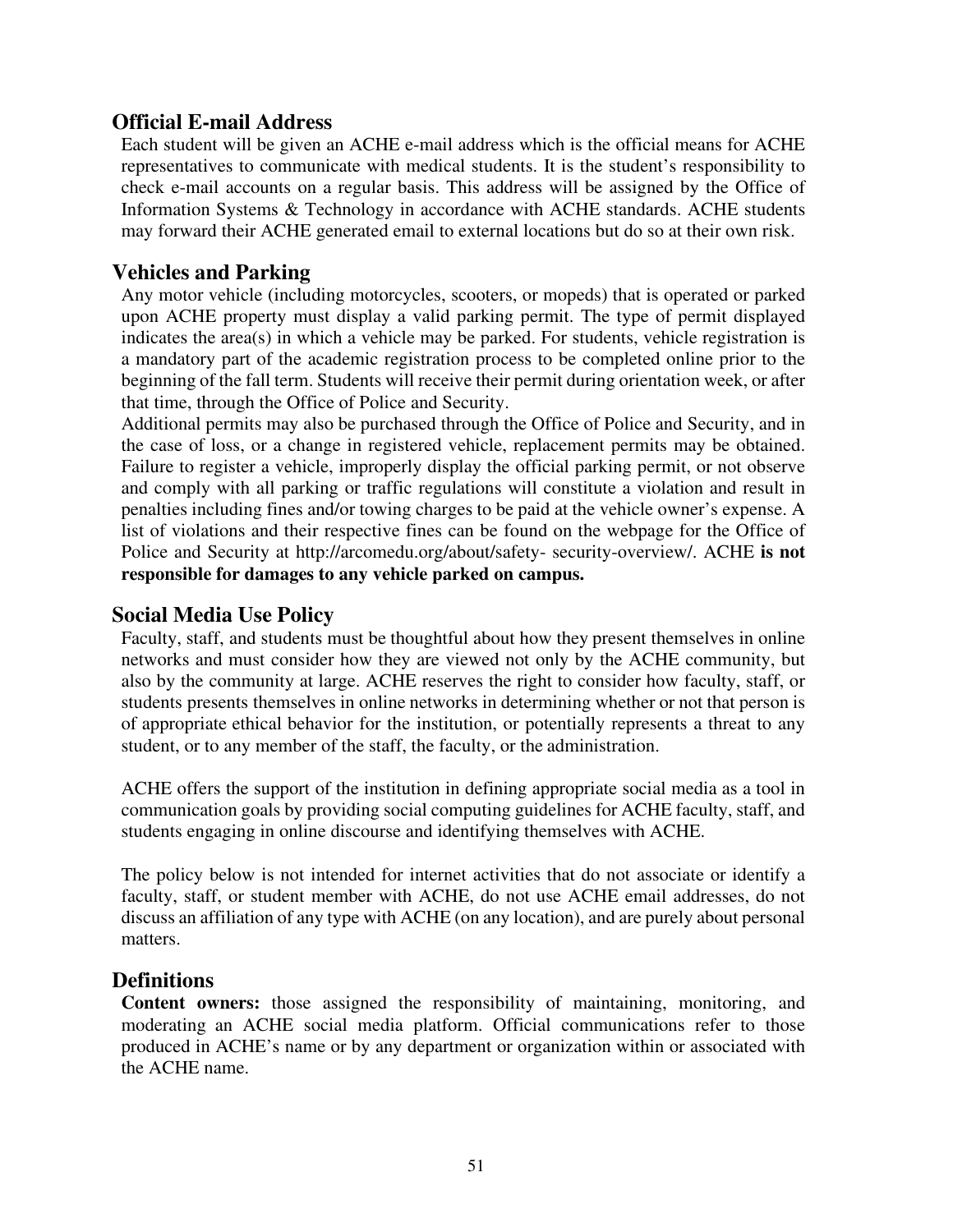**Content Presentations:** made through the Office of Communications and Community Relations representing ACHE.

**Moderator:** Assigned by Content Owner or the Dean for moderating comments and postings by internal and external users including the management of comments and postings that do not meet the criteria set forth in this policy.

**Social Media Platforms:** Technology tools and online spaces for integrating and sharing user-generated content in order to engage constituencies in conversations and allowing users to participate in content and community creation. Examples are Facebook, Twitter, LinkedIn, and YouTube.

# **Specific Information on Policies and Procedures**

Official Institutional Web Communications: Because of the emerging nature of social media platforms, these guidelines do not attempt to list every current and emerging platform. Rather, they apply to those cited and any other online platform available including social networking sites and sites with user- generated content. Examples include but are not limited to the following:

- YouTube
- Facebook
- iTunes
- LinkedIn
- Twitter
- Blogs
- Instagram
- Snapchat
- Social media content that is hosted internally and protected

Institutional representation via online social media platforms can only be initiated and authorized through the efforts of the ACHE Office of Community Relations via the Executive Director.

- There can be no official ACHE sites or pages on the Web, You Tube, Facebook, Twitter, etc. unless they are developed by or authorized by ACHE.
- Any sites or pages existing without prior authorization as required above will be subject to review and may be amended or removed.

ACHE official sites on social media platforms can have pages or content areas that are assigned to departments, divisions, or programs at ACHE; however, these sites will be reviewed and branded by ACHE.

Content Owners, as named by their departments or division's leadership, are responsible for the content used and will comply with ACHE Policies, HIPAA (Health Insurance Portability and Accountability Act), and policies related to Conflict of Interest, Privacy, Security, Safety, Human Resources, and FERPA (Federal Education Records Protection Act). Content Owners are responsible for:

• seeking the Administrative Officer for their Division and the Director's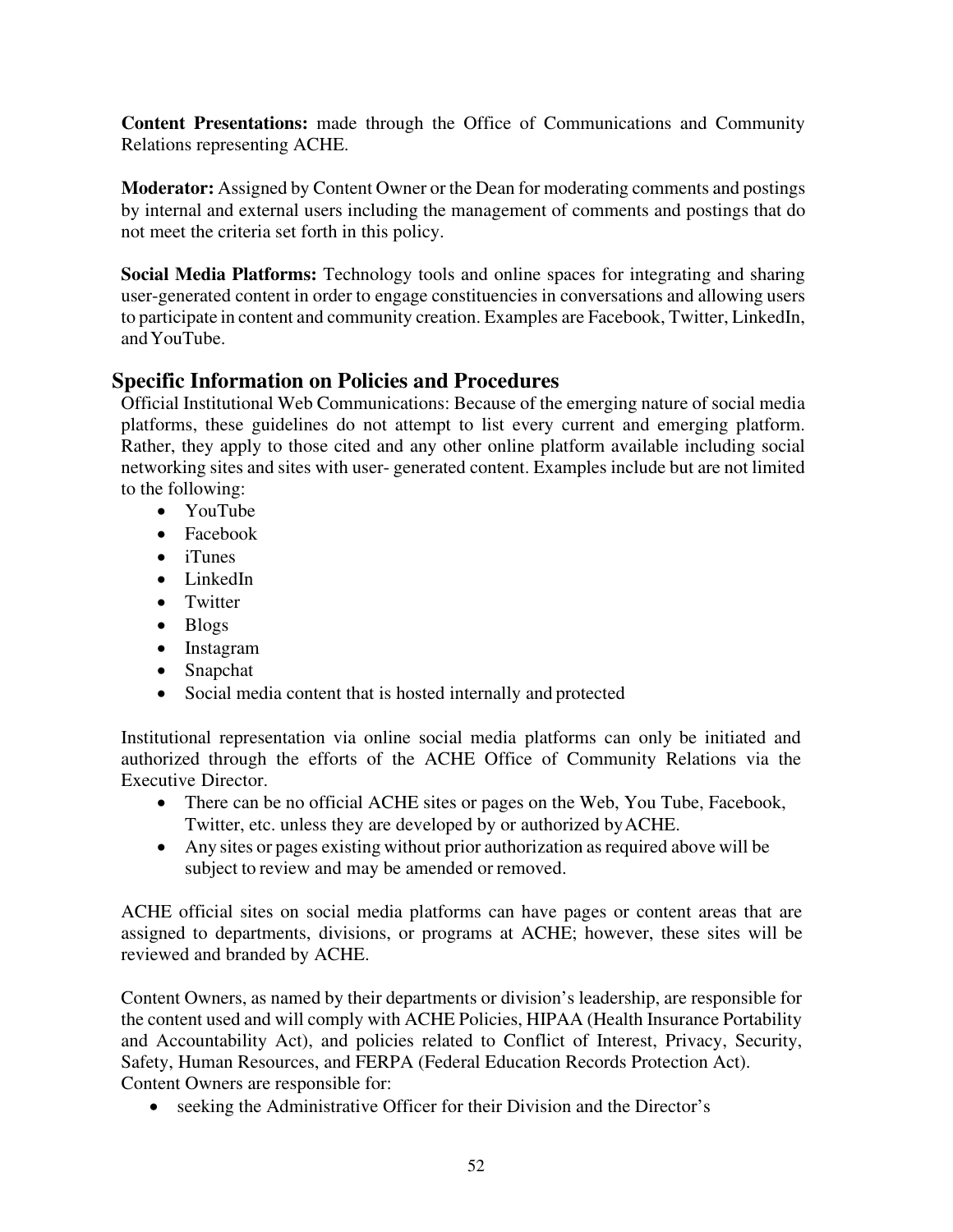approval prior to development and posting;

- developing, and continuous monitoring of web content;
- ensuring content is current, accurate, and consistent with the handbooks.
- monitoring postings and comments to social media sites, and for the editing of postings that do not adhere to ACHE policies.
- gaining the expressed consent of all involved parties for the right to distribution or publication of recordings, photos, images, video, text, slideshow presentations, artwork, and advertisements whether those rights are purchased or obtained without compensation.

Content Owners engaging in communications that are acceptable in the ACHE workplace are responsible to respect all copyrights and disclosures. Proprietary financial, intellectual property, patient care, or similar sensitive or private content may not be revealed.

Content Owners and/or Moderators will sign a [Content Owner/Moderator Terms and](http://www.mc.vanderbilt.edu/root/vumc.php?site=socialmediatoolkit&amp%3Bamp%3Bdoc=26828)  [Agreement Form.](http://www.mc.vanderbilt.edu/root/vumc.php?site=socialmediatoolkit&amp%3Bamp%3Bdoc=26828) This form is renewable annually and will be monitored by the Executive Director of Community Relations.

# **Title IX Policy Statement**

It is the policy of the Arkansas Colleges of Health Education to comply with Title IX of the Education Amendments of 1972 and its implementing regulations, which prohibit discrimination based on sex in ACHE's Programs and Activities. Title IX and its implementing regulations also prohibit retaliation for asserting claims of sex discrimination.

Title IX issues regarding students will be forwarded to the Assistant/Associate Dean of Student Affairs. Title IX claims by employees of ACHE, and not regarding students, will be forwarded to the Director of Human Resources.

It is the responsibility of the respective Title IX coordinator to coordinate dissemination of information and education and training programs to:

- assist members of the ACHE community in understanding that sex discrimination and sexual harassment are prohibited by this policy;
- ensure that investigators are trained to respond to and investigate complaints of sex discrimination and sexual harassment;
- ensure that employees and students are aware of the procedures for reporting and addressing complaints of sex discrimination and sexual harassment; and
- implement the Complaint Resolution Procedures, or to designate appropriate persons for implementing the Complaint Resolution Procedures.

Title IX issues regarding students will be forwarded to the Assistant/Associate Dean of Student Affairs. Title IX claims by employees of ACHE, and not regarding students, will be forwarded to the Director of Human Resources.

Because ACHE recognizes sex discrimination and sexual harassment as important issues, it offers educational programming to a variety of groups such as campus personnel, incoming students participating in orientation, and members of student organizations.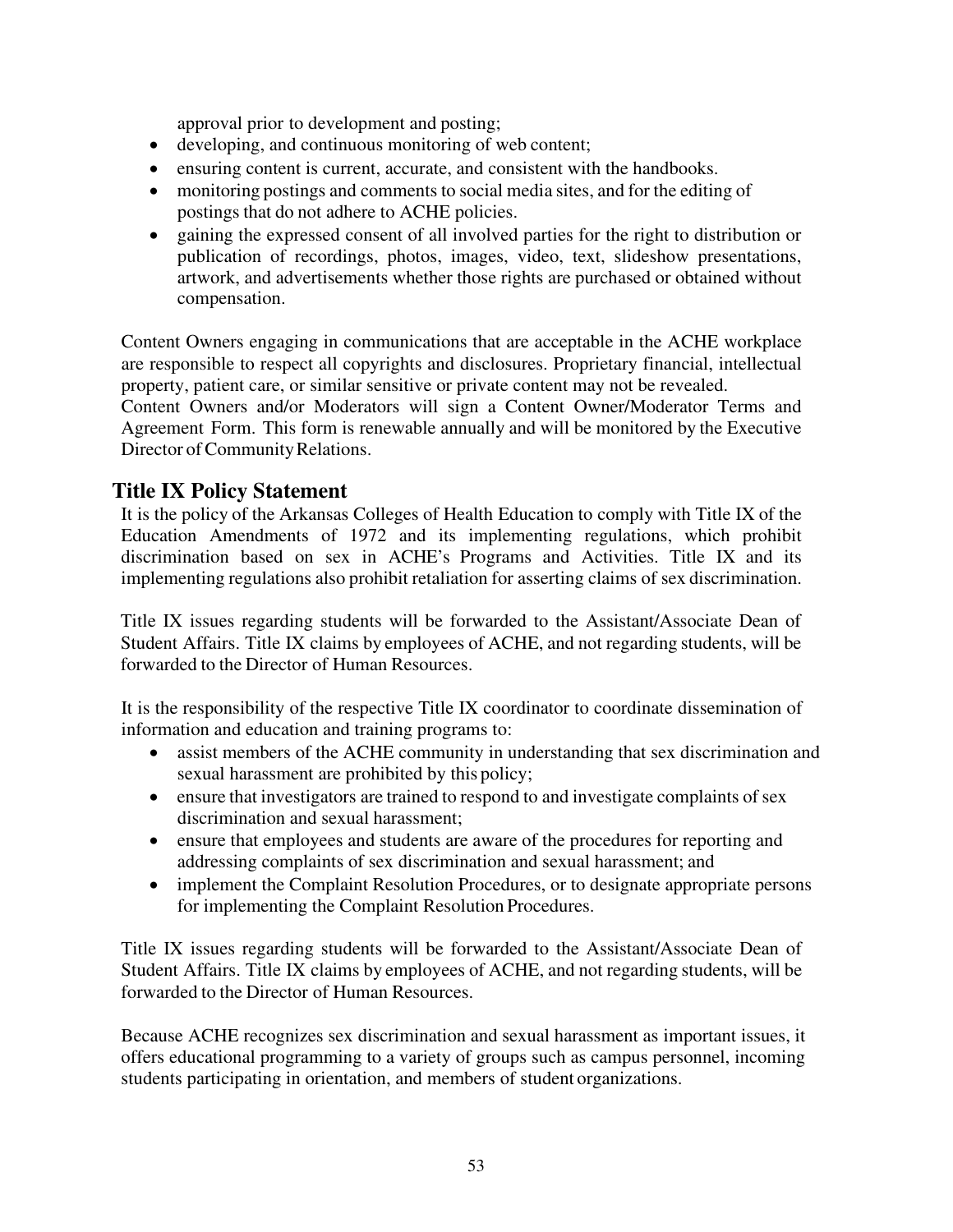#### **Administrators, Deans, Department Chairs, and Other Managers**

It is the responsibility of administrators, deans, department chairs, and other managers (i.e., those that formally supervise other employees) to:

- Inform employees under their direction or supervision of Title IX policy
- Work with the Title IX coordinator to implement education and training programs for employees and students
- Implement any corrective actions that are imposed as a result of findings of a violation of this policy

#### **All Employees and Students**

It is the responsibility of all employees and students to review and comply with ACHE's Title IX policy.

#### **The College**

When ACHE is made aware that a member of the ACHE community may have been subjected to or may have been affected by conduct that violates Title IX policy, ACHE will take prompt action including a review of the matter and, if necessary, conduct an investigation carefully taking appropriate steps to stop and remedy the discrimination or harassment. ACHE will act in accordance with its Complaint Resolution Procedures.

#### **Title IX Complaint Resolution Procedures**

The complaint resolution procedures can be found on the ACHE website at www.acheedu.org and are the exclusive means of resolving complaints alleging violations of the Title IX: Non-Discrimination and Anti-Harassment Policy. To the extent there are any inconsistencies between these complaint resolution procedures and other ACHE grievance, complaint, or discipline procedures, these complaint resolution procedures will control the resolution of complaints alleging violations of the Title IX: Non- Discrimination and Anti-Harassment Policy.

## **Anti-Harassment Policy**

ACHE is committed to maintaining study and work environments that are free from discriminatory harassment in any form. Any act of harassment (i.e., physical, psychological, verbal, or sexual) that threatens a person or persons is considered a serious offense and will not be tolerated or condoned. Any person or group who commits acts of harassment on or off campus will be subject to disciplinary action, which could result in dismissal from ACHE.

#### **Sexual Harassment, Sexual Assault and Disciplinary Policies**

Title IX of the Education Amendments of 1972 (amending the Higher Education Act of 1965) is a federal gender equity law that prohibits discrimination based on sex in education programs and activities that receive federal funding. Sexual harassment, which includes sexual violence and other forms of nonconsensual sexual misconduct, is a form of sex discrimination and is prohibited under this law. Title IX states: "No person in the United States shall, on the basis of sex, be excluded from participation in, be denied the benefits of, or be subjected to discrimination under any education program or activity receiving federal assistance…," (20 U.S.C. section 1681).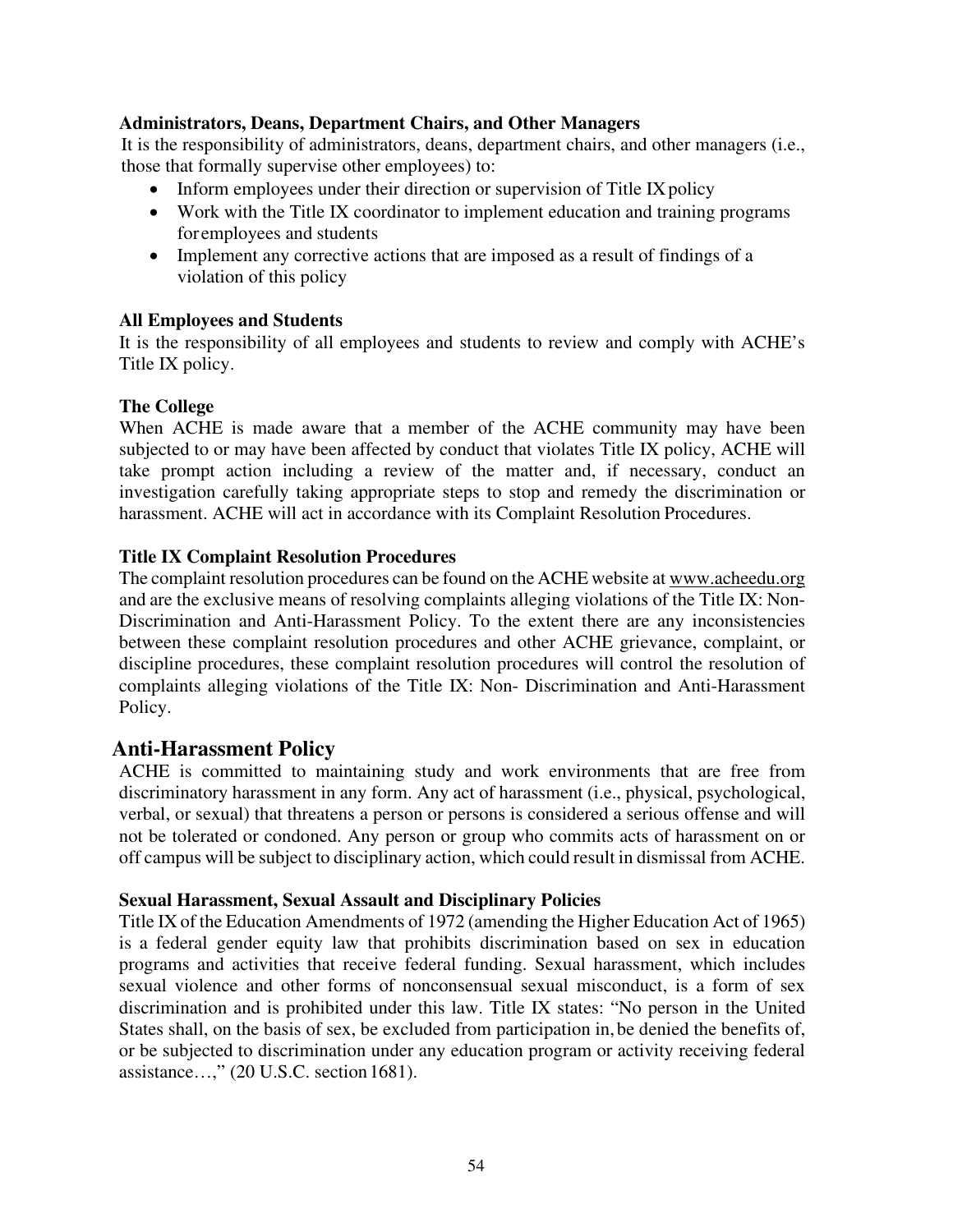Sexual harassment is defined as unwelcome sexual advances, requests for sexual favors, or other verbal, non-verbal, or physical contact of a sexual nature. This conduct constitutes unlawful sexual harassment when:

- Submission to this conduct is explicitly or implicitly made a term or condition of an individual's employment or academic success.
- Submission to or rejection of this conduct is used as the basis for an employment or academic decision.
- Such conduct has the purpose or effect of unreasonably interfering with an individual's work or academic performance by creating an intimidating, hostile, or offensive work environment.

Sexual harassment refers to behavior that is not welcome, is personally offensive, is debilitating to morale, and interferes with academic or work effectiveness. It frequently (though not necessarily) occurs as an abuse of authority where the parties are in an unequal power relationship. Sexual harassment may take different forms. One specific form is the demand for sexual favors. Other forms of harassment may include:

- Verbal: Sexual innuendoes, suggestive comments, joke of a sexual nature, sexual propositions, implied or explicit threats, and offensive or obscene language.
- Non-Verbal: Sexually suggestive objects, graffiti, cartoons, posters, calendars, writings, pictures, graphic commentaries, suggestive or insulting sounds, leering, whistling, stalking, staring, and making obscene gestures.
- Physical: Unwanted or unwelcome physical contact, including touching, pinching, grabbing, holding, hugging, kissing, brushing the body, assault, and rape. While sexual harassment usually involves members of the opposite sex, it also includes same sex harassment (i.e., males harassing males and females harassing females).

Sexual harassment may be subtle or overt. Some behavior that is appropriate in a social setting is not appropriate in the workplace or in an academic environment. Regardless of the form, verbal, non-verbal, or physical sexual harassment is inherently destructive, insulting, and demeaning to the recipient and will not be tolerated at ACHE.

Behavior that constitutes sexual harassment, which is a form of sexual discrimination prohibited by Title IX of the Education Amendments of 1972 and Title VII of the 1964 Civil Rights Act, includes but is not limited to unwanted sexual attention, requests for sexual favors and/or other verbal or physical contact of a sexual nature which negatively affects another person.

## **All Students and Employees**

It is the responsibility of all students and employees to review this policy and comply with it.

## **ACHE Response to Harassment or Discrimination**

When any ACHE official becomes aware that a member of the campus community may have been subjected to or may have been affected by conduct that violates this policy, prompt action will be taken, including a review of the matter and, if necessary, conduct an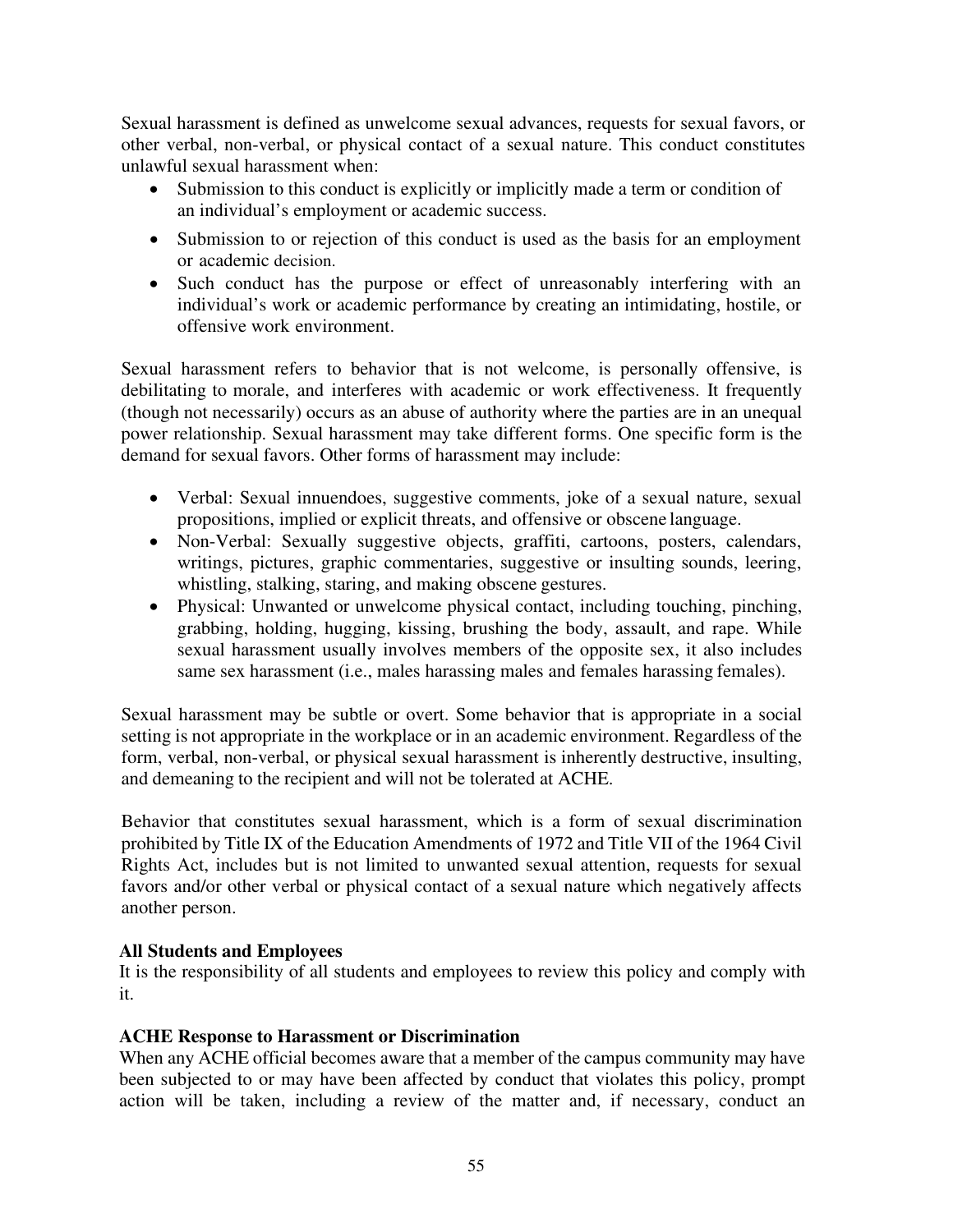investigation and take appropriate steps to stop and remedy the discrimination or harassment. The ACHE response will be in accordance with its Complaint Resolution Procedures.

#### **Sexual Harassment Complaint Resolution Procedures Filing a Complaint**

Employees: All ACHE employees have a duty to report sex discrimination and sexual harassment to the Office of Human Resources.

Students and Other Persons: Students who wish to report sex discrimination or sexual harassment should file a complaint with the Assistant/Associate Dean of Student Affairs (Title IX Coordinator) in the Office of Student Affairs.

Students and other persons may also file a complaint with the United States Department of Education's Office for Civil Rights by visiting:

[http://www2.ed.gov/about/offices/list/ocr/complaintintro.html o](http://www2.ed.gov/about/offices/list/ocr/complaintintro.html)r by calling 1-800-421-3481.

## **Content of the Complaint**

So that ACHE has sufficient information to investigate a complaint, the complaint should include:

- $\bullet$  the date(s) and time(s) of the alleged conduct;
- the names of all person(s) involved in the alleged conduct, including possible witnesses;
- all details outlining the offense; and
- current contact information for the complainant so that ACHE may follow up appropriately.

## **Conduct that Constitutes a Crime**

Any person who wishes to make a complaint of sex discrimination or sexual harassment that also constitutes a crime—including sexual violence—is encouraged to make a complaint to local law enforcement. If requested, ACHE will assist the complainant in notifying the appropriate law enforcement authorities. In the event of an emergency, please contact 911.

# **Domestic Violence, Dating Violence, Sexual Assault and Stalking Prevention**

The Arkansas Colleges of Health Education prohibits domestic violence, dating violence, sexual assault and stalking as defined by the Jeanne Clery Disclosure of Campus Security Policy and Campus Crime Statistics Act. Allegations of domestic violence, dating violence, sexual assault and stalking may be investigated by Director of Student Services, Human Resources Director or Office of Police and Security depending on the type of allegation. Student offenders may be referred to the Student Progress Committee for disciplinary action and or referred to the appropriate law enforcement agency for criminal proceedings. ACHE provides personal counseling and health services to students, faculty and staff who are victims of domestic violence, dating violence, sexual assault or stalking.

#### **Definition of Consent in Reference to Sexual Activity**

Arkansas criminal statutes does not specifically define consent as it relates to sexual activity. However, consent is reviewed on a case by case basis during criminal proceedings based on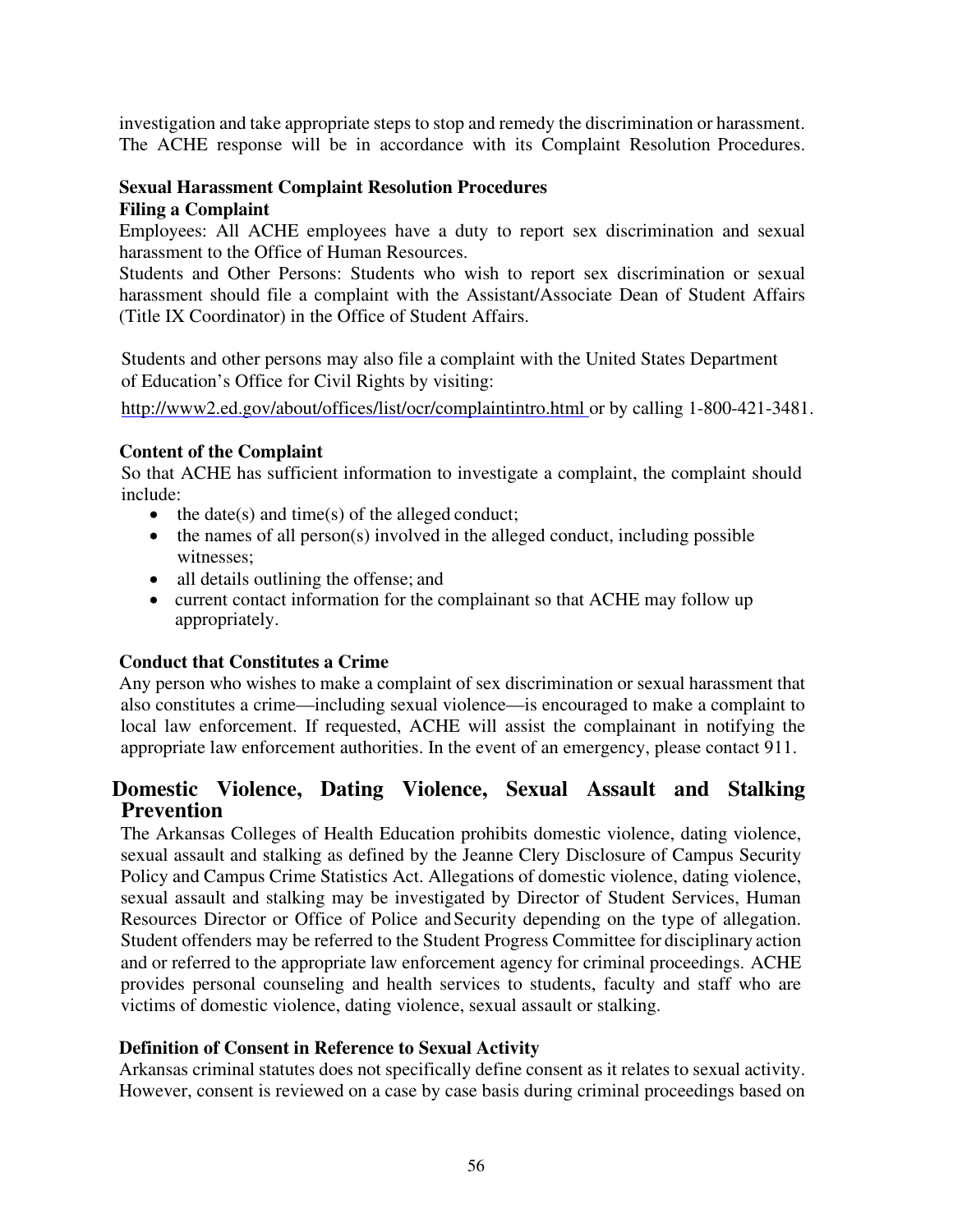the facts of the case. In general consent is defined as permission given for something to happen or an agreement to do something. The absence of consent or silence cannot be interpreted as consent.

#### **Bystander Intervention**

Bystander intervention can play a key role in the prevention of dating, family and sexual violence. Bystanders are often in a position where they witness activities that may lead to dating, family or sexual violence. In these situations, intervening action by a bystander may safeguard victims from violence. Intervening action can be as simple as asking if someone needs help or reporting suspicious activity.

The ACHE Office of Police and Security provides a safe and anonymous way for a bystander to report activity or conditions that lead to violence by utilizing the "anonymous tip" function in the Rave Guardian Campus Safety smartphone application.

#### **Personal Safety Tips for Risk Reduction**

- Use the personal safety features on the Rave Guardian Mobile Safety smartphone app
- Always maintain situational awareness. Be aware of your surroundings.
- Be cognizant of your location, try to avoid unfamiliar, isolated areas.
- Walk with confidence and purpose, so as not to appear lost or confused.
- At unfamiliar social gatherings, go with a friend or someone you trust.

#### **Prevention and Awareness Program**

The primary prevention and awareness program for all new students is provided during new student orientation. Students receive information on the legal requirements of Title IX, information on awareness and prevention of sexual assault, dating violence, stalking and sexual harassment.

All new employees are provided with the employee handbook, which details the college's policies on anti- harassment, sexual harassment, sexual violence and Title IX. Additionally, all new employees are also required to complete training courses on "Sexual Harassment Prevention for Employees" and "Title IX for Higher Education".

The Office of Police and Security, in conjunction with the college administration, continually reviews and modifies the college environment to enhance the overall safety and security of the campus. As an example, the location of security cameras, building access procedures, traffic flow and signage, emergency call- station locations, and campus lighting are just a few safety concerns that that are constantly reviewed for effectiveness.

#### **Special Guidance Concerning Complaints of Sexual Violence**

If you are the victim of sexual violence, do not blame yourself. Sexual violence is never the victim's fault. ACHE recommend that you immediately go to the emergency room of a local hospital and contact local law enforcement, in addition to making a prompt complaint under this policy. Victims should also do everything possible to preserve evidence by making certain that the crime scene is not disturbed. Victims of sexual violence should not bathe, urinate, douche, brush teeth, or drink liquids until after they are examined and, if necessary,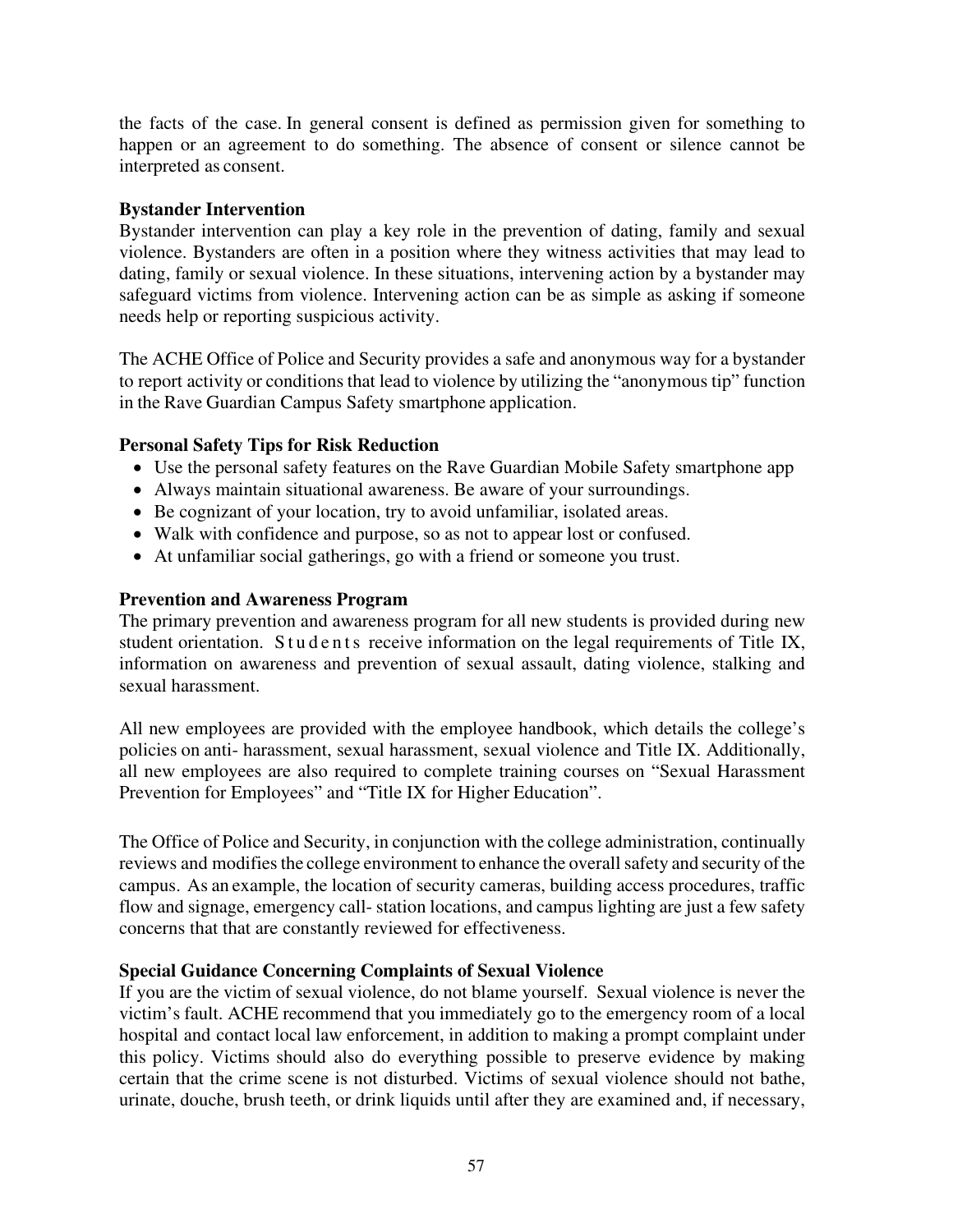a rape examination is completed. Clothes should not be changed. When necessary, seek immediate medical attention at an area hospital and take a full change of clothing, including shoes, for use after a medical examination.

Once a complaint of sexual violence is made, the complainant has several options such as, but not limited to:

- contacting parents or a relative
- seeking legal advice
- seeking personal counseling (always recommended)
- pursuing legal action against the perpetrator
- pursing disciplinary action at ACHE
- requesting that no further action be taken
- For additional crime victim information and resources, see the Victim Information section at [www.accheedu.org/about/safety-security-overview.](http://www.accheedu.org/about/safety-security-overview.)

#### **Vendors, Contractors and Third Parties**

This policy applies to the conduct of vendors, contractors, and third parties. Persons who believe they have been discriminated against or harassed in violation of this policy should make a complaint in the manner set forth in this section.

#### **Retaliation**

It is a violation of this policy to retaliate against any member of the ACHE Community who reports or assists in making a complaint of discrimination or harassment, or who participates in the investigation of a complaint in any way. Persons who believe they have been retaliated against in violation of this policy should make a complaint in the manner set forth in this section.

#### **Protecting the Complainant**

Pending final outcome of an investigation, ACHE will take steps to protect the complainant from further discrimination or harassment. This may include allowing the complainant to change his or her academic situation if options to do so are reasonably available.

#### **Timing of Complaints**

ACHE encourage persons to make complaints of sex discrimination and sexual harassment as soon as possible because late reporting may limit ACHE's ability to investigate and respond to the complaint.

#### **Investigation and Confidentiality**

All complaints of sex discrimination and sexual harassment will be promptly and thoroughly investigated, and ACHE will take disciplinary action when appropriate. ACHE will make reasonable and appropriate efforts to preserve an individual's privacy and protect the confidentiality of information when investigating and resolving a complaint; however, because of laws relating to reporting, and because of some state and federal laws, ACHE cannot guarantee confidentiality to those who make complaints.

In the event a complainant requests confidentiality or asks that a complaint not be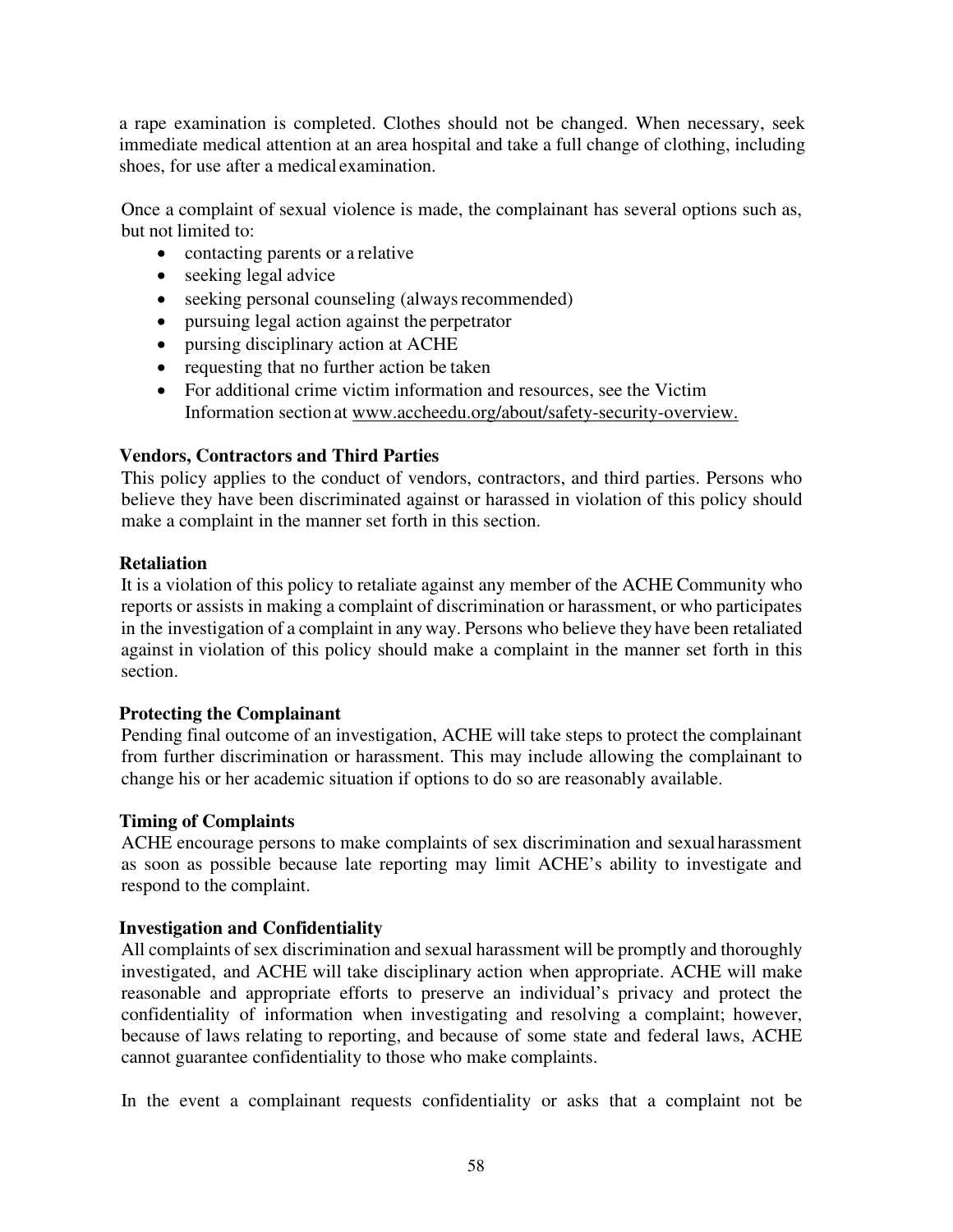investigated, ACHE will take all reasonable steps to investigate and respond to the complaint consistent with the request for confidentiality or request not to pursue an investigation. If a complainant insists that his or her name not be disclosed to the alleged perpetrator, ACHE ability to respond may be limited. ACHE reserve the right to initiate an investigation despite a complainant's request for confidentiality in limited circumstances involving serious or repeated conduct or where the alleged perpetrator may pose a continuing threat to the ACHE Community.

#### **Resolution**

If a complaint of sex discrimination or sexual harassment is found to be substantiated, ACHE will take appropriate corrective and remedial action. Students, faculty, and employees found to be in violation of this policy will be subject to discipline up to and including a written reprimand, suspension, demotion, termination, or expulsion. Affiliates and program participants may be removed from ACHE programs and/or prevented from returning to campus. Remedial steps may also include counseling for the complainant; academic, work, or living accommodations for the complainant; separation of the parties; and training for the respondent and other persons.

#### **Bad Faith Complaints**

While ACHE encourage all good faith complaints of sex discrimination and sexual harassment, ACHE has the responsibility to balance the rights of all parties. Therefore, if an ACHE investigation reveals that a complaint was knowingly false, the complaint will be dismissed and the person who filed the knowingly false complaint may be subject to discipline.

## **External Organizations**

External organizations must have explicit prior approval of the administration in order to utilize any ACHE property or facilities. Organizations possessing the potential for disrupting the educational process or promoting a philosophy/agenda that distracts students from the primary objective of receiving an education are strictly prohibited.

## **Inclement Weather**

Depending on the seriousness of weather conditions, and in the interest of student and employee safety, a determination to delay or close the offices for inclement weather will be made by either the President or the CEO of ACHE or his or her designee.

#### **Arkansas Colleges of Health Education's official information line is 479-308-2243.**

This is one of the official sources used to report school closings, delays, and other important announcements. Employees may also access their ACHE e-mail or the emergency text message service for this information. These are the only official sources for emergency related information. If employees see or hear an announcement on TV, radio, or a social media site, they should also call the information line or check their ACHE e-mail to confirm the closing, delay, or announcement. Every effort will be made to have the information updated by 7:00 a.m. Since conditions may vary around the ACHE area, students and employees should use their best judgment regarding whether to travel on snow-covered or icy roads, as well as the ACHE parking lots and sidewalks. Safety should be a key factor in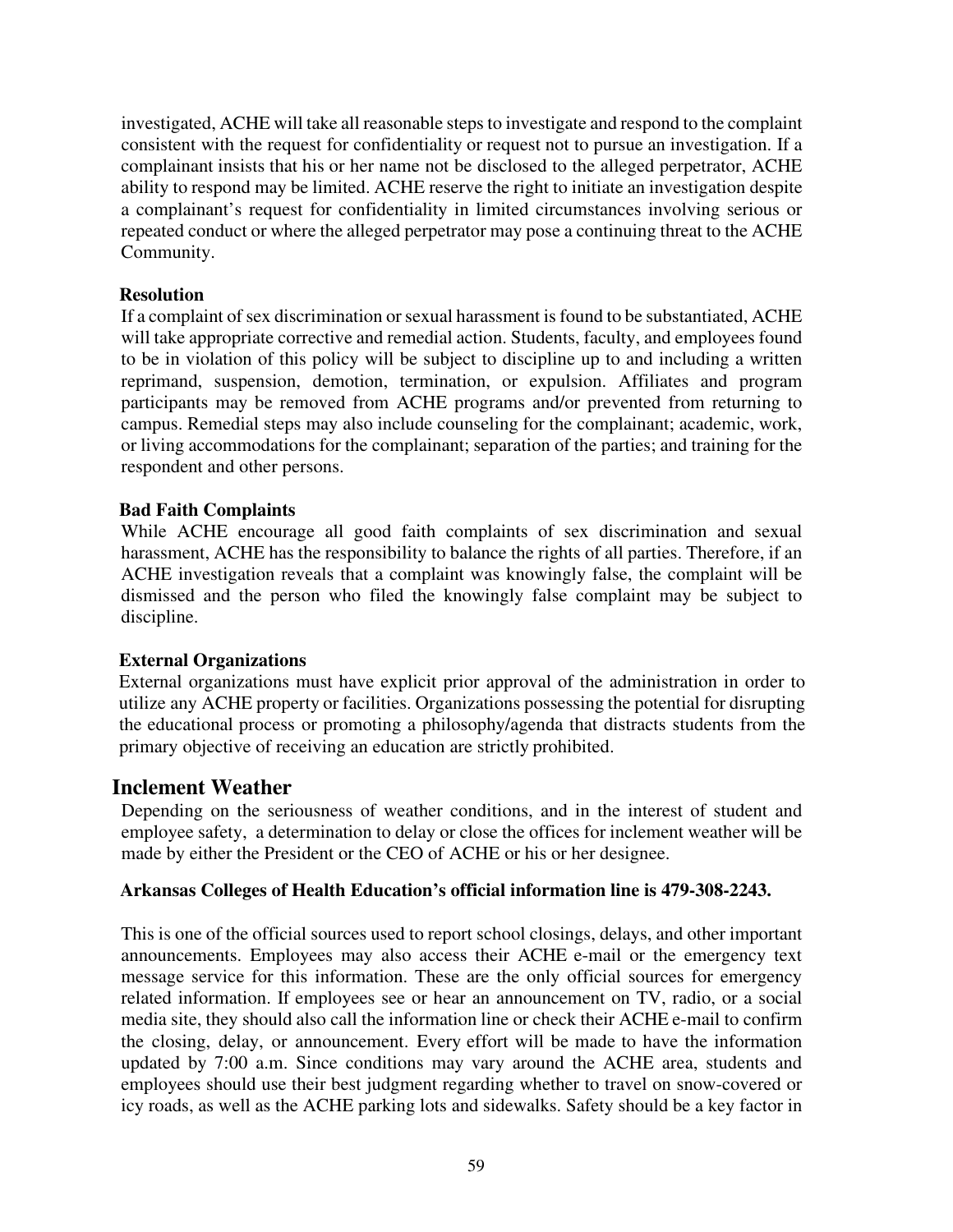the students' and employees' decisions. Class rescheduling due to closings or delays will be announced via ACHE e-mail and on the ACHE website.

#### **Disaster Notification**

In the event of campus closure or class cancellations due to a natural disaster or other emergencies, general information will be available from the Arkansas Colleges of Health Education's official information line at 479- 308-2243, through ACHE e-mail, and by ACHE emergency text message service. (ACHE Alert).

# **Alcohol, Tobacco, Drug Free Campus**

ACHE supports the Drug-Free Workplace Act of 1988 (Public Law 100-690) and the Drug-Free Schools and Communities Act of 1989, and the Arkansas Clean Indoor Air Act of 2006.

It is the policy of ACHE to maintain and promote a safe and healthy environment for its students and employees. Therefore, the College policy prohibits the use, manufacture, possession, distribution, or dispensing of drugs, ("controlled substances" as defined in the Controlled Substance Act, 21 U.S.C. 812) alcohol, or tobacco products and vapor products on College property which is used for academic purposes or during College activities by its' students, staff, or faculty, regardless of the type of employment. This policy is in effect 24 hours a day, year-round. ACHE will not condone criminal activity on its property, or on property under its direct control, and will take appropriate personnel action up to and including termination or required participation in a drug abuse assistance or rehabilitation program. It is also a violation of this policy to report to work under the influence of drugs or alcohol. Violation of this policy constitutes grounds for disciplinary action including termination.

Federal and state laws provide additional penalties for such unlawful activities, including fines and imprisonment (21 U.S.C., 84 et seq, Ark. Code. Ann.§5-64-401). Local ordinances also provide various penalties for drug and alcohol-related offenses. A list of state or federal penalties for alcohol and drug violations may be viewed at [http://dea.gov](http://dea.gov/) or [http://www.arkleg.state.ar.us.](http://www.arkleg.state.ar.us/) The College is bound to take all appropriate actions against violations, which may include arrest, referral for legal prosecution or requiring the individual to participate satisfactorily in an approved alcohol, tobacco, or drug abuse assistance or rehabilitation program. Students may receive alternate or additional sanctions for violations drug or alcohol related offenses. For additional information, see the "SPC Complaints Regarding Student Misconduct" section of the program specific Student Handbook & Academic Catalog. A student who has been convicted of any offense under any Federal or State law involving the possession or sale of a controlled substance shall not be eligible to receive any grant, loan, or work assistance under the 1998 Amendments to the Higher Education Act of 1965 during the period beginning on the date of such conviction and ending after the interval specified in the following table. [\(https://www2.ed.gov/policy/highered/leg/hea98/sec483.html\)](https://www2.ed.gov/policy/highered/leg/hea98/sec483.html):

If convicted of an offense involving:

The possession of a controlled substance, ineligibility period is: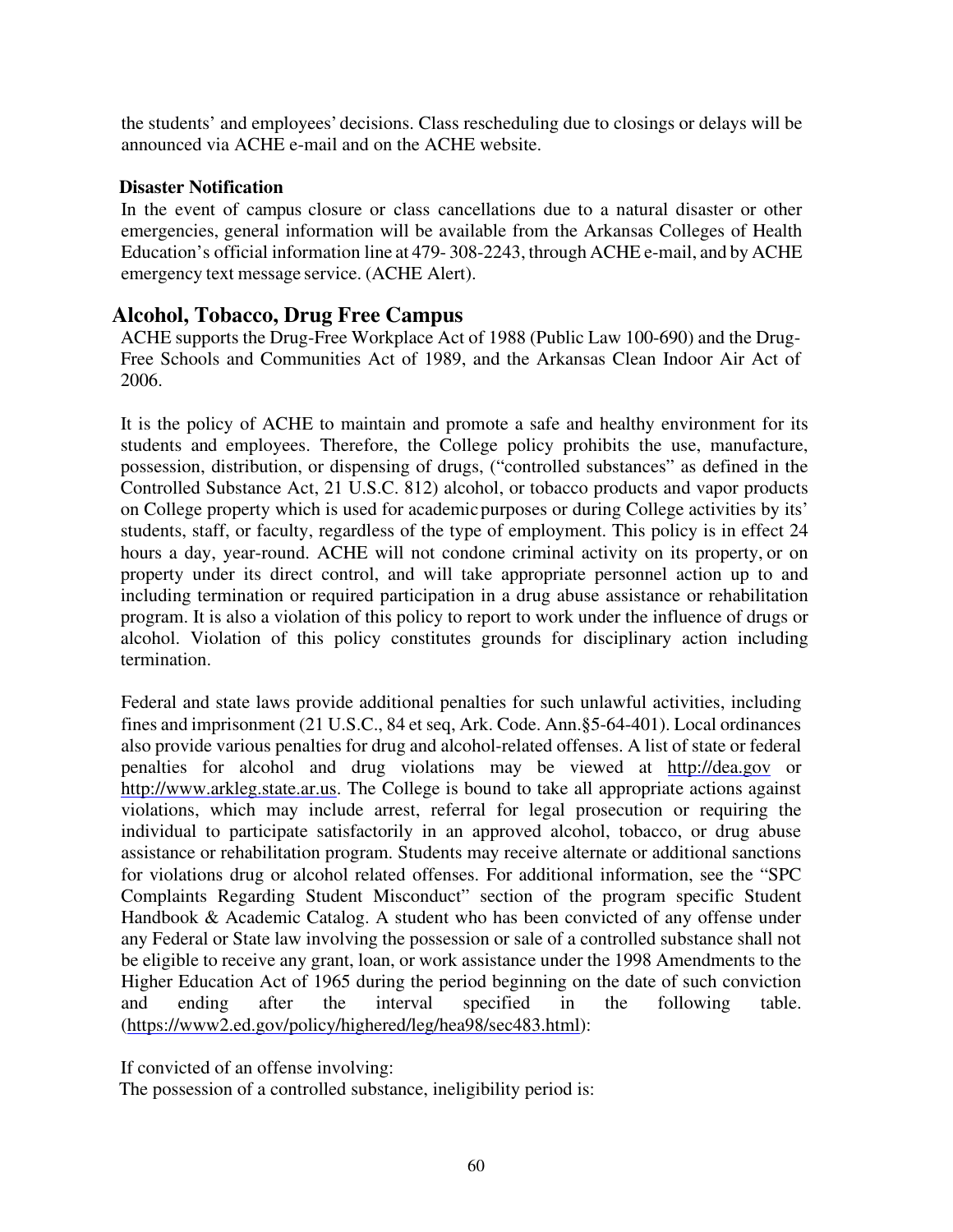1 st offense - 1 year 2<sup>nd</sup> offense - 2 years 3 rd offense - indefinite The sale of a controlled substance, Ineligibility period is: 1 st offense - 2 years 2<sup>nd</sup> offense - indefinite

With the approval of the President or the CEO in advance, alcohol or tobacco products may be permitted for special events or circumstances. Alcoholic beverages for personal consumption by students over the age of twenty-one (21) is allowed in student housing.

Individuals who are paid by ACHE from federal grants or contracts must notify the College of any criminal drug statute conviction for a violation occurring in the workplace within five (5) days after such conviction. An employee who fails to report a conviction may be subject to disciplinary action including termination.

The College is required to notify the appropriate federal contracting or granting agency within ten (10) calendar days of receiving notification of conviction. The directors of projects receiving external funds through grants or contracts shall be responsible for notifying the funding agency (after coordination with the Chief Academic Officer/Dean and obtaining approval from the Office of the President or the Office of the CEO) within ten days of receiving notice from an employee or otherwise receiving the actual notice of an employee's drug statute conviction for a violation occurring in the workplace.

#### **Health Risks Associated with the Use of Illicit Drugs and Alcohol**

The scope and impact of health risks from alcohol and drug abuse are both alarming and well- documented, ranging from mood-altering to life-threatening, with consequences that extend beyond the individual to family, organizations and society at large. There are physical emotional, spiritual, social and occupational risks involved with the use of alcohol and drugs. Some of the physical health risks of drug use include, but are not limited to, heart problems, infections, malnutrition, convulsions, respiratory paralysis, emphysema, high blood pressure, and possible death. Drug use can also lead to legal problems, financial hardships, and social and occupational difficulties. Some of the physical risks of using alcohol are chronic addiction, blood disorders, brain damage, cirrhosis, hepatitis, heart problems, lung infection and stomach ulcers. Mentally, there may be increased stress, depression, contemplation of suicide, impaired thought process, memory loss, and increased incidents of psychosis.

Additionally, ACHE acknowledges that long-term health hazards may impact individuals who use tobacco products or who are subjected to second-hand smoke. Understanding the addictive nature of tobacco products, ACHE will make every effort to assist those who wish to stop using tobacco.

Employees and their families seeking resources for preventing drug and alcohol abuse as well as treatment information or tobacco cessation programs should contact the EAP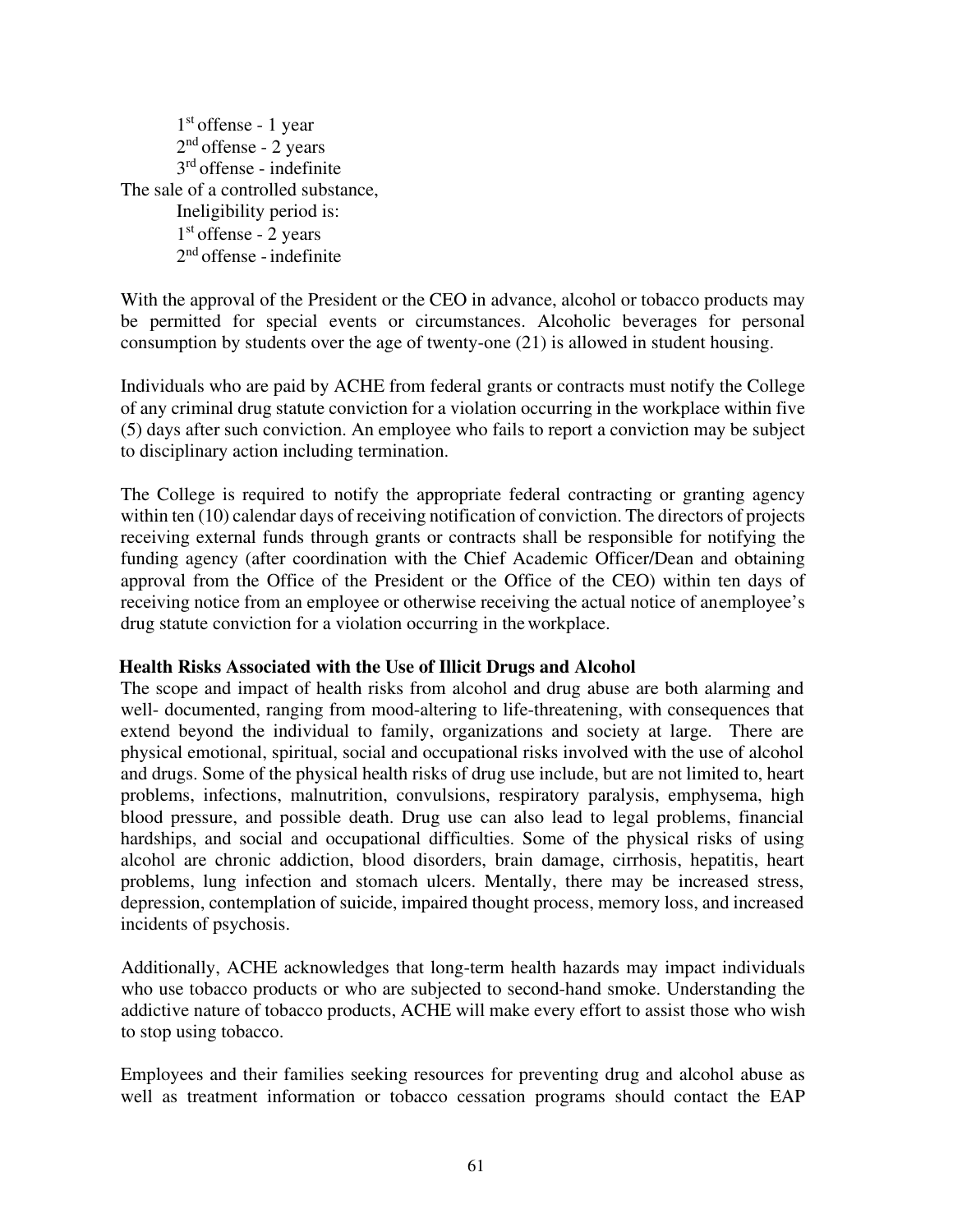(Employee Assistance Program) by calling (800)624-5544 or visiting the EAP website [www.ndbh.com.](http://www.ndbh.com/) (login code is: acheedu). The EAP is available 24 hours per day, 365 days a year. Information about the service as well as additional assistance may be obtained through the Office of Human Resources.

Students seeking drug or alcohol abuse treatment information or tobacco cessation programs should contact The Guidance Center, 3111 So. 70<sup>th</sup> Street, Fort Smith, AR at (479)452-6650. For Emergency/After Hours call 1-800-542-1031 or contact the Mercy Clinic at 7003 Chad Colley Boulevard, Barling AR 72923, Phone: (479) 431-3500. Students may also seek assistance, treatment or prevention information by utilizing the services of the Student Assistance Program by visiting the SAP website [www.ndbh.com \(](http://www.ndbh.com/)login code: arcomedu) or calling (800)624-5544. The Student Assistance Program is available 24 hours per day, 365 days a year.

All individuals associated with ACHE shall be responsible for compliance with these policies related to alcohol, tobacco and drugs. It is expected that all faculty, staff, students, contractors, and visitors will voluntarily comply.

The success of these policies, including the promotion of healthy lifestyles and a safe environment will depend on the consideration and cooperation of all. Disciplinary policies applicable to students, faculty, and staff shall be invoked, if necessary, to secure compliance.

Violations of these policies will be enforced in the following manner:

- A. Violations by faculty and staff should be brought to the attention of the employee's supervisor.
- B. Violations by students should be brought the attention of Student Affairs.
- C. Violations by visitors should be brought to the attention of the ACHE Police  $\&$ **Security**
- D. Violations by contractors should be brought to the attention of the department for whom the contractor is working or to the Director of Buildings and Grounds, as applicable.

There shall be no reprisals against anyone reporting violations of these policies.

#### **Distribution of Materials**

Annual notification of the Alcohol, Tobacco, Drug Free Campus and Workplace Policy is provided to all students, faculty and staff. Notification of this policy and distribution of alcohol, tobacco and drug abuse materials will be made by email, social media, colleges webpages and distribution in the employee and student handbooks. New students, faculty and staff members will receive a copy of this policy during their orientation.

#### **Program Review**

The Office of Student Affairs will conduct a biennial review of the College's Alcohol, Tobacco, Drug Free Campus and Workplace Policy and associated prevention programs. This review will be conducted to determine the effectiveness of the policy, the consistency of the disciplinary sanctions and recommend needed changes, if any, to the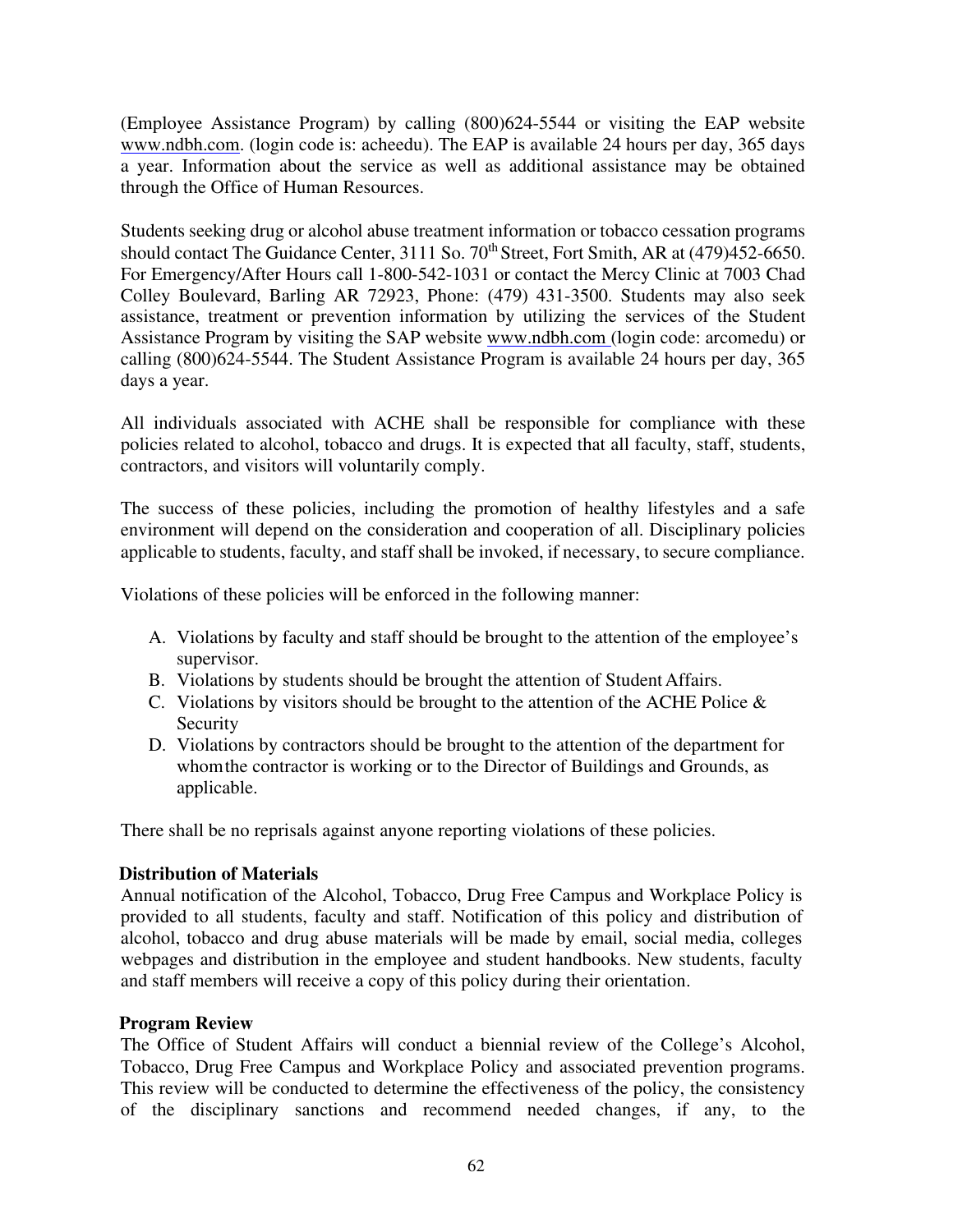Assistant/Associate Dean of Student Affairs.

# **Gambling**

Gambling is not permitted on ACHE property, at any ACHE affiliated education site, or at any ACHE sponsored event.

# **Firearms and Weapons**

ACHE is committed to providing a safe, healthy learning and working environment and to making adequate provisions for the safety and health of its students, staff, faculty and the public and will not permit its students or employees, as well as visitors, to act in ways that may endanger themselves or others.

The possession, carrying, storage or use of any handgun, firearm or weapon is prohibited on any property owned or controlled by ACHE, except when specifically authorized by the President or the CEO to maintain the safety and security of the ACHE students, faculty and staff. This policy also covers employees of ACHE while they are on duty or while they are operating ACHE vehicles/equipment or operating personal vehicles for ACHE purposes. Individuals are permitted to carrymace, pepperspray and pocket knives with blades no longer than four inches as long as they are stored in a pocket, purse, briefcase or other personal belongings.

ACHE reserve the right, based upon reasonable suspicion of a violation of this policy, to search an office, desk, and other property under the control of the visitor, student, or employee, as well as the packages, purses, lunch boxes, briefcases, and students' or employees' vehicles parked on its premises. Individuals may also be required to remove a jacket or sweater and to turn out their pockets. Reasonable suspicion sufficient to justify a search may be based on a clear and reasonable belief, through observation or information provided by a reliable and credible source, that an employee is in violation of this policy. Searches of ACHE property under the control of the visitor, student, or employee are subject to being conducted without notice, once the reasonable suspicion standard has been met. Violation of this policy may result in disciplinary action, up to and including expulsion or termination.

# **Violence**

ACHE expects and requires all students and employees to display common courtesy and respect for others and to engage in safe and appropriate behavior at all times. Visitors are also held to this standard.

Any involvement in incidents of physical violence is considered unacceptable behavior which violates this policy. "Physical violence" means any unwanted or hostile contact such as hitting, fighting, pushing, shoving, slapping, or throwing objects. Racial or ethnic slurs, sexually harassing remarks, threats of violence, provocative comments or language, or actions deemed to be a "threat of violence" also violate this policy will not be tolerated. A "threat of violence" means an expression (verbal or otherwise) of a present or future intention to cause physical harm. Individuals who threaten violence or otherwise engage in provocative conduct towards co-workers, students, visitors, or other individuals ordinarily are held at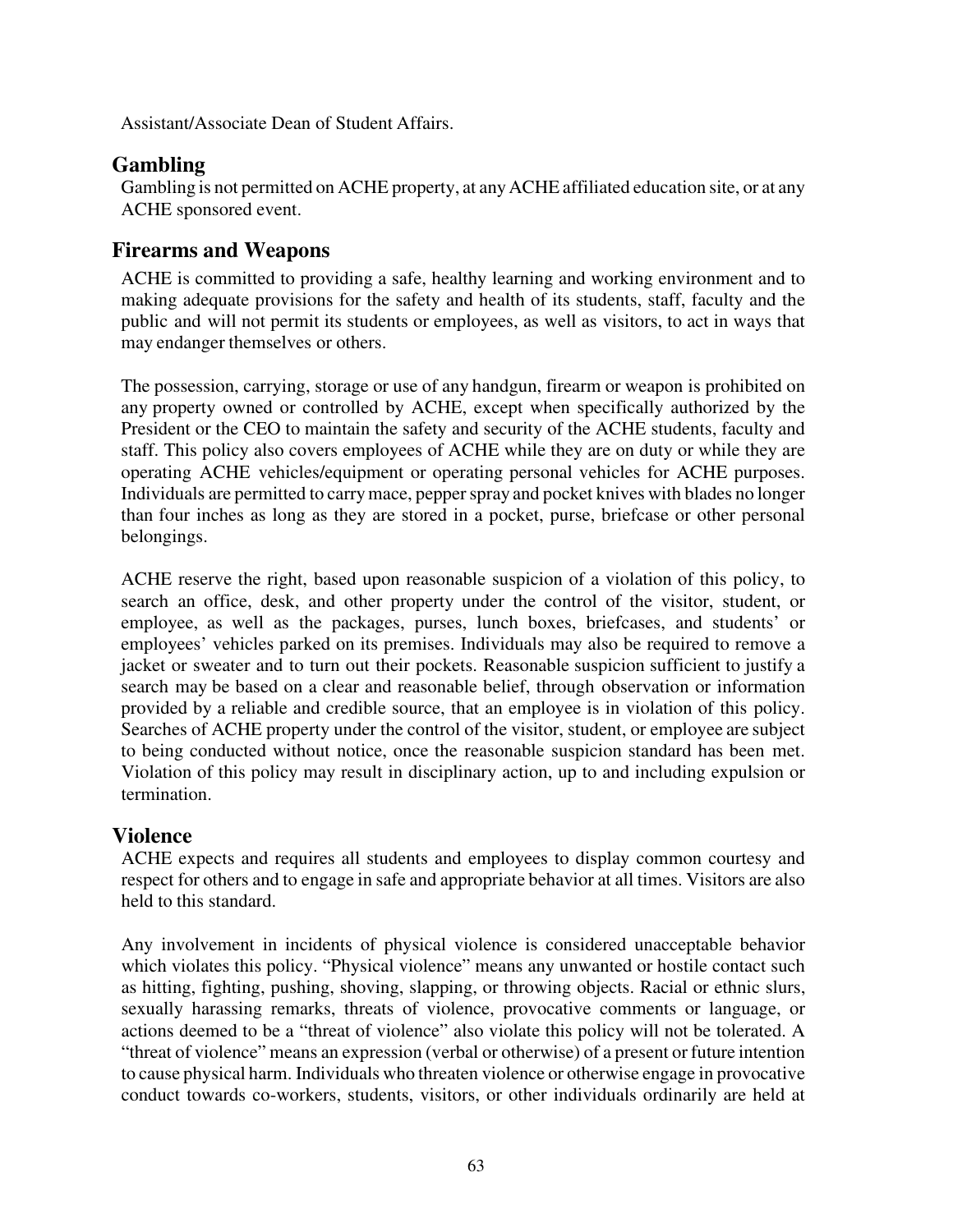least equally at fault for an ensuing physical altercation, even if they do not strike the first blow or otherwise initiate a physical confrontation.

Prohibited conduct includes, but is not limited to:

- Physically striking/injuring another person.
- Engaging in behavior that creates a reasonable fear of injury in another person.
- Possession, brandishing, or using a weapon while on ACHE's premises or engaged in its business.
- Intentionally damaging office property, property of students, employees, visitors, or the general public.
- Threatening to injure an individual or to damage property.
- Verbally threatening behavior, such as direct or veiled threats of violence.
- Harassment or sexual harassment that blurs into conduct threatening an individual's safety, including unwanted and offensive physical touching and stalking.
- Threats or acts of intimidation that create fear or extreme emotional distress.
- Obscene telephone calls, e-mails, or other electronic communications.
- Bullying of any kind.

This policy applies to 1) visitors, students, and employees while on ACHE premises, 2) students and employees traveling on business or representing ACHE, 3) students and employees off the premises who are working or representing ACHE, and 4) employees while off duty and students away from ACHE where the violence, threats of violence, or other violations of this policy are directed toward a fellow employee, student, or other individual and the behavior has an actual or potential negative impact upon the ACHE community or its interests.

The ACHE Office of Police and Security will promptly investigate any physical or verbal altercation, threats of violence, or other conduct by visitors, students, and employees that threatens the health or safety of other visitors, employees, students, or the public or that otherwise might involve a violation of this policy. All complaints will be investigated in a timely manner. Information will be released only to those persons directly involved in the investigation and to law enforcement as necessary. Confidentiality will be maintained to the extent practicable. ACHE will take reasonable action to guard the reputations of the complainant and the accused.

All employees have a duty to report to a member of administration or Office of Police and Security any workplace activities, situations or incidents that they observe or of which they become aware that involve other students, employees, and visitors that appear to violate this policy. This includes threats or acts of violence, aggressive behavior, offensive acts, threatening or offensive comments and remarks. Reports pursuant to this policy will be held in confidence to the maximum extent possible under the circumstances. ACHE will not condone any form of retaliation against any employee for making a report under this policy, and individuals have an immediate duty to report any retaliation they experience or observe to the Office of Human Resources.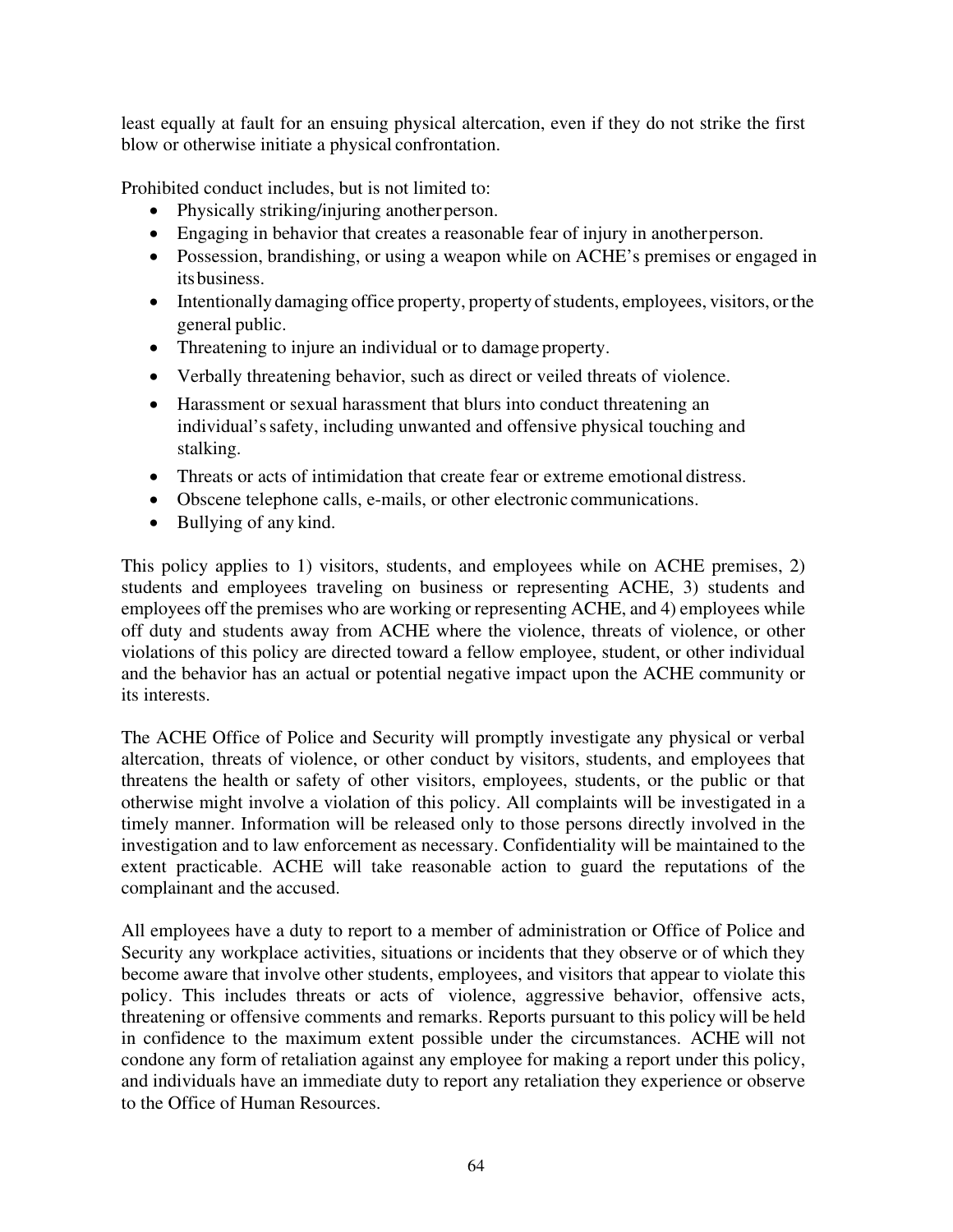Students likewise have a duty to warn the Office of Police and Security or the Assistant/Associate Dean of Student Affairs of any activity, situation, or incident they observe, or of which they become aware that involves other students, employees, and visitors that appear to violate this policy. Reports will be held in confidence to the maximum extent possible under the circumstances, and ACHE will not condone any retaliation against a student for making a report under this policy. Students should immediately report any retaliation they experience or observe to the Assistant/Associate Dean of Student Affairs. All individuals who commit violent acts, or who otherwise violate this policy, are subject to appropriate disciplinary action, up to and including expulsion or termination. ACHEmay seek prosecution of those who engage in violence on its premises or against its students or employees.

# **CAMPUS RESOURCES**

# **Library/Media Services**

An essential pillar in support of the mission of the Arkansas Colleges of Health Education (ACHE), the ACHE Library supports the teaching, learning and research needs of students, faculty, students, staff and other affiliated members if the ACHE community. It serves as an instructional unit, a study space with wireless access, a research partner, and a virtual library. Physically located on the main floor of the College of Osteopathic Medicine building, the ACHE Library maintains a print collection of required textbooks in multiple copies, both color and black and white printing, several desktop computers, a standing desk area, 31 study carrels for individual study, and two group study rooms for collaborative work. Via the single sign-on online portal, the ACHE Library is the central location for access to a broad range of databases and web-based resources from any internet-connected device.

The ACHE Library provides the most current learning and research materials in digital format to maximize their access potential. Our digital collections are made up of article and citation databases such as MEDLINE Complete, video learning resources such as Acland's Video Atlas of Human Anatomy, eBook collections, and e-journals such as New England Journal of Medicine. The ACHE Library's databases provide full-text access to articles from more than 20,000 journals, and citation and abstract information to many thousands more which can be used to request access via our interlibrary loan service. Additionally, case studies, drug reference tools, images, self-assessment modules, and review questions are available for students to deepen their understanding and strengthen their ability to apply knowledge effectively.

In addition to anytime/anywhere accessibility of its digital resources, the ACHE Library is physically accessible by card swipe 24/7. At least one ALA-accredited librarian is available in-person, by email, chat, or phone during regular business hours. Services provided by the librarians include new user orientations to the library, research assistance, literature searching, reference consultations, and interlibrary loan for access to books and articles not currently in the Library collections. The librarians also provide classroom training on resources and research topics at the request of course directors. ACHE Library resources, policies, and contact information are listed on the website.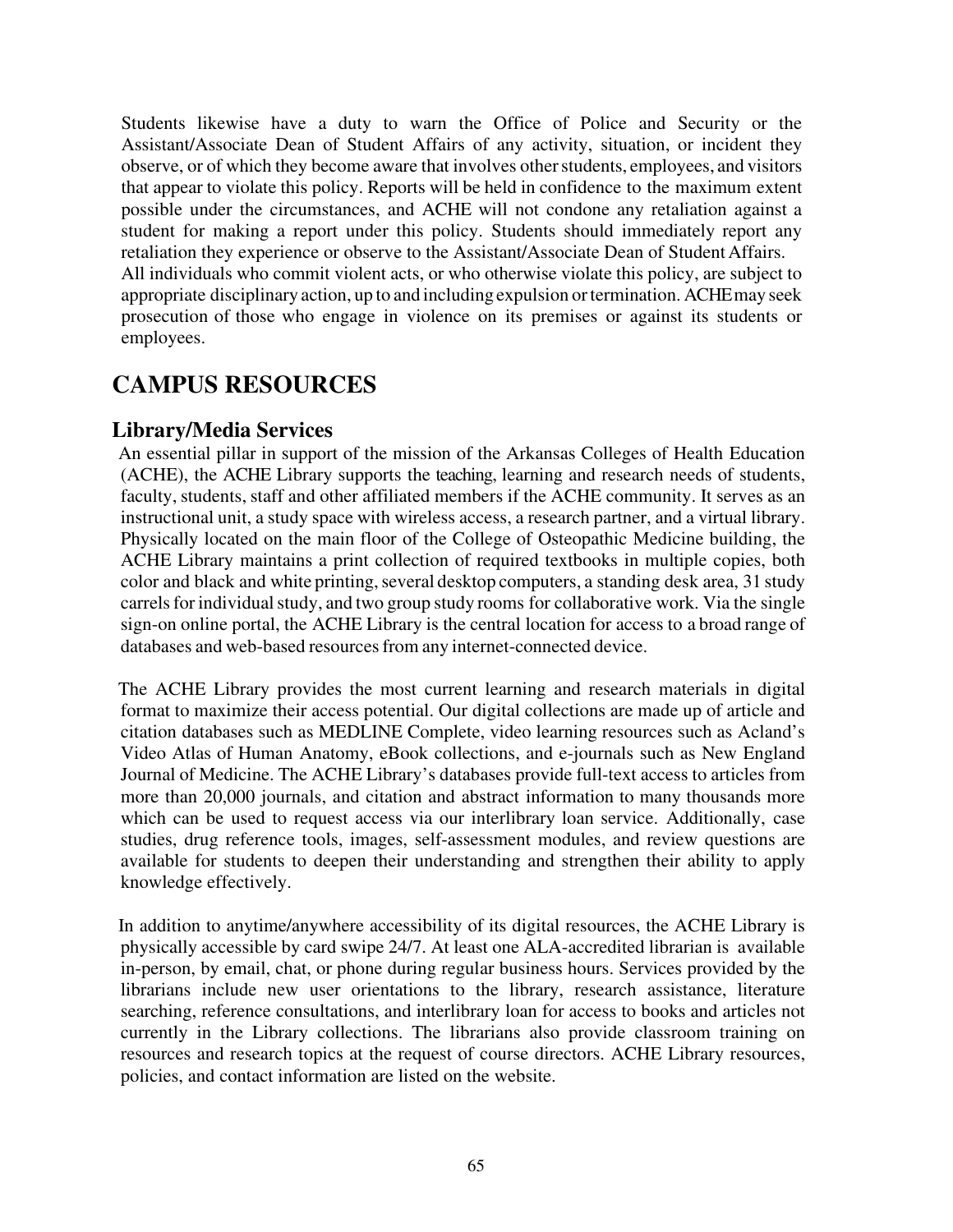# **Computing Services**

Computing services are provided and supported by the Office of Information Systems & Technology (OIST). OIST maintains several public access locations throughout the campus.

This policy provides guidelines for the appropriate and inappropriate use of the computing resources of Arkansas Colleges of Health Education. Computing resources include all computers, related equipment, software, data, and local area networks for which ACHE is responsible as well as networks throughout the world to which ACHE provides computer access.

The computing resources of Arkansas Colleges of Health Education are intended to be used for its programs of instruction and research and to conduct the legitimate business of ACHE. All users must have proper authorization for the use of ACHE's computing resources. Users are responsible for seeing that these computing resources are used in an effective, ethical, and legal manner. Users must apply standards of normal academic and professional ethics and considerate conduct in their use of the ACHE computing resources. Users must also be aware of the legal and moral responsibility for ethical conduct in the use of computing resources. Users have a responsibility not to abuse the network and resources and to respect the privacy, copyrights, and intellectual property rights of others.

In addition to the policy contained herein, usage must be in accordance with applicable ACHE Policies and applicable State and Federal laws. Among the more important laws are the Federal Computer Abuse Amendment Act 1994, the Federal Electronic Communications Privacy Act, and the U.S. Copyright Act.

## **Policy violations generally fall into five categories that involve the use of computing resources:**

- 1. for purposes other than ACHE's programs of instruction and research, and the legitimate business of ACHE
- 2. to harass, threaten, or otherwise cause harm to specific individuals or classes of individuals
- 3. to impede, interfere with, impair, or otherwise cause harm to the activities of others
- 4. to download, post or install to ACHE computers, or transport across ACHE networks, material that is illegal, proprietary, in violation of licensing agreements, in violation of copyrights, in violation of ACHE contracts, or otherwise damaging to the institution
- 5. to recklessly or maliciously interfere with or damage computer or network resources, or computer data, files, or other information

#### **Examples (not a comprehensive list) of policy violations related to the above five categories include:**

- using computer resources for personal reasons
- sending Email on matters not concerning the legitimate business of ACHE
- sending an individual or group repeated and unwanted (harassing) Email or using Email to threaten someone accessing, or attempting to access, another individual's data or information without proper authorization (e.g. using another's computing account and password to look at their personal information)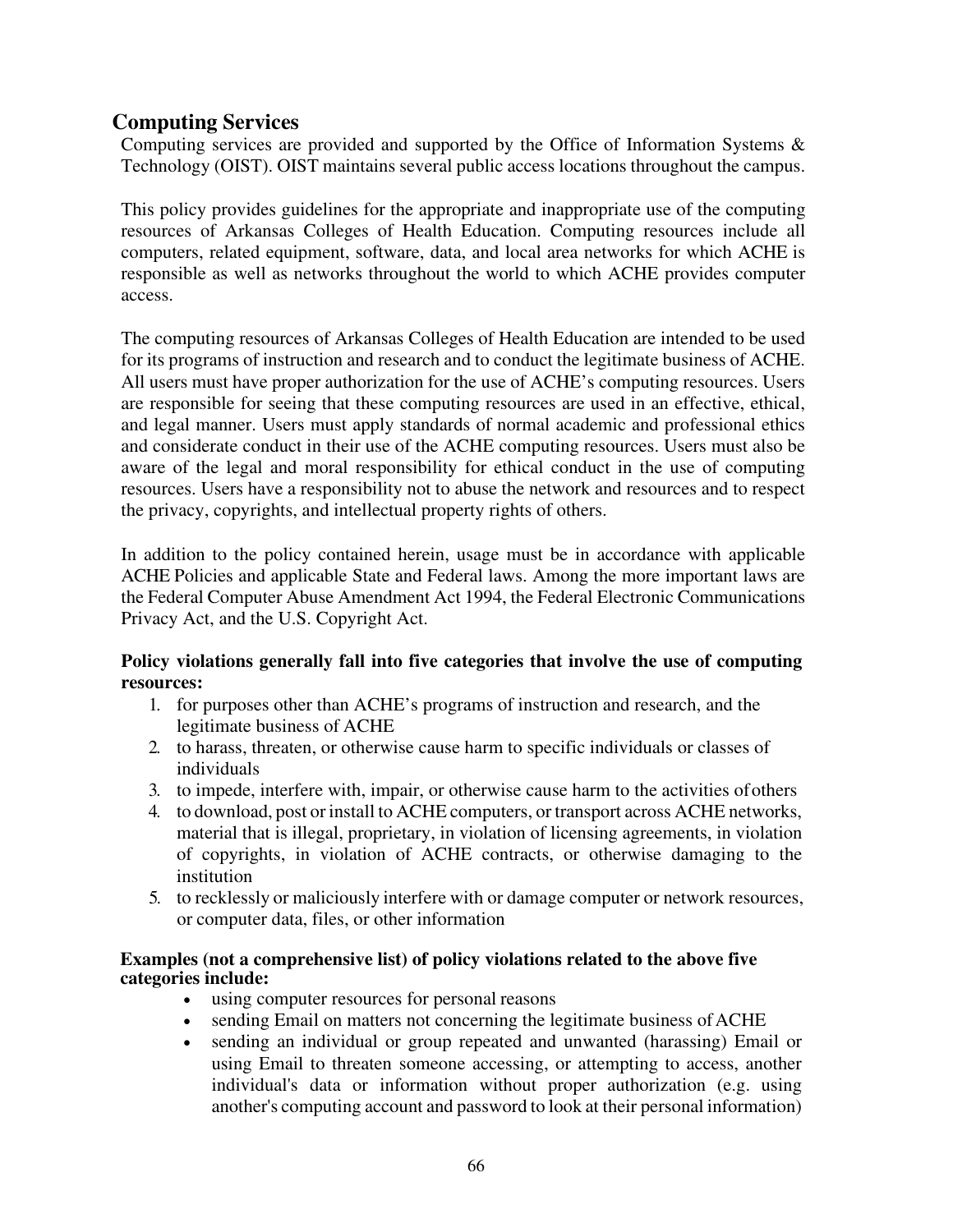- propagating electronic chain mail, pyramid schemes, or sending forged or falsified Email
- obtaining, possessing, using, or attempting to use someone else's password regardless of how the password was obtained
- copying a graphic image from a Website without permission
- posting an ACHE site-licensed program to a public bulletin board
- using illegally obtained licensed data/software, or using licensed data/software in violation of their licenses or purchase agreements
- releasing a virus, worm, or other program that damages or otherwise harms a system or network preventing others from accessing services
- attempting to tamper with or obstruct the operation of ACHE's computer systems or networks
- using or attempting to use ACHE's computer systems or networks as a means for the unauthorized access to computer systems or networks outside ACHE
- improper peer-to-peer file sharing
- viewing, distributing, downloading, posting or transporting child pornography or any pornography via the Web, including sexually explicit material for personal use that is not required for educational purposes
- using ACHE resources for unauthorized purposes (e.g. using personal computers connected to the campus network to set up web servers for illegal, commercial, or profit-making purposes)
- violating Federal copyright laws or the ACHE copyright policy

Inappropriate conduct and violations of this policy will be addressed by the appropriate procedures and agents (e.g., the Office of the Dean, the Office of the Vice President for Academic Affairs, or the Office of Human Resources) depending on the individual's affiliation to the ACHE. In cases where a user violates any of the terms of this policy, ACHE may, in addition to other remedies, temporarily or permanently deny access to any and all ACHE computing resources, and appropriate disciplinary actions may be taken, up to and including dismissal.

# **Campus Safety and Security**

ACHE strives to provide a safe and secure environment for students, employees, and visitors. ACHE Office of Police and Security provides public safety coverage for the ACHE campus seven-days-a- week, 24-hours- a-day.

Maintaining security and safety is the responsibility of all employees and students. All crimes or suspicious activity on campus should be reported promptly. Emergency telephones are located throughout the campus with direct access to campus police. For nonemergencies, call the campus police at 479-308- 2222, and for life threatening emergencies, call 911. The Office of Police and Security is located on the first floor of the ACHE building in room #137.

The ACHE police officers are authorized to make arrests, to enforce local/state laws, and to enforce ACHE regulations on ACHE-owned or controlled property. ACHE police officers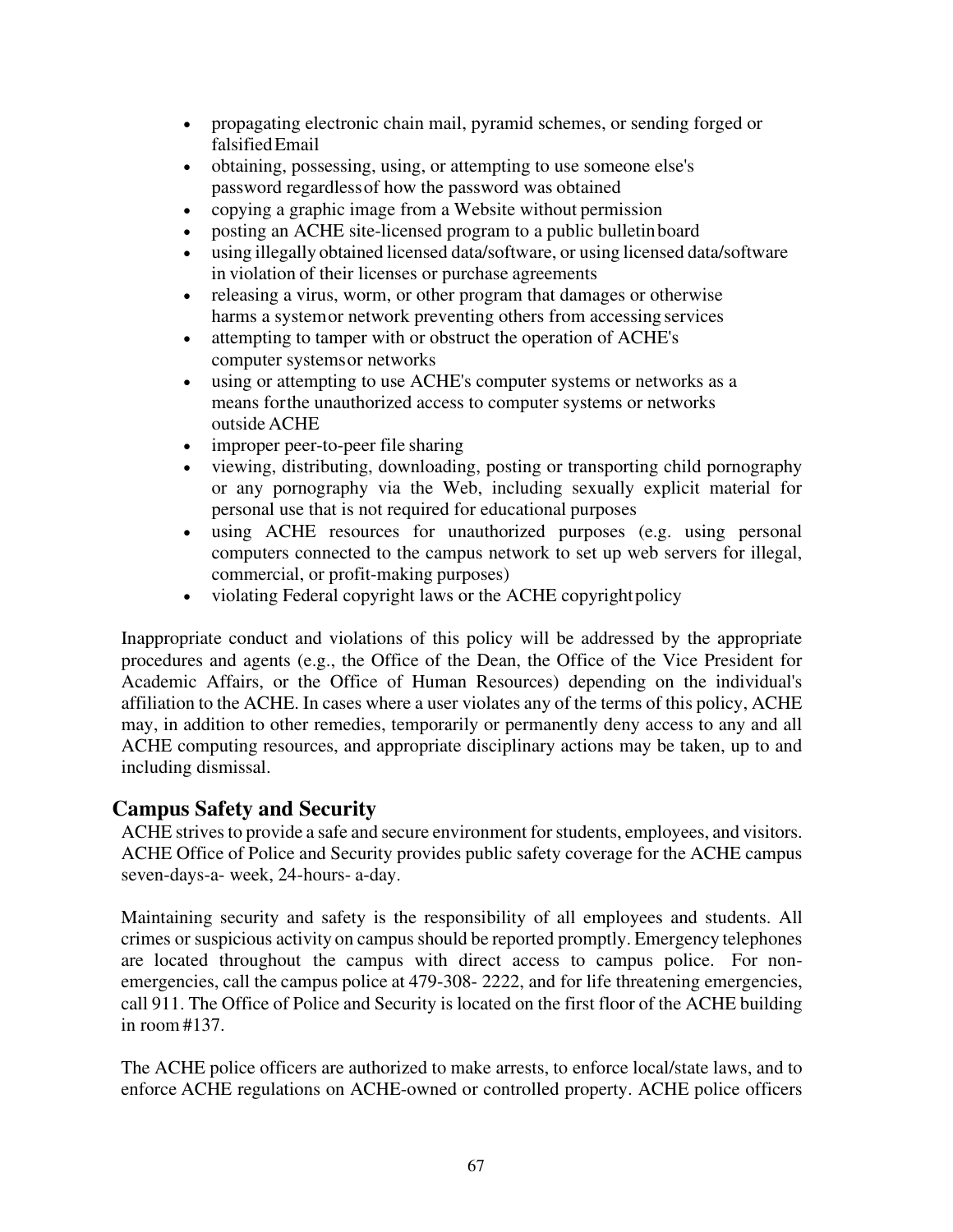also provide assistance with crowd and traffic control for ACHE sponsored events. The ACHE Office of Police and Security maintains good working relationships with local law enforcement authorities and maintains agreements regarding emergency responses, as well as the investigation of criminal incidents and reports of missing persons.

In compliance with the Jeanne Clery Disclosure of Campus Security Policy and Campus Crime Statistics Act (Clery Act), ACHE will make annual disclosure of campus crime statistics and campus security policies. These disclosures are available on the ACHE website at **<http://acheedu.org/about/safety-> [security-overview/](http://arcomedu.org/about/safety-security-overview/?doing_wp_cron=1523026396.2322649955749511718750)** 

# **Housing**

Student housing is located on the ACHE campus. For more information, please call the Office of Student Affairs at 479-308-2200.

# **Lockers**

Lockers are available for student use. The lockers may be obtained by requesting assignment through the Office of Student Affairs. Students may use their respective lockers until the last day of class at the end of each year. Students only use approved locks, which are available for purchase from the campus store. ACHE is not responsible for theft or lost items from the lockers. The lock and the material in the locker must be removed within one week from the end of the second semester each year, or the lock will be removed and the material in the locker disposed of by ACHE.

# **Campus Store**

ACHE provides a campus store located on the first floor of ACHE. It offers clothing, supplies, and gifts. The campus store is open Monday through Friday.

# **Lost and Found**

A central lost-and-found office for the campus is located in the ACHE Building, Room #137 in the Campus Security Office. All unclaimed articles will be held for a minimum of 90 days. After 90 days, articles will be assigned a final disposition. Items of value will be donated to a local charity. Found cash will be submitted to the ACHE Controller to be deposited into the ACHE Operations account. Articles of a personal nature, will be destroyed and disposed of in a non-compromising manner.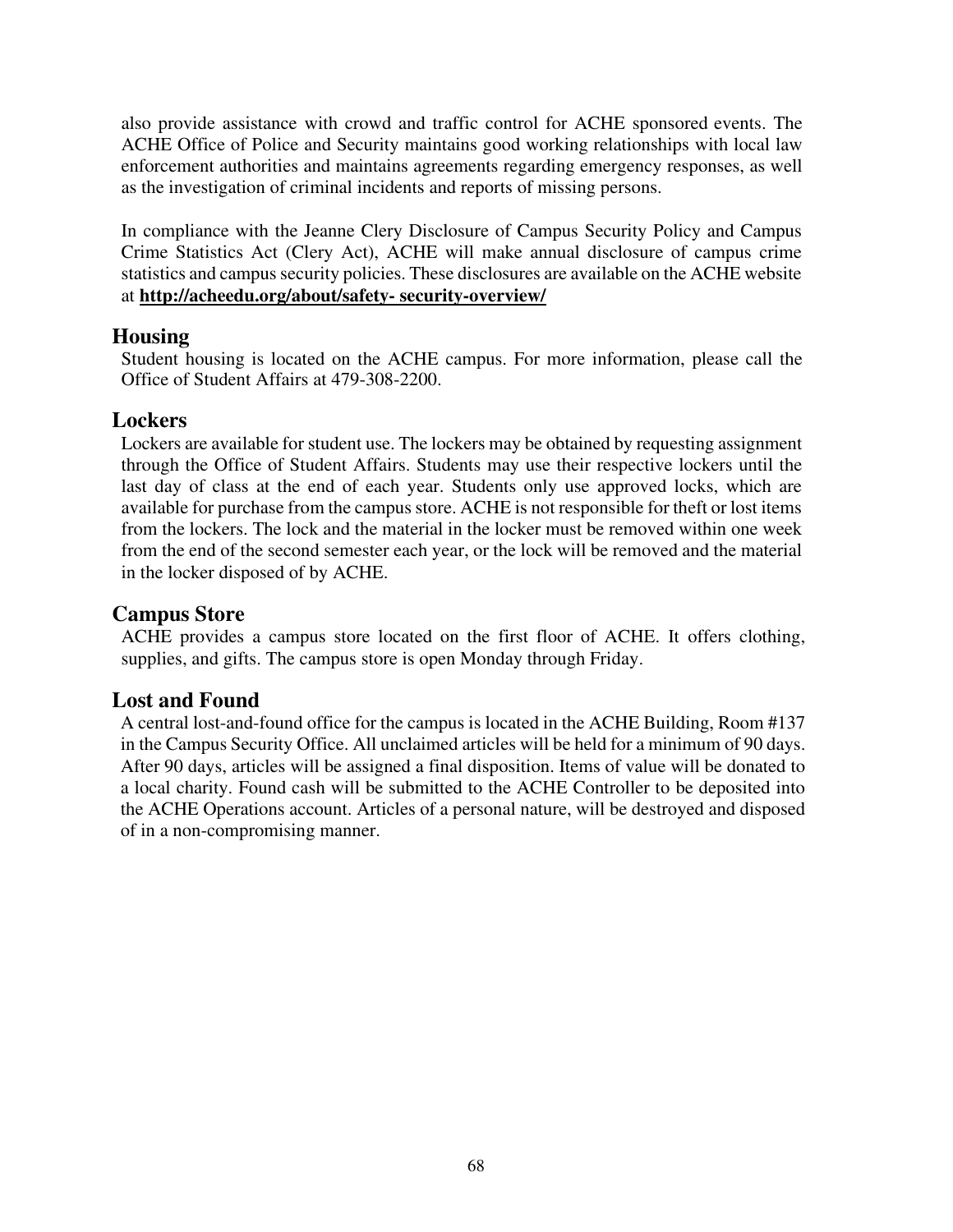# **Faculty and Student Vendor Policy**

ACHE seeks to prevent conflicts of interest between commercial Vendors doing business with the Arkansas Colleges of Health Education (ACHE) and ACHE Faculty Members, Staff and Students. Such potential conflicts can be viewed as influencing patient care and/or purchasing/procurement. This policy strives to ensure that relationships between ACHE administration, Faculty, Staff or Students and commercial Vendor representatives enhance the University's mission and values.

- All vendor activity that has the potential of interaction with students must be approved by either the Dean of the respective college, the President, or the CEO
- Vendor representatives should not schedule any social or academic meetings on their own accord. Such meetings should be coordinated through an ACHE Administrator, faculty or staff member who is ultimately responsible to the Dean.
- ACHE students may invite industrial, commercial or Vendor groups, after obtaining prior approval from the Assistant/Associate Dean of Student Affairs or the Dean.
- Product fairs at ACHE sites are allowed with prior approval from Assistant/Associate Dean of Student Affairs and the Dean or President. Students and Faculty Members Providing Patient Care may not accept offered samples.
- Students in the any of the Arkansas Colleges of Health Education may not accept gifts from a Vendor in excess of \$5 without prior approval of Student Affairs, and either the Dean of the respective college or President.
- If a Vendor wishes to contribute supplies, equipment or other goods or services to support an educational activity, the Vendor is responsible for contacting the Assistant/Associate Dean of Student Affairs, appropriate academic program, department or school representative. A request to accept the contribution and the proposed utilization must be presented to the Dean of the respective college or the President for approval.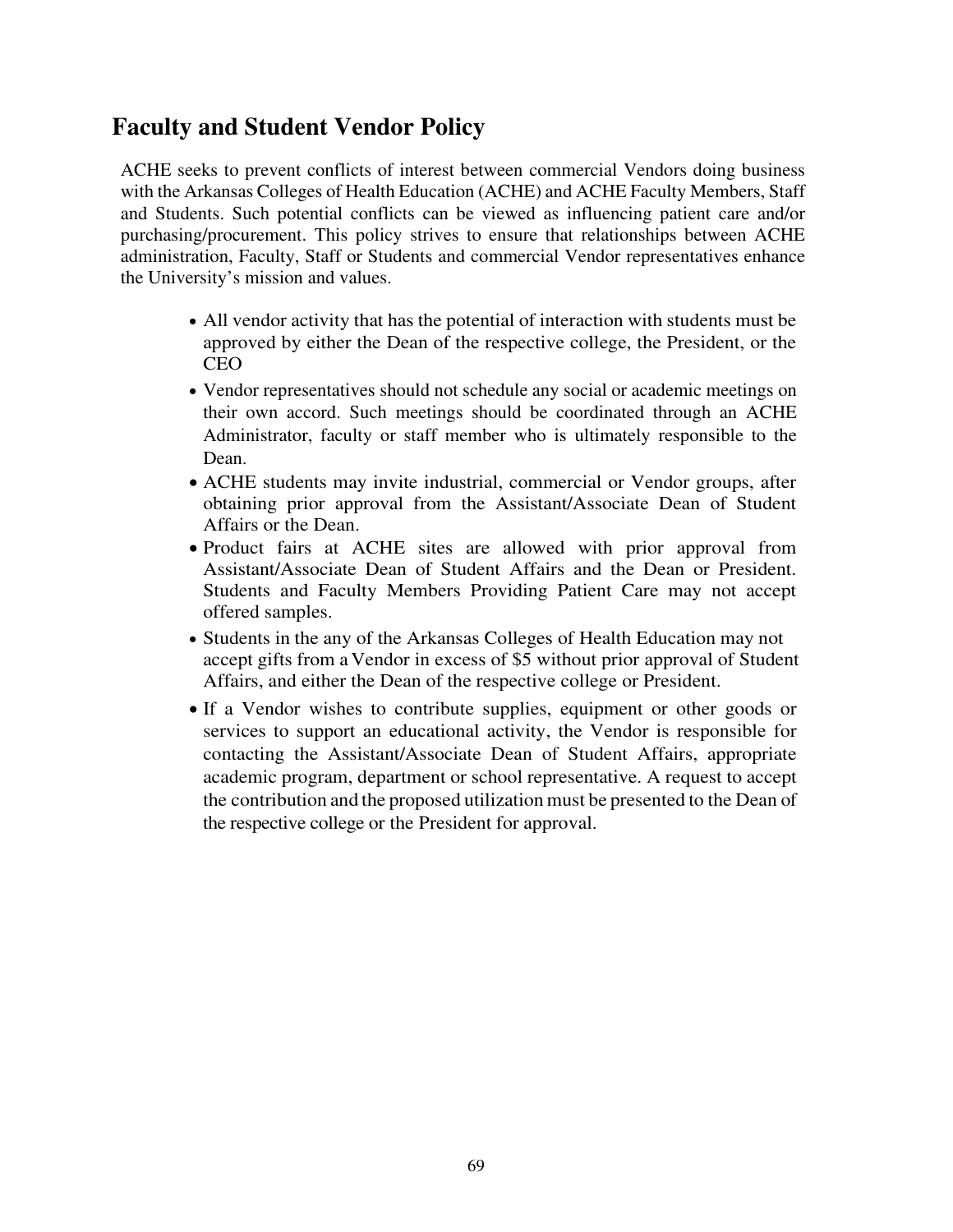# **Incidents of Exposure to Contagious Diseases**

# **PURPOSE**

Students receive ongoing education at ACHE on how to protect themselves from exposure to infectious and environmental hazards. All students learn the techniques of universal precautions and it is required that they be adopted whenever there is the potential for exposure to reduce the risk of transmission of blood-borne pathogens. This policy outlines what steps should be taken if there is an exposure.

## **POLICY**

It is the policy of ACHE to follow policies and procedures that effectively mitigate faculty, staff, and student exposure to infectious and environmental hazards, provide education on prevention of such exposures, and address procedures for care and treatment after such exposures.

# **APPLICABILITY**

ACHE//Faculty/Staff. Clinical Rotation Sites/Clinical/Adjunct Clinical Faculty/Administrators/Staff ACHE Students

# **PROCEDURES**

- a) CLEAN
	- A student who experiences a needle stick, blood born pathogen exposure should immediately wash the area with copious soap and water for five minutes and irrigate mucus membranes (if involved) copiously with water.
- b) COMMUNICATE
	- Notify your supervising physician immediately!
	- Fill out an incident report at your host institution.
	- Notify ACHE Clinical Medicine Department as soon as possible (AFTER care isinitiated).
	- Obtain and provide copies of follow up post-exposure testing.
	- Keep a personal copy of all records.
	- Give copies of all records to ACHE Clinical Medicine Department.
- c) SEEK CARE
	- Seek immediate care.
	- Follow the host hospital or clinic's policy for risk evaluation and post-exposure prophylaxis. This will usually be done through the Emergency Room. Students must be tested for HBV, HCV, and HIV, at a minimum, follow an exposure. Other testing may be completed if deemed appropriate by the clinical site.
	- Care should be initiated following the appropriate assessment of exposure and utilizing current CDC guidelines.

Note: Students are not covered by the health insurance of the community campuses nor are they covered by ACHE's health insurance. Students MUST carry their own insurance to cover any medical expenses incurred as a result of injury at the clinical sites. ACHE assumes NO financial responsibility for injuries or medical/surgical problems incurred either on or off clinical rotation.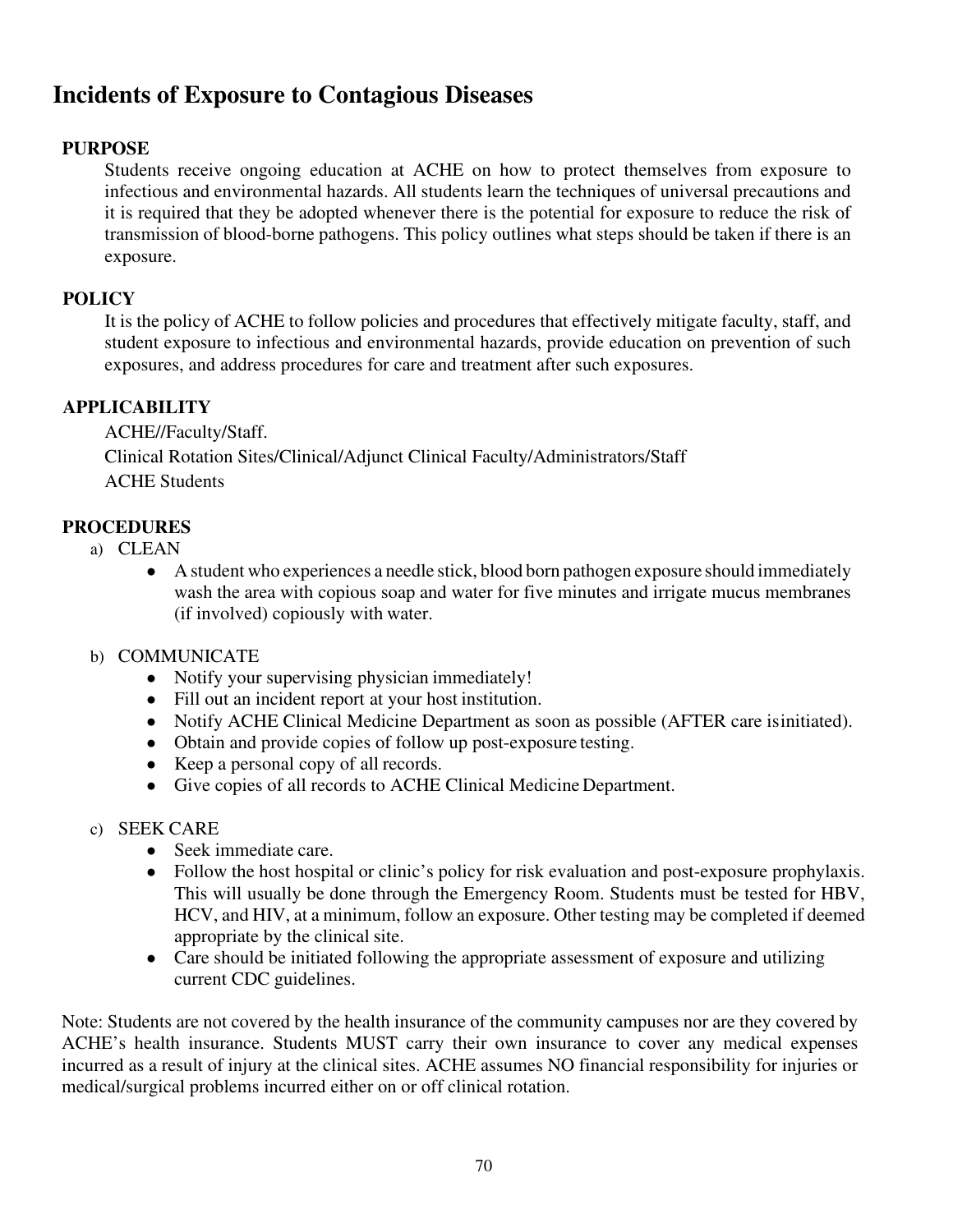# **Fatigue Mitigation Policy**

# **PURPOSE**

ACHE must publish and follow policies related to student, faculty, and staff mental health and wellness and fatigue mitigation. Experiencing fatigue in a supervised environment during their training prepares students for managing fatigue in residency and practice. However, ACHE and its clinical rotation sites must adopt fatigue mitigation processes to ensure that there are no negative consequences and/or stigma for using fatigue mitigation strategies.

## **POLICY**

It is the policy of ACHE to adhere to the guidelines provided by each program's accrediting bodies and to promote patient safety and student wellness by ensuring that students are appropriately rested and fit for duty. The Director of Mental Wellness will provide policy guidance on methods available to educate students, faculty, and staff on recognition of fatigue and sleep deprivation and outline options for fatigue mitigation.

## **APPLICABILITY**

ACHE /Faculty/Staff Core Hospital Sites/Clinical Preceptors/Administrators/Staff ACHE Students

## **DEFINITIONS**

**Fatigue Management-** Recognition by either a student or supervisor a level of student fatigue that may adversely affect patient safety and enactment of a solution to mitigate the fatigue.

**Fitness for duty-** Mentally and physically able to effectively perform required duties and promote patient safety.

## **PROCEDURES**

## **A. Recognition of Signs of Fatigue**

- ACHE will provide all students, faculty members, adjunct clinical faculty, and staff with information and instruction on recognizing the signs of fatigue and sleep deprivation, information on alertness management, fatigue mitigation processes, and how to adopt these processes to avoid potential negative effects on patient care and learning.
- This information will be provided to students during their Orientation their first week of school and then revisited during appropriate times in the curriculum.
- This information will be provided to faculty and staff through faculty development both onsite at ACHE and onsite (or online) to clinical sites.
- Recorded lectures will also be available through the learning management systems.

## **B. Strategies for Fatigue Mitigation**

- **1.** Recognizing the signs of fatigue.
- **2.** Time management to maximize sleep off duty- seek assistance through Office of Student Affairs and/or Director of Wellness.
- **3.** Self-monitoring performance and/or asking others to monitor performance.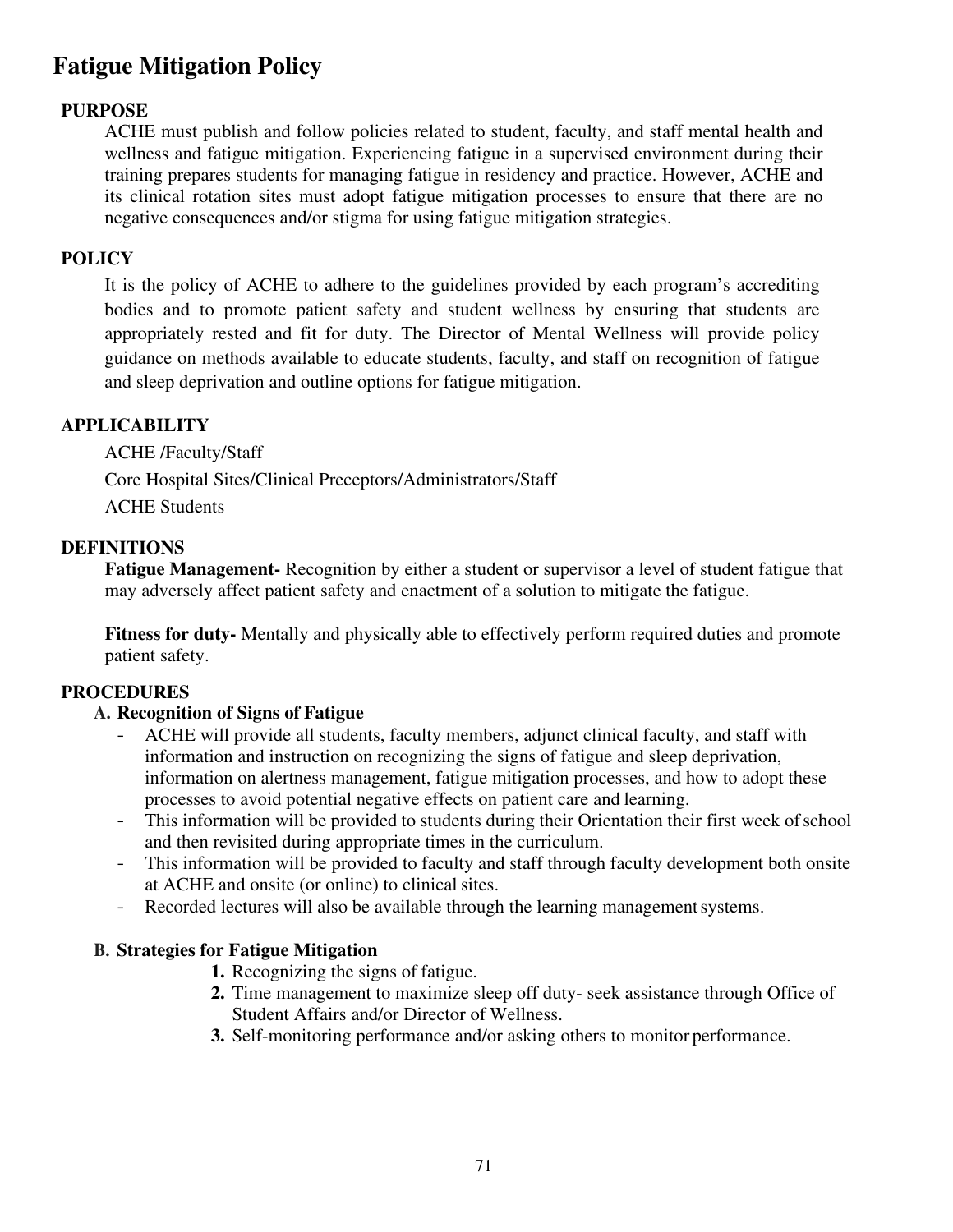- **4.** Remaining active to promote alertness.
- **5.** Maintaining a healthy diet.
- **6.** Increasing sleep time before and after periods of long hours (test days, on-call,etc.).
- **7.** Ensuring sufficient sleep recovery periods
- **8.** Judicious use of caffeine
- **9.** Rely on others for patient care if you are not fit for duty.
- **10.** Strategic napping.

#### **C. Options if a student is too fatigued to drive home**

- **1.** Public or private transportation (someone other than the fatigued individual must drive), if available, may be utilized.
- **2.** Peers, faculty, staff, preceptors, Office of Police and Security, Office of Student Affairs, or family may be called to assist transporting the fatigued student to their residence.
- **3.** Call rooms/sleep quarters are available at all facilities (on clinical rotations) forthe student to use for a nap until the student is less fatigued.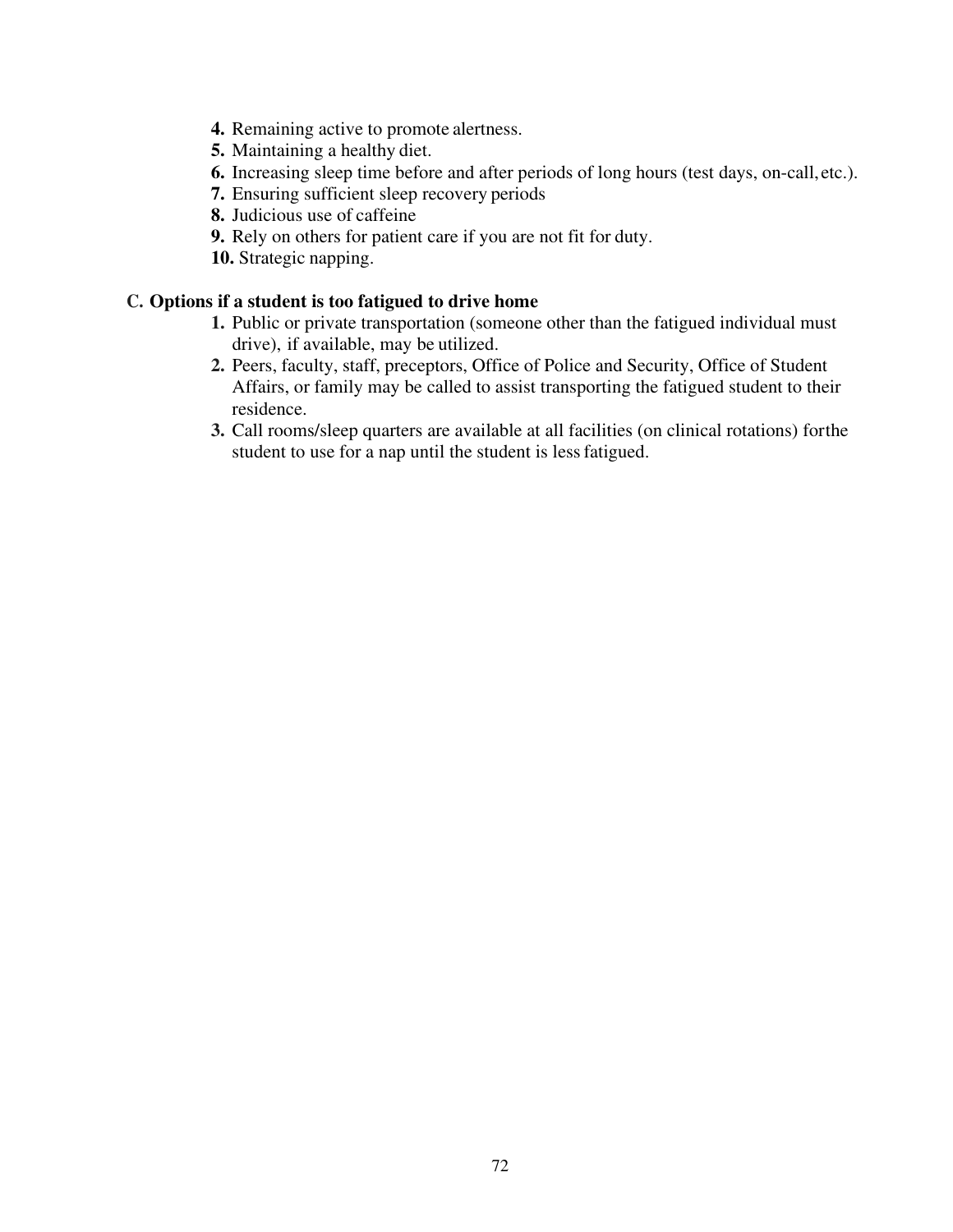## **Appendix A -Catastrophic Event Policy for Clinical Rotations**

### **PURPOSE**

The purpose of this policy is to ensure that safety is the top priority for ACHE students while also providing a framework to address the completion of the students' clinical education curriculum.

### **POLICY**

ACHE must have a policy to address a catastrophic event that may prevent a student from completing their rotations at their assigned site and ensure that the students can complete their entire clinical education curriculum. These catastrophic events may include, but are not limited to, natural disasters and public health and safety events.

#### **APPLICABILITY**

ACHE/ Faculty/Staff ACHE Security Clinical Rotation Sites/Clinical Preceptors/Administrators/Staff ACHE Students

### **PROCEDURES**

- A. Ensure the safety of ACHE students
	- 1.Students should not report to their clinical rotation site if their safety is questionable.
	- 2.Students should contact ACHE Office of Police and Security (479-308- 2222) if they are in a potentially catastrophic situation or have a concern for their safety or the safety of another student.
	- 3.Students will be alerted via ACHE Alert of emergency situations on the ACHE campus. The ACHE Office of Police and Security will coordinate mitigation efforts for students' safety with the offsite Clinical Rotations Coordinator.
	- 4.Provided that ACHE is not affected by the emergency, students are always welcomed back to the ACHE campus in times of a catastrophic event.
- B. Ensure that the students can complete their entire clinical education curriculum
	- 1.If a student is involved in a catastrophic event, they should notify the appropriate Associate Dean of Clinical Medicine (479-308-2329) or the Director of Clinical Rotations (479-308-2315) as soon as possible to coordinate alternate clinical rotation site assignments.
	- 2.If a student is unable to complete clinical rotations at their assigned site due to a catastrophic event, ACHE may assign alternate clinical rotations in unaffected locations.
	- 3.The students' rotations may be divided between two or more existing clinical rotation sites to meet the curricular requirements.
	- 4.Students have time built into the clinical curriculum that may be used to complete rotations missed due to catastrophic events, without adversely affecting the students' graduation.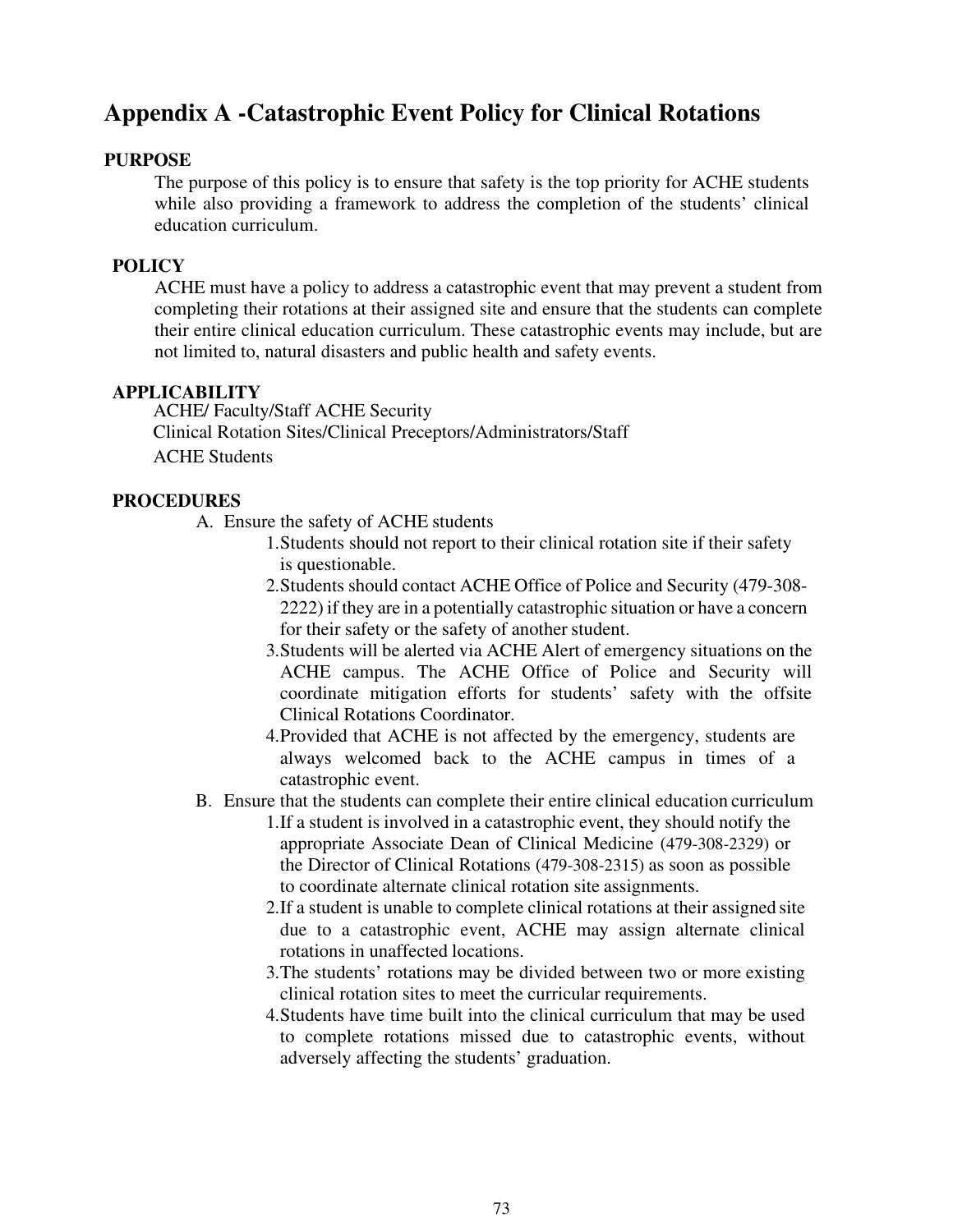# **Appendix B - Physical Healthcare Policy**

### **PURPOSE**

ACHE must provide its students with access to diagnostic, preventive and therapeutic health services, accessible in all locations where students receive education from ACHE.

## **POLICY**

It is the policy of ACHE to adhere to the guidelines provided by accrediting bodies to provide its students with confidential access to an effective system of physical healthcare 24 hours a day, 365 days a year, from all locations where students receive their education. Also reference the Recusal From Student Grading Policy.

## **APPLICABILITY**

ACHE/ Faculty/Staff Clinical Rotation Sites/Clinical/Preceptors/Administrators/Staff ACHE Students

### **PROCEDURES**

- 1. It is mandatory for all students to have and maintain health insurance.
- 2. Students may seek medical care at any institution that accepts their insurance both during their pre-clinical and clinical years.
- 3. ACHE has arranged for Mercy to act as the Student Health Service for ACHE students.
	- i. Immunizations and labs required through ACHE are available at Mercy Clinic Primary Care – Chaffee Crossing without an appointment to ACHE students.
	- ii. Same Day/Next Day Appointments are available at Mercy Clinic Primary Care – Chaffee Crossing within 24 hours of an ACHE student requesting an appointment for acute care needs only. Every attempt will be made to schedule you with your PCP, however, if your PCP is not available, you may be scheduled with a collaborating nurse practitioner or physician partner. These services might include, but are not limited to the following:
		- 1. Symptom evaluation
		- 2. Simple cuts, puncture wounds, abscesses
		- 3. Sprains and strains
		- 4. Cold and flu symptoms (fever, ear pain, sore throat, etc)
		- 5. Urinary tract infections
		- 6. Rashes, minor burns, insect bites